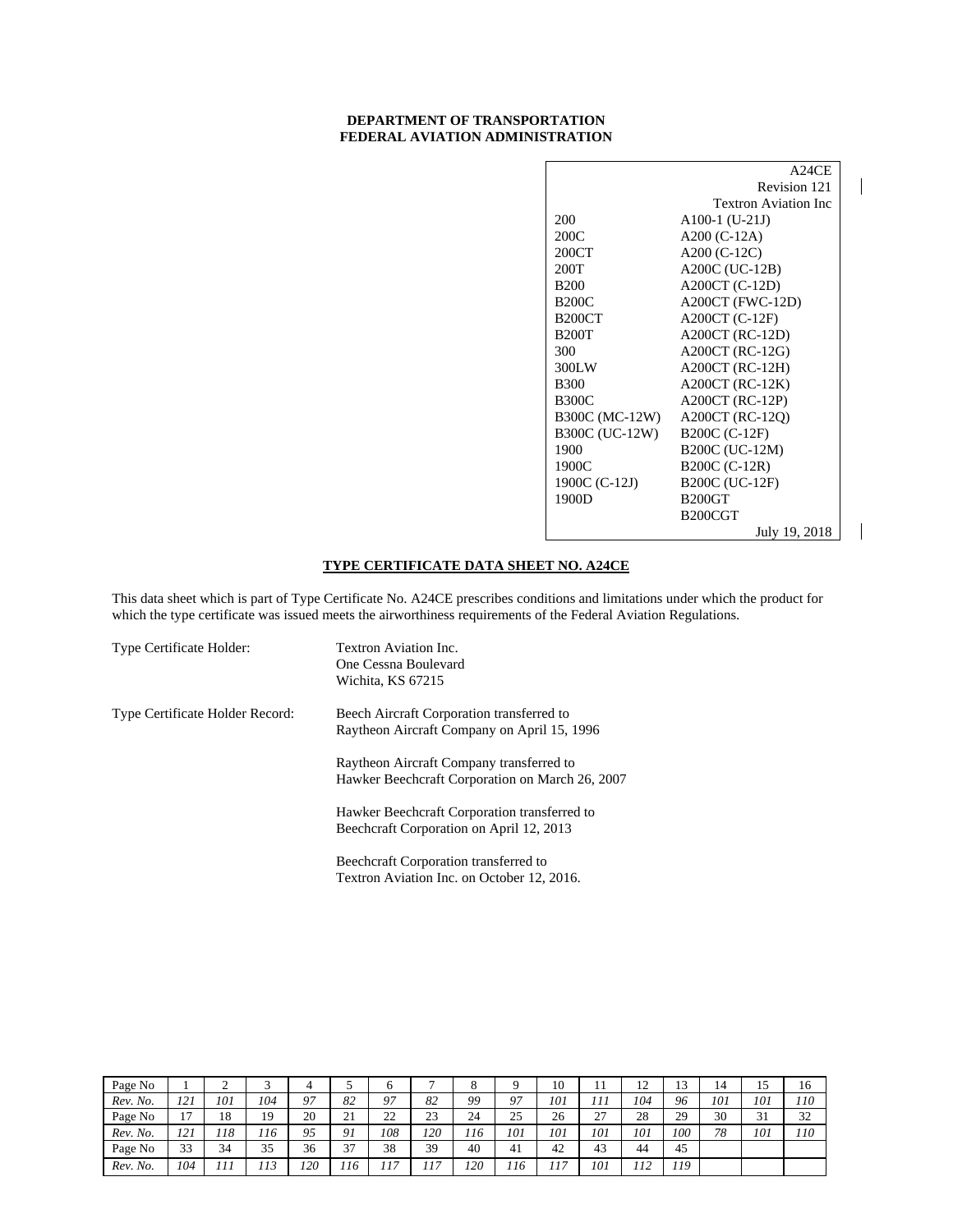| Model B200, Super King Air (Normal Category), Approved February 13, 1981 (See NOTES 10 & 11)<br>Model B200C, Super King Air (Normal Category), Approved February 13, 1981 (See NOTES 10 & 11)<br>Model B200C (C-12F), (UC-12F), (UC-12M), (C-12R), Super King Air (Normal Category), Approved<br>February 13, 1981, (See NOTES 10, 11 & 12)<br>For Notes, refer to Data Pertinent to All Model 200 Series<br>Two United Aircraft of Canada, Ltd., or Pratt & Whitney PT6A-41<br>Engine<br>(turboprop) per Beech Specification BS 22096 (200, 200C, A200C)<br>Two United Aircraft of Canada, Ltd., or Pratt & Whitney PT6A-42<br>(turboprop) per Beech Specification BS 23319/1 (B200, B200C)<br>Fuel<br>JP-4, JP-5 (MIL-T-5624); JP-8 (MIL-T-83133); JET A, JET A-1, and<br>B200 and B200C Chinese No. 3 Jet Fuel. See NOTE 6 for emergency fuels<br>UACL PT6 Engine Service Bulletin No. 3001 lists approved brand oils<br>Oil (Engine & Gearbox)<br>N1 Gas<br>Max. Permissible<br><b>Engine Limits</b><br>Prop<br>Shaft<br>Generator<br>Shaft<br>Turbine Interstage<br>Torque<br>Horsepower<br>Ft-Lbs.<br>Speed<br>Temp. (Dec. C)<br>Speed<br>2230<br>101.5%<br>750 (200, 200C, A200C)<br>2000*<br>Takeoff (5 min.)<br>850<br>Max. continuous<br>850<br>2230<br>101.5%<br>2000*<br>750 (200, 200C, A200C)<br>Takeoff (5 min.)<br>850<br>101.5%<br>2000*<br>800 (B200, B200C)<br>Max. continuous<br>850<br>101.5%<br>2000*<br>800 (B200, B200C)<br>Starting transient (5 sec.)<br>1000<br>88%<br>1900<br>750<br>Max. reverse (1 min.)<br>*See NOTE 4<br>At low altitude and low ambient temperature the engines may produce more power at<br>takeoff than that for which the airplane has been certificated. Under these conditions the<br>placarded torquemeter limitations shall not be exceeded.<br>Minus 40° C. minimum starting<br>Oil temperatures:<br>Minus 40° C. to 99° C. low idle<br>10° C. to 99° C. max. continuous<br>Propeller and<br>Two Hartzell HC-B3TN-3G or HC-B3TN-3N hubs with Hartzell T10178B-3R or<br>Propeller Limits<br>T10178NB-3R blades for: BB-1 through BB-815; BB-817 through BB-824; BL-1<br>through BL-29; BJ-1 and after or Hartzell T10178K-3R or T10178NK-3R blades for:<br>BB-816, BB-825 through BB-1438, BB-1440 through BB-1443; BL-30 through BL-72;<br>BL-124 through BL-138; BU-1 and after<br>Diameter: 98.5 in. (maximum); minimum allowable for repair: 97.5 in.<br>No further reduction permitted<br>Pitch settings at<br>Flight Idle Stop<br>See NOTE $5(a)$<br>Secondary Flight Idle Stop<br>See NOTE 5(b)<br>$-9^\circ$<br>Reverse | <u>Model 200, Super King Air (Normal Category), Approved December 14, 1973 (See NOTES 10 &amp; 11)</u><br>Model A200C (UC-12B), Super King Air (Normal Category), Approved February 21, 1979 (See NOTE 11)<br>Model 200C, Super King Air (Normal Category), Approved February 21, 1979 (See NOTE 11) |                                                                         |  |             |  |  |  |  |  |  |
|-----------------------------------------------------------------------------------------------------------------------------------------------------------------------------------------------------------------------------------------------------------------------------------------------------------------------------------------------------------------------------------------------------------------------------------------------------------------------------------------------------------------------------------------------------------------------------------------------------------------------------------------------------------------------------------------------------------------------------------------------------------------------------------------------------------------------------------------------------------------------------------------------------------------------------------------------------------------------------------------------------------------------------------------------------------------------------------------------------------------------------------------------------------------------------------------------------------------------------------------------------------------------------------------------------------------------------------------------------------------------------------------------------------------------------------------------------------------------------------------------------------------------------------------------------------------------------------------------------------------------------------------------------------------------------------------------------------------------------------------------------------------------------------------------------------------------------------------------------------------------------------------------------------------------------------------------------------------------------------------------------------------------------------------------------------------------------------------------------------------------------------------------------------------------------------------------------------------------------------------------------------------------------------------------------------------------------------------------------------------------------------------------------------------------------------------------------------------------------------------------------------------------------------------------------------------------------------------|------------------------------------------------------------------------------------------------------------------------------------------------------------------------------------------------------------------------------------------------------------------------------------------------------|-------------------------------------------------------------------------|--|-------------|--|--|--|--|--|--|
|                                                                                                                                                                                                                                                                                                                                                                                                                                                                                                                                                                                                                                                                                                                                                                                                                                                                                                                                                                                                                                                                                                                                                                                                                                                                                                                                                                                                                                                                                                                                                                                                                                                                                                                                                                                                                                                                                                                                                                                                                                                                                                                                                                                                                                                                                                                                                                                                                                                                                                                                                                                         |                                                                                                                                                                                                                                                                                                      |                                                                         |  |             |  |  |  |  |  |  |
|                                                                                                                                                                                                                                                                                                                                                                                                                                                                                                                                                                                                                                                                                                                                                                                                                                                                                                                                                                                                                                                                                                                                                                                                                                                                                                                                                                                                                                                                                                                                                                                                                                                                                                                                                                                                                                                                                                                                                                                                                                                                                                                                                                                                                                                                                                                                                                                                                                                                                                                                                                                         |                                                                                                                                                                                                                                                                                                      |                                                                         |  |             |  |  |  |  |  |  |
|                                                                                                                                                                                                                                                                                                                                                                                                                                                                                                                                                                                                                                                                                                                                                                                                                                                                                                                                                                                                                                                                                                                                                                                                                                                                                                                                                                                                                                                                                                                                                                                                                                                                                                                                                                                                                                                                                                                                                                                                                                                                                                                                                                                                                                                                                                                                                                                                                                                                                                                                                                                         |                                                                                                                                                                                                                                                                                                      |                                                                         |  |             |  |  |  |  |  |  |
|                                                                                                                                                                                                                                                                                                                                                                                                                                                                                                                                                                                                                                                                                                                                                                                                                                                                                                                                                                                                                                                                                                                                                                                                                                                                                                                                                                                                                                                                                                                                                                                                                                                                                                                                                                                                                                                                                                                                                                                                                                                                                                                                                                                                                                                                                                                                                                                                                                                                                                                                                                                         |                                                                                                                                                                                                                                                                                                      |                                                                         |  |             |  |  |  |  |  |  |
|                                                                                                                                                                                                                                                                                                                                                                                                                                                                                                                                                                                                                                                                                                                                                                                                                                                                                                                                                                                                                                                                                                                                                                                                                                                                                                                                                                                                                                                                                                                                                                                                                                                                                                                                                                                                                                                                                                                                                                                                                                                                                                                                                                                                                                                                                                                                                                                                                                                                                                                                                                                         |                                                                                                                                                                                                                                                                                                      |                                                                         |  |             |  |  |  |  |  |  |
|                                                                                                                                                                                                                                                                                                                                                                                                                                                                                                                                                                                                                                                                                                                                                                                                                                                                                                                                                                                                                                                                                                                                                                                                                                                                                                                                                                                                                                                                                                                                                                                                                                                                                                                                                                                                                                                                                                                                                                                                                                                                                                                                                                                                                                                                                                                                                                                                                                                                                                                                                                                         |                                                                                                                                                                                                                                                                                                      |                                                                         |  |             |  |  |  |  |  |  |
|                                                                                                                                                                                                                                                                                                                                                                                                                                                                                                                                                                                                                                                                                                                                                                                                                                                                                                                                                                                                                                                                                                                                                                                                                                                                                                                                                                                                                                                                                                                                                                                                                                                                                                                                                                                                                                                                                                                                                                                                                                                                                                                                                                                                                                                                                                                                                                                                                                                                                                                                                                                         |                                                                                                                                                                                                                                                                                                      | JET B conforming to P&WC S.B. 1244 or ASTM SPEC. D1655; in addition for |  |             |  |  |  |  |  |  |
|                                                                                                                                                                                                                                                                                                                                                                                                                                                                                                                                                                                                                                                                                                                                                                                                                                                                                                                                                                                                                                                                                                                                                                                                                                                                                                                                                                                                                                                                                                                                                                                                                                                                                                                                                                                                                                                                                                                                                                                                                                                                                                                                                                                                                                                                                                                                                                                                                                                                                                                                                                                         |                                                                                                                                                                                                                                                                                                      |                                                                         |  |             |  |  |  |  |  |  |
|                                                                                                                                                                                                                                                                                                                                                                                                                                                                                                                                                                                                                                                                                                                                                                                                                                                                                                                                                                                                                                                                                                                                                                                                                                                                                                                                                                                                                                                                                                                                                                                                                                                                                                                                                                                                                                                                                                                                                                                                                                                                                                                                                                                                                                                                                                                                                                                                                                                                                                                                                                                         |                                                                                                                                                                                                                                                                                                      |                                                                         |  |             |  |  |  |  |  |  |
|                                                                                                                                                                                                                                                                                                                                                                                                                                                                                                                                                                                                                                                                                                                                                                                                                                                                                                                                                                                                                                                                                                                                                                                                                                                                                                                                                                                                                                                                                                                                                                                                                                                                                                                                                                                                                                                                                                                                                                                                                                                                                                                                                                                                                                                                                                                                                                                                                                                                                                                                                                                         |                                                                                                                                                                                                                                                                                                      |                                                                         |  |             |  |  |  |  |  |  |
|                                                                                                                                                                                                                                                                                                                                                                                                                                                                                                                                                                                                                                                                                                                                                                                                                                                                                                                                                                                                                                                                                                                                                                                                                                                                                                                                                                                                                                                                                                                                                                                                                                                                                                                                                                                                                                                                                                                                                                                                                                                                                                                                                                                                                                                                                                                                                                                                                                                                                                                                                                                         |                                                                                                                                                                                                                                                                                                      |                                                                         |  |             |  |  |  |  |  |  |
|                                                                                                                                                                                                                                                                                                                                                                                                                                                                                                                                                                                                                                                                                                                                                                                                                                                                                                                                                                                                                                                                                                                                                                                                                                                                                                                                                                                                                                                                                                                                                                                                                                                                                                                                                                                                                                                                                                                                                                                                                                                                                                                                                                                                                                                                                                                                                                                                                                                                                                                                                                                         |                                                                                                                                                                                                                                                                                                      |                                                                         |  |             |  |  |  |  |  |  |
|                                                                                                                                                                                                                                                                                                                                                                                                                                                                                                                                                                                                                                                                                                                                                                                                                                                                                                                                                                                                                                                                                                                                                                                                                                                                                                                                                                                                                                                                                                                                                                                                                                                                                                                                                                                                                                                                                                                                                                                                                                                                                                                                                                                                                                                                                                                                                                                                                                                                                                                                                                                         |                                                                                                                                                                                                                                                                                                      |                                                                         |  |             |  |  |  |  |  |  |
|                                                                                                                                                                                                                                                                                                                                                                                                                                                                                                                                                                                                                                                                                                                                                                                                                                                                                                                                                                                                                                                                                                                                                                                                                                                                                                                                                                                                                                                                                                                                                                                                                                                                                                                                                                                                                                                                                                                                                                                                                                                                                                                                                                                                                                                                                                                                                                                                                                                                                                                                                                                         |                                                                                                                                                                                                                                                                                                      |                                                                         |  |             |  |  |  |  |  |  |
|                                                                                                                                                                                                                                                                                                                                                                                                                                                                                                                                                                                                                                                                                                                                                                                                                                                                                                                                                                                                                                                                                                                                                                                                                                                                                                                                                                                                                                                                                                                                                                                                                                                                                                                                                                                                                                                                                                                                                                                                                                                                                                                                                                                                                                                                                                                                                                                                                                                                                                                                                                                         |                                                                                                                                                                                                                                                                                                      |                                                                         |  |             |  |  |  |  |  |  |
|                                                                                                                                                                                                                                                                                                                                                                                                                                                                                                                                                                                                                                                                                                                                                                                                                                                                                                                                                                                                                                                                                                                                                                                                                                                                                                                                                                                                                                                                                                                                                                                                                                                                                                                                                                                                                                                                                                                                                                                                                                                                                                                                                                                                                                                                                                                                                                                                                                                                                                                                                                                         |                                                                                                                                                                                                                                                                                                      |                                                                         |  |             |  |  |  |  |  |  |
|                                                                                                                                                                                                                                                                                                                                                                                                                                                                                                                                                                                                                                                                                                                                                                                                                                                                                                                                                                                                                                                                                                                                                                                                                                                                                                                                                                                                                                                                                                                                                                                                                                                                                                                                                                                                                                                                                                                                                                                                                                                                                                                                                                                                                                                                                                                                                                                                                                                                                                                                                                                         |                                                                                                                                                                                                                                                                                                      |                                                                         |  |             |  |  |  |  |  |  |
|                                                                                                                                                                                                                                                                                                                                                                                                                                                                                                                                                                                                                                                                                                                                                                                                                                                                                                                                                                                                                                                                                                                                                                                                                                                                                                                                                                                                                                                                                                                                                                                                                                                                                                                                                                                                                                                                                                                                                                                                                                                                                                                                                                                                                                                                                                                                                                                                                                                                                                                                                                                         |                                                                                                                                                                                                                                                                                                      |                                                                         |  |             |  |  |  |  |  |  |
|                                                                                                                                                                                                                                                                                                                                                                                                                                                                                                                                                                                                                                                                                                                                                                                                                                                                                                                                                                                                                                                                                                                                                                                                                                                                                                                                                                                                                                                                                                                                                                                                                                                                                                                                                                                                                                                                                                                                                                                                                                                                                                                                                                                                                                                                                                                                                                                                                                                                                                                                                                                         |                                                                                                                                                                                                                                                                                                      |                                                                         |  |             |  |  |  |  |  |  |
|                                                                                                                                                                                                                                                                                                                                                                                                                                                                                                                                                                                                                                                                                                                                                                                                                                                                                                                                                                                                                                                                                                                                                                                                                                                                                                                                                                                                                                                                                                                                                                                                                                                                                                                                                                                                                                                                                                                                                                                                                                                                                                                                                                                                                                                                                                                                                                                                                                                                                                                                                                                         |                                                                                                                                                                                                                                                                                                      |                                                                         |  |             |  |  |  |  |  |  |
|                                                                                                                                                                                                                                                                                                                                                                                                                                                                                                                                                                                                                                                                                                                                                                                                                                                                                                                                                                                                                                                                                                                                                                                                                                                                                                                                                                                                                                                                                                                                                                                                                                                                                                                                                                                                                                                                                                                                                                                                                                                                                                                                                                                                                                                                                                                                                                                                                                                                                                                                                                                         |                                                                                                                                                                                                                                                                                                      |                                                                         |  |             |  |  |  |  |  |  |
|                                                                                                                                                                                                                                                                                                                                                                                                                                                                                                                                                                                                                                                                                                                                                                                                                                                                                                                                                                                                                                                                                                                                                                                                                                                                                                                                                                                                                                                                                                                                                                                                                                                                                                                                                                                                                                                                                                                                                                                                                                                                                                                                                                                                                                                                                                                                                                                                                                                                                                                                                                                         |                                                                                                                                                                                                                                                                                                      |                                                                         |  |             |  |  |  |  |  |  |
|                                                                                                                                                                                                                                                                                                                                                                                                                                                                                                                                                                                                                                                                                                                                                                                                                                                                                                                                                                                                                                                                                                                                                                                                                                                                                                                                                                                                                                                                                                                                                                                                                                                                                                                                                                                                                                                                                                                                                                                                                                                                                                                                                                                                                                                                                                                                                                                                                                                                                                                                                                                         |                                                                                                                                                                                                                                                                                                      |                                                                         |  |             |  |  |  |  |  |  |
|                                                                                                                                                                                                                                                                                                                                                                                                                                                                                                                                                                                                                                                                                                                                                                                                                                                                                                                                                                                                                                                                                                                                                                                                                                                                                                                                                                                                                                                                                                                                                                                                                                                                                                                                                                                                                                                                                                                                                                                                                                                                                                                                                                                                                                                                                                                                                                                                                                                                                                                                                                                         |                                                                                                                                                                                                                                                                                                      |                                                                         |  |             |  |  |  |  |  |  |
|                                                                                                                                                                                                                                                                                                                                                                                                                                                                                                                                                                                                                                                                                                                                                                                                                                                                                                                                                                                                                                                                                                                                                                                                                                                                                                                                                                                                                                                                                                                                                                                                                                                                                                                                                                                                                                                                                                                                                                                                                                                                                                                                                                                                                                                                                                                                                                                                                                                                                                                                                                                         |                                                                                                                                                                                                                                                                                                      |                                                                         |  |             |  |  |  |  |  |  |
|                                                                                                                                                                                                                                                                                                                                                                                                                                                                                                                                                                                                                                                                                                                                                                                                                                                                                                                                                                                                                                                                                                                                                                                                                                                                                                                                                                                                                                                                                                                                                                                                                                                                                                                                                                                                                                                                                                                                                                                                                                                                                                                                                                                                                                                                                                                                                                                                                                                                                                                                                                                         |                                                                                                                                                                                                                                                                                                      |                                                                         |  |             |  |  |  |  |  |  |
|                                                                                                                                                                                                                                                                                                                                                                                                                                                                                                                                                                                                                                                                                                                                                                                                                                                                                                                                                                                                                                                                                                                                                                                                                                                                                                                                                                                                                                                                                                                                                                                                                                                                                                                                                                                                                                                                                                                                                                                                                                                                                                                                                                                                                                                                                                                                                                                                                                                                                                                                                                                         |                                                                                                                                                                                                                                                                                                      | Feathered                                                               |  | $+90^\circ$ |  |  |  |  |  |  |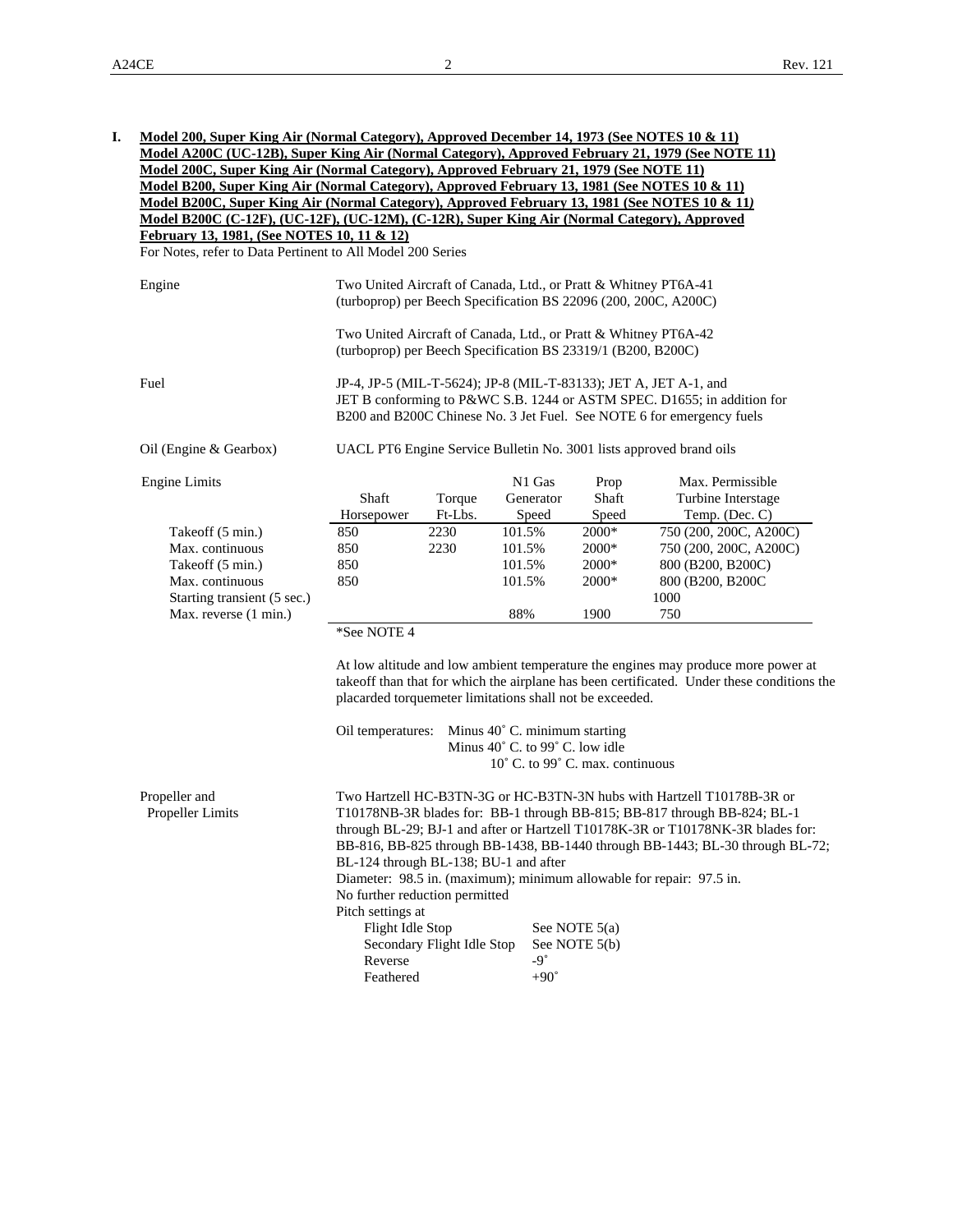| Propeller and<br>Propeller Limits<br>(B200C Serials: BL-73<br>thru $BL-123$ )(C-12F)                                                                                                        | Two McCauley 4HFR34C754 hubs with McCauley 94LA-0 blades<br>Diameter: 94 in. (maximum); minimum allowable for repairs: 93 in.<br>No further reduction permitted<br>Pitch settings at<br>Flight Idle Stop<br>See NOTE 13(a)<br>Ground Idle Stop<br>See NOTE 13(b)<br>Reverse<br>$-10.0^{\circ}$ + 0.4°<br>Continuous operation on the ground is prohibited between 600 and 1150 r.p.m. The<br>propeller must be feathered to ground idle at rotational speeds below 600 propeller shaft<br>r.p.m.    |                                                                                                                                                                                                                                                                                                                                                                                                |  |  |  |  |  |
|---------------------------------------------------------------------------------------------------------------------------------------------------------------------------------------------|-----------------------------------------------------------------------------------------------------------------------------------------------------------------------------------------------------------------------------------------------------------------------------------------------------------------------------------------------------------------------------------------------------------------------------------------------------------------------------------------------------|------------------------------------------------------------------------------------------------------------------------------------------------------------------------------------------------------------------------------------------------------------------------------------------------------------------------------------------------------------------------------------------------|--|--|--|--|--|
| Propeller and<br>Propeller Limits<br>(B200 Serials:<br>BB-1193 thru BB-1438,<br>BB-1440 thru BB-1443,<br>BB-1463)<br>(B200C Serials: BL-124<br>thru BL-138, BP-64 & On,<br>and $BV-1 & On)$ | No further reduction permitted.<br>Pitch settings at<br>Flight Idle Stop<br>Reverse<br>$-10^{\circ}$<br>Feathered                                                                                                                                                                                                                                                                                                                                                                                   | Two McCauley 3GFR34C702 hubs with McCauley 100LA-2 blades<br>Diameter: 98 in. (maximum); minimum allowable for repair: 97 in.<br>See NOTE $5(a)$<br>$+86.8^{\circ}$                                                                                                                                                                                                                            |  |  |  |  |  |
| Propeller and<br>Propeller Limits<br>(B200 Serials:<br>BB-1439, BB-1444 & On<br>except BB-1463)<br>(B200C Serials:<br>BL-139 & On and<br>$BW-1 & On)$                                       | Two McCauley 4HFR34C771 hubs with McCauley 94LA-O blades<br>Diameter: 94 in. (maximum); minimum allowable for repairs: 93.5 in.<br>No further reduction permitted<br>Pitch settings at<br>Flight Idle Stop<br>See NOTE $13(a)$<br>$-10.0^{\circ} + 0.4^{\circ}$<br>Reverse<br>$+87.5^{\circ} \pm 0.3^{\circ}$<br>Feathered<br>Continuous operation on the ground is prohibited between 600 and 1100 r.p.m. The<br>propeller must be feathered at rotational speeds below 600 propeller shaft r.p.m. |                                                                                                                                                                                                                                                                                                                                                                                                |  |  |  |  |  |
|                                                                                                                                                                                             | <b>Or</b><br>No further reduction permitted<br>Pitch Settings at:<br>Flight Idle Stop<br>Reverse<br>Feathered<br><b>Or</b>                                                                                                                                                                                                                                                                                                                                                                          | Two Hartzell HC-E4N-3G hubs with Hartzell D9390SK-1R blades<br>Diameter: 93 in. (maximum); Minimum Allowable for repairs: 92 in.<br>See NOTE 13(c)<br>$-11.2^{\circ} \pm 0.5^{\circ}$<br>$+85.8^{\circ} \pm 0.5^{\circ}$<br>Continuous operation on the ground is prohibited between 500 and 1,180 RPM. The<br>propeller must be feathered at rotational speeds below 500 propeller shaft RPM. |  |  |  |  |  |
|                                                                                                                                                                                             | T10178NB-3R blades<br>No further reduction permitted<br>Pitch settings at<br>Flight Idle Stop<br>Secondary Flight Idle Stop<br>Reverse<br>Feathered                                                                                                                                                                                                                                                                                                                                                 | Two Hartzell HC-B3TN-3G or HC-B3TN-3N hubs with Hartzell T10178B-3R or<br>Diameter: 98.5 in. (maximum); minimum allowable for repair: 97.5 in.<br>See NOTE $5(a)$<br>See NOTE 5(b)<br>$-9^\circ$<br>$+90^\circ$                                                                                                                                                                                |  |  |  |  |  |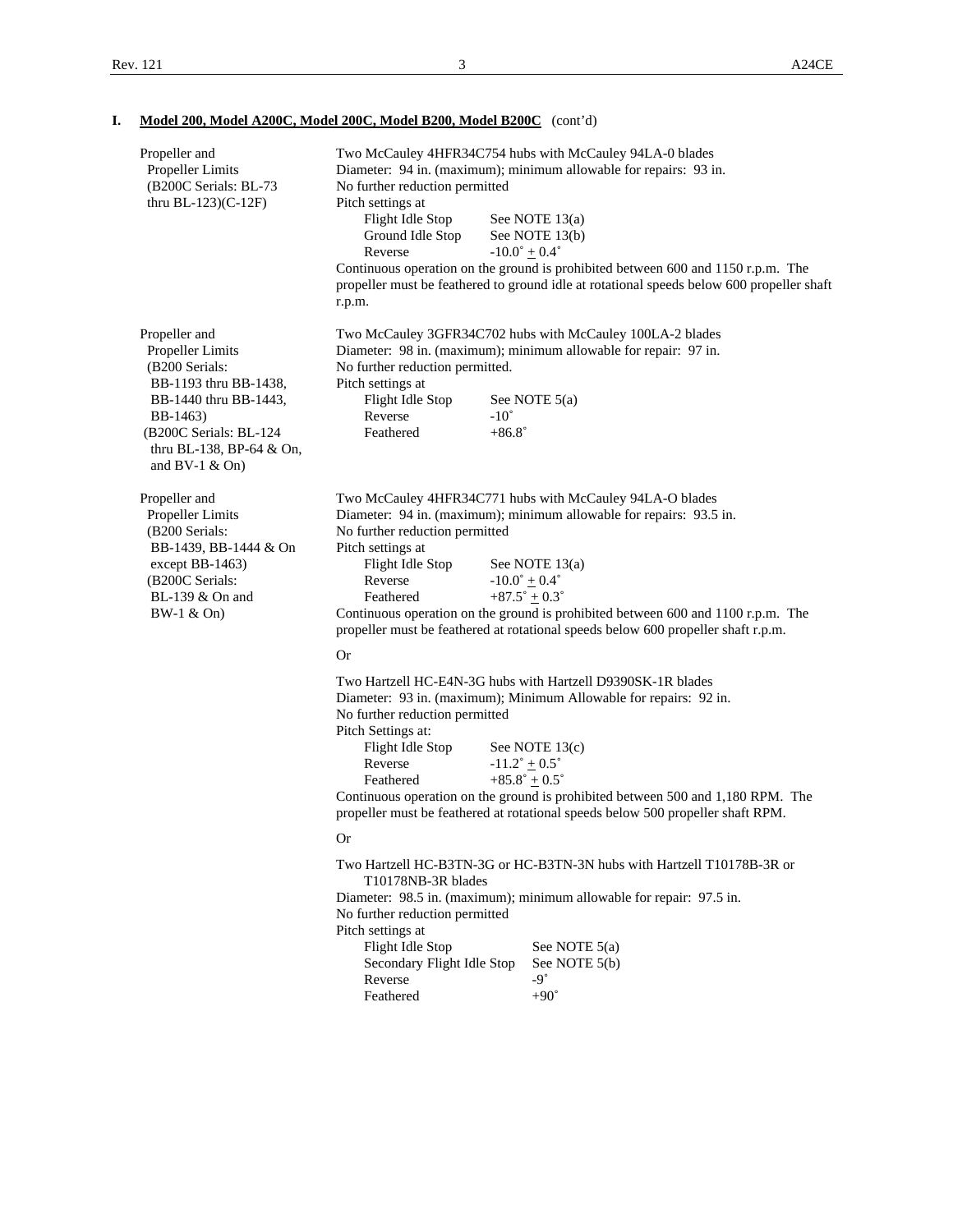| Model 200, Model A200C, Model 200C, Model B200, Model B200C (cont'd) |
|----------------------------------------------------------------------|
|----------------------------------------------------------------------|

| Airspeed Limits<br>(CAS)              | Max. operating speed<br>310 m.p.h. (270 knots) up to 8,500 ft.<br>Max. operating Mach No.<br>0.48<br>The above airspeed limits BB-2; BB-6 through BB-198                                                                                                                                                                                                                                                                                                                 |  |  |  |  |  |  |  |
|---------------------------------------|--------------------------------------------------------------------------------------------------------------------------------------------------------------------------------------------------------------------------------------------------------------------------------------------------------------------------------------------------------------------------------------------------------------------------------------------------------------------------|--|--|--|--|--|--|--|
|                                       | Max. operating speed<br>299 m.p.h. (260 knots) up to 15,000 ft.<br>Max. operating Mach No.<br>0.52<br>The above airspeed limits BB-199 & On, BL-1 & On, BJ-1 & On,<br>BP-64 & On, BU-1 & On, BV-1 & On, BW-1 & On                                                                                                                                                                                                                                                        |  |  |  |  |  |  |  |
|                                       | Maneuvering speed<br>209 m.p.h. (182 knots)<br>Maximum flap extension speed<br>Approach position 14°<br>230 m.p.h. (200 knots)<br>165 m.p.h. (144 knots)(200, 200C, A200C)<br>100% position 35°<br>100% position 35°<br>178 m.p.h. (155 knots)(B200, B200C)<br>Landing gear extended<br>209 m.p.h. (182 knots)<br>Landing gear operating<br>Extension<br>209 m.p.h. (182 knots)<br>Retraction<br>188 m.p.h. (164 knots)                                                  |  |  |  |  |  |  |  |
| C.G. Range (Landing<br>Gear Extended) | $(+185.0)$ to $(+196.4)$ at 12,500 lb.<br>$(+181.0)$ to $(+196.4)$ at 11,279 lb. or less<br>Straight line variation between points given<br>Moment change due to retracting landing gear - 5552 in.-lb. (Standard landing gear)<br>Moment change due to retracting landing gear - 6040 in.-lb. (High-flotation landing gear)                                                                                                                                             |  |  |  |  |  |  |  |
| Empty Wt. C.G. Range                  | None                                                                                                                                                                                                                                                                                                                                                                                                                                                                     |  |  |  |  |  |  |  |
| Maximum Weight                        | $12,590$ lb.<br>Ramp<br>Takeoff<br>12,500 lb.<br>Landing<br>12,500 lb.<br>Zero fuel<br>10,400 lb. (See NOTE 1) (200, 200C)<br>Zero fuel<br>11,000 lb. (See NOTE 1) (B200, B200C, A200C)                                                                                                                                                                                                                                                                                  |  |  |  |  |  |  |  |
| Minimum Crew                          | One pilot<br>One pilot and one copilot for FAR 135 operation (B200 High Density Configuration;<br>See NOTE 11)                                                                                                                                                                                                                                                                                                                                                           |  |  |  |  |  |  |  |
| No. of Seats                          | Maximum 15 (including crew at $+129$ ). See Loading Instructions in the Pilot's<br>Operating Cabin Loading Handbook for approved seating and cargo configurations.                                                                                                                                                                                                                                                                                                       |  |  |  |  |  |  |  |
| Maximum Baggage                       | 410 lb. (+325)(200, A200C, 200C, B200 prior to BB-1091; B200C prior to BL-58)<br>550 lb. (+325)(B200, BB-1091 & after; B200C, BL-58 & after, BP-64<br>& after, BU-1 & after, BV-1 & after, BW-1 & after) (200, 200C, B200 prior<br>to BB-1091; B200C prior to BL-58 when kit 101-5068-1 is installed). 350 lb. nose<br>$(+70)$ ; 260 lb. pod forward $(+165)$ ; 195 lb. pod aft $(+214)$ ; 510 lb. aft cabin $(+325)$<br>(B200 High Density Configuration; See NOTE 11). |  |  |  |  |  |  |  |
| Fuel capacity                         | Cap. Gal.<br><b>Tank</b><br>Usable Gal.<br><u>Arm</u><br>Auxiliary LH<br>79.5<br>$+204$<br>79<br>79.5<br>79<br>$+204$<br><b>Auxiliary RH</b><br>Main LH<br>195<br>193<br>$+185$<br>Main RH<br>195<br>193<br>$+185$<br>See NOTE 1(a) for data on unusable fuel.                                                                                                                                                                                                           |  |  |  |  |  |  |  |
| <b>Engine Oil Capacity</b>            | 18.4 qt. total (9.2 qt. each engine) at +131 (includes 6 qt usable in each integral<br>engine tank). See NOTE 1(c) for data on unusable oil.                                                                                                                                                                                                                                                                                                                             |  |  |  |  |  |  |  |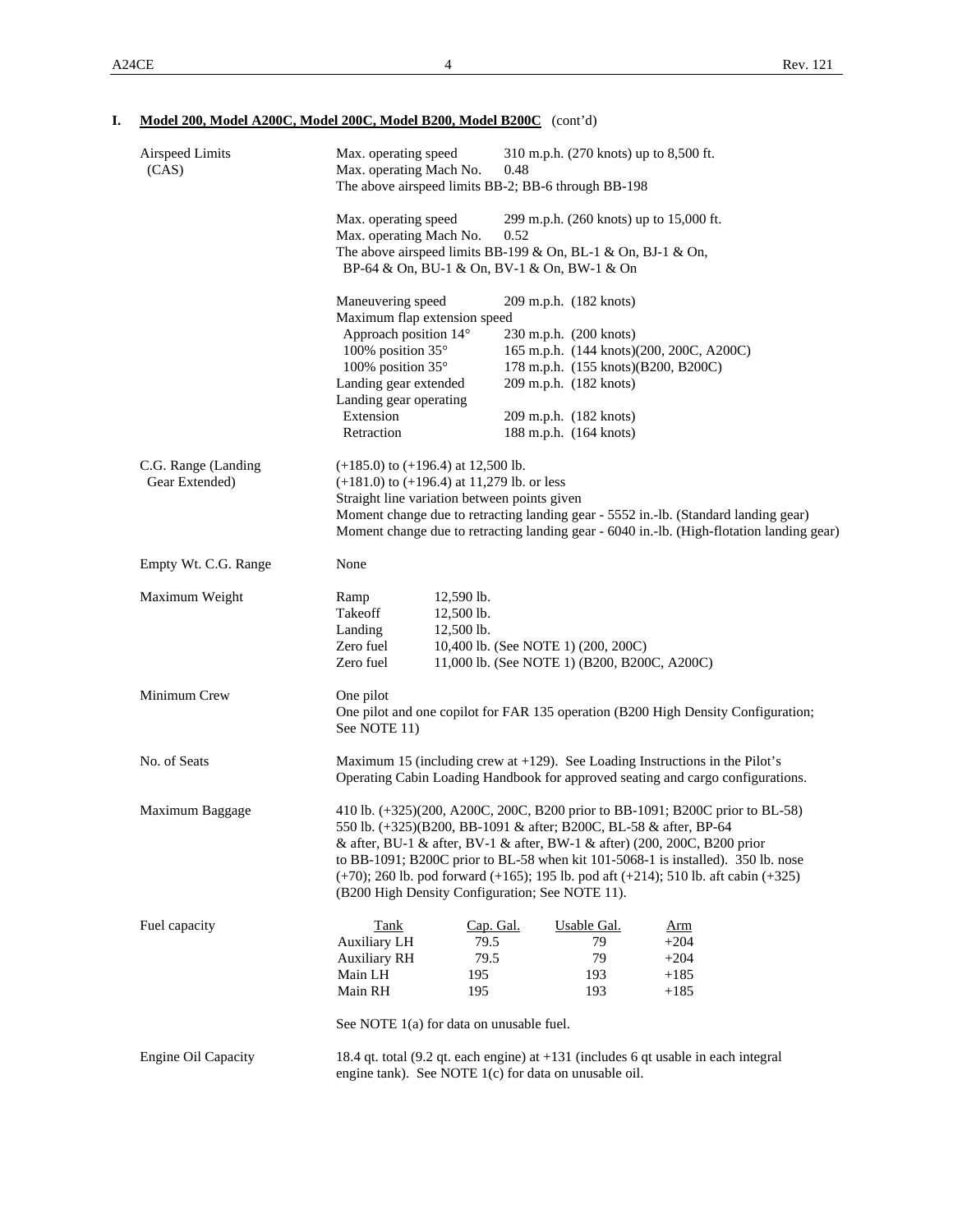# **I. Model 200, Model A200C, Model 200C, Model B200, Model B200C** (cont'd)

| <b>Maximum Operating</b><br>Altitude | 35,000 ft. – Serials BB-38, BB-39, BB-42, BB-44, BB-54, & On*,<br>BL-1 & On, BP-64 & On, BU-1 & On, BV-1 & On, BW-1 & On                           |                                                                                                                                                                                                                          |                  |                 |  |                                                                        |  |  |  |
|--------------------------------------|----------------------------------------------------------------------------------------------------------------------------------------------------|--------------------------------------------------------------------------------------------------------------------------------------------------------------------------------------------------------------------------|------------------|-----------------|--|------------------------------------------------------------------------|--|--|--|
|                                      | 31,000 ft. - Serials prior to BB-54 except BB-38, BB-39, BB-42, and BB-44;<br>$BJ-1$ & On                                                          |                                                                                                                                                                                                                          |                  |                 |  |                                                                        |  |  |  |
|                                      | *And any earlier airplanes modified by Beechcraft Kits 101-5007 and 101-5008 in<br>compliance with Beechcraft Service Instruction Number 0776-341. |                                                                                                                                                                                                                          |                  |                 |  |                                                                        |  |  |  |
|                                      | 25,000 ft. (B200 High Density Configuration; See NOTE 11)                                                                                          |                                                                                                                                                                                                                          |                  |                 |  |                                                                        |  |  |  |
|                                      | For FAR 91 or 135 Operations: As limited by FAR 91 or 135 (as appropriate)                                                                         |                                                                                                                                                                                                                          |                  |                 |  |                                                                        |  |  |  |
| <b>Control Surface Movements</b>     | Wing flap                                                                                                                                          | Maximum 35°                                                                                                                                                                                                              |                  |                 |  |                                                                        |  |  |  |
|                                      | Aileron tabs                                                                                                                                       |                                                                                                                                                                                                                          | Up $15^\circ$    | Down $15^\circ$ |  |                                                                        |  |  |  |
|                                      | Aileron                                                                                                                                            | Up                                                                                                                                                                                                                       | $25^{\circ}$     | Down $15^\circ$ |  |                                                                        |  |  |  |
|                                      | Elevator tabs                                                                                                                                      |                                                                                                                                                                                                                          | Up $3^\circ 30'$ | Down $13^\circ$ |  |                                                                        |  |  |  |
|                                      | Elevator                                                                                                                                           | Up                                                                                                                                                                                                                       | $20^{\circ}$     | Down $14^\circ$ |  |                                                                        |  |  |  |
|                                      | Rudder tab                                                                                                                                         | Right $15^\circ$                                                                                                                                                                                                         |                  | Left $15^\circ$ |  |                                                                        |  |  |  |
|                                      | Rudder                                                                                                                                             | Right $25^\circ$                                                                                                                                                                                                         |                  | Left $25^\circ$ |  |                                                                        |  |  |  |
| Serial Nos. Eligible                 | <b>200:</b>                                                                                                                                        | BB-2, BB-6 through BB-733, BB-735 through BB-792, BB-794 through<br>BB-828, BB-830 through BB-853, BB-871 through BB-873, BB-892, BB-893,<br>BB-895, BB-912, BB-991.                                                     |                  |                 |  |                                                                        |  |  |  |
|                                      | A200C: BJ-1 and On.                                                                                                                                |                                                                                                                                                                                                                          |                  |                 |  |                                                                        |  |  |  |
|                                      | 200C:                                                                                                                                              | BL-1 through BL-36.                                                                                                                                                                                                      |                  |                 |  |                                                                        |  |  |  |
|                                      | <b>B200:</b>                                                                                                                                       | BB-734, BB-793, BB-829, BB-854 through BB-870, BB-874 through<br>BB-891, BB-894, BB-896 through BB-911, BB-913 through BB-990,<br>BB-992 through BB-1313, BB-1315 through BB-1384, BB-1389 and On.<br>See NOTES 23 & 24. |                  |                 |  |                                                                        |  |  |  |
|                                      |                                                                                                                                                    | BW-1 & On. See NOTE 23.                                                                                                                                                                                                  |                  |                 |  | B200C: BL-37 & On, BP-64 & On, BU-1 through BU-10, BV-1 through BV-10, |  |  |  |

#### **II. Model A200, Super King Air, (C-12A) or (C-12C)(Normal Category), Approved June 20, 1975 (See NOTE 11)** For Notes, refer to Data Pertinent to All Model 200 Series

| Engine                 | Two United Aircraft of Canada, Ltd., or Pratt & Whitney PT6A-38 (turboprop) per<br>Beech Specification BS 22550.                                                                                                                                                               |  |  |  |  |  |  |
|------------------------|--------------------------------------------------------------------------------------------------------------------------------------------------------------------------------------------------------------------------------------------------------------------------------|--|--|--|--|--|--|
|                        | For Airplane Serial BC-1 through BC-61 and BD-1 and On (C-12A)                                                                                                                                                                                                                 |  |  |  |  |  |  |
|                        | Two United Aircraft of Canada, Ltd., or Pratt & Whitney PT6A-41 (turboprop) per<br>Beech Specification BS 22096 for Airplane Serial BC-62 and On (C-12C) plus BC-1<br>through BC-61 and BD-1 through BD-30 $(C-12A)$ when modified per Beech Service<br>Instruction C-12-0076. |  |  |  |  |  |  |
|                        | See NOTE 15                                                                                                                                                                                                                                                                    |  |  |  |  |  |  |
| Fuel                   | JP-4, JP-5 (MIL-T-5624); JP-8 (MIL-T-83133); JET A, JET A-1, and JET B conforming<br>to P&WC S.B. 1244 or ASTM SPEC. D1655. See NOTE 6 for emergency fuels.                                                                                                                    |  |  |  |  |  |  |
| Oil (Engine & Gearbox) | UACL PT6 Engine Service Bulletin No. 3001 lists approved brand oils.                                                                                                                                                                                                           |  |  |  |  |  |  |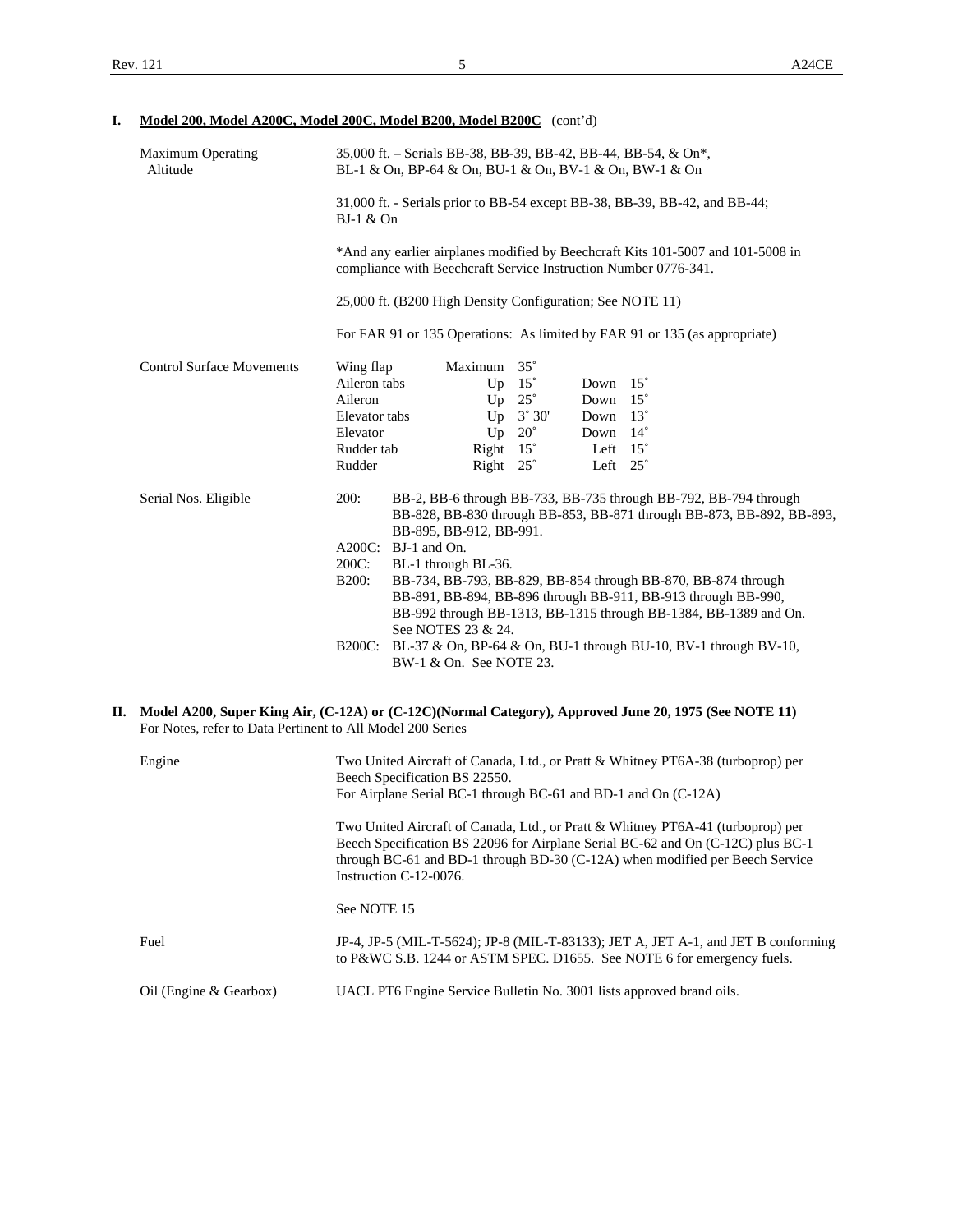# **II. Model A200** (cont'd)

| <b>Engine Limits</b>                  |                                                                                                                                                                                                                                                                                                                                                                                                            |                                                                                                                                                                    | N1 Gas                                                                                                                          | Prop                                    | Max. Permissible                                                       |  |  |  |  |
|---------------------------------------|------------------------------------------------------------------------------------------------------------------------------------------------------------------------------------------------------------------------------------------------------------------------------------------------------------------------------------------------------------------------------------------------------------|--------------------------------------------------------------------------------------------------------------------------------------------------------------------|---------------------------------------------------------------------------------------------------------------------------------|-----------------------------------------|------------------------------------------------------------------------|--|--|--|--|
|                                       | Shaft                                                                                                                                                                                                                                                                                                                                                                                                      | Torque                                                                                                                                                             | Generator                                                                                                                       | Shaft                                   | Turbine Interstage                                                     |  |  |  |  |
|                                       | Horsepower                                                                                                                                                                                                                                                                                                                                                                                                 | Ft-Lbs.                                                                                                                                                            | Speed                                                                                                                           | Speed                                   | Temp. (Dec. C)                                                         |  |  |  |  |
| Takeoff (5 min.)                      | 750*                                                                                                                                                                                                                                                                                                                                                                                                       | 1970**                                                                                                                                                             | 101.5%                                                                                                                          | 2000***                                 | $705***$                                                               |  |  |  |  |
| Max. continuous                       | 750                                                                                                                                                                                                                                                                                                                                                                                                        | 1970**                                                                                                                                                             | 101.5%                                                                                                                          | 2000***                                 | 705****                                                                |  |  |  |  |
| Starting transient (5 sec.)           |                                                                                                                                                                                                                                                                                                                                                                                                            |                                                                                                                                                                    | 88%                                                                                                                             | 1900                                    | 1000<br>705****                                                        |  |  |  |  |
| Max. reverse (1 min.)                 |                                                                                                                                                                                                                                                                                                                                                                                                            |                                                                                                                                                                    |                                                                                                                                 |                                         |                                                                        |  |  |  |  |
|                                       | *See NOTE 8. **See NOTE 14.                                                                                                                                                                                                                                                                                                                                                                                |                                                                                                                                                                    |                                                                                                                                 | ***See NOTE 4.                          | ****See NOTE 9.                                                        |  |  |  |  |
|                                       | At low altitude and low ambient temperature the engines may produce more power at<br>takeoff than that for which the airplane has been certificated. Under these conditions the<br>placarded torquemeter limitations shall not be exceeded.<br>Oil temperatures: Minus 40°C. minimum starting<br>Minus $40^{\circ}$ C. to 99 $^{\circ}$ C. low idle<br>$10^{\circ}$ C. to 99 $^{\circ}$ C. max. continuous |                                                                                                                                                                    |                                                                                                                                 |                                         |                                                                        |  |  |  |  |
| Propeller and<br>Propeller Limits     | T10178NB-3R blades                                                                                                                                                                                                                                                                                                                                                                                         |                                                                                                                                                                    |                                                                                                                                 |                                         | Two Hartzell HC-B3TN-3G or HC-B3TN-3N hubs with Hartzell T10178B-3R or |  |  |  |  |
|                                       | Diameter: 98.5 in. (maximum); minimum allowable for repair: 97.5 in.<br>No further reduction permitted                                                                                                                                                                                                                                                                                                     |                                                                                                                                                                    |                                                                                                                                 |                                         |                                                                        |  |  |  |  |
|                                       | Pitch settings at<br>Flight Idle Stop                                                                                                                                                                                                                                                                                                                                                                      |                                                                                                                                                                    |                                                                                                                                 |                                         |                                                                        |  |  |  |  |
|                                       |                                                                                                                                                                                                                                                                                                                                                                                                            | Secondary Flight Idle Stop                                                                                                                                         | See NOTE $5(a)$<br>See NOTE 5(b)                                                                                                |                                         |                                                                        |  |  |  |  |
|                                       | Reverse                                                                                                                                                                                                                                                                                                                                                                                                    |                                                                                                                                                                    | $-9^\circ$                                                                                                                      |                                         |                                                                        |  |  |  |  |
|                                       | Feathered                                                                                                                                                                                                                                                                                                                                                                                                  |                                                                                                                                                                    | $+90^\circ$                                                                                                                     |                                         |                                                                        |  |  |  |  |
| Airspeed Limits                       | Max. operating speed                                                                                                                                                                                                                                                                                                                                                                                       |                                                                                                                                                                    | 0.48                                                                                                                            | 310 m.p.h. (270 knots) up to 8,500 ft.  |                                                                        |  |  |  |  |
| (CAS)                                 | Max. operating Mach No.<br>The above airspeed limits                                                                                                                                                                                                                                                                                                                                                       |                                                                                                                                                                    | BC-1 through BC-61 and BD-1 $\&$ On (C-12A)                                                                                     |                                         |                                                                        |  |  |  |  |
|                                       | Max. operating speed<br>Max. operating Mach No.                                                                                                                                                                                                                                                                                                                                                            |                                                                                                                                                                    | 0.52                                                                                                                            | 299 m.p.h. (260 knots) up to 15,000 ft. |                                                                        |  |  |  |  |
|                                       | The above airspeed limits                                                                                                                                                                                                                                                                                                                                                                                  |                                                                                                                                                                    | BC-62 and up and BC-1 through BC-61 and<br>BD-1 through BD-30 when modified per Beech<br>Service Instructions C-12-0076 (C-12C) |                                         |                                                                        |  |  |  |  |
|                                       | Maneuvering speed<br>Maximum flap extension speed                                                                                                                                                                                                                                                                                                                                                          |                                                                                                                                                                    | 209 m.p.h. (182 knots)                                                                                                          |                                         |                                                                        |  |  |  |  |
|                                       | Approach position 14°                                                                                                                                                                                                                                                                                                                                                                                      |                                                                                                                                                                    |                                                                                                                                 | 230 m.p.h. (200 knots)                  |                                                                        |  |  |  |  |
|                                       | 100% position 35°                                                                                                                                                                                                                                                                                                                                                                                          |                                                                                                                                                                    | 165 m.p.h. (144 knots)                                                                                                          |                                         |                                                                        |  |  |  |  |
|                                       | Landing gear extended<br>Landing gear operating                                                                                                                                                                                                                                                                                                                                                            |                                                                                                                                                                    | 209 m.p.h. (182 knots)                                                                                                          |                                         |                                                                        |  |  |  |  |
|                                       | Extension<br>Retraction                                                                                                                                                                                                                                                                                                                                                                                    |                                                                                                                                                                    | 209 m.p.h. (182 knots)<br>188 m.p.h. (164 knots)                                                                                |                                         |                                                                        |  |  |  |  |
| C.G. Range (Landing<br>Gear Extended) | $(+185.0)$ to $(+196.4)$ at 12,500 lb.<br>$(+181.0)$ to $(+196.4)$ at 11,279 lb. or less<br>Straight line variation between points given                                                                                                                                                                                                                                                                   | Moment change due to retracting landing gear - 5552 in.-lb. (Standard ldg gear)<br>Moment change due to retracting landing gear - 6040 in.-lb. (HI-Float ldg gear) |                                                                                                                                 |                                         |                                                                        |  |  |  |  |
| Empty Wt. C.G. Range                  | None                                                                                                                                                                                                                                                                                                                                                                                                       |                                                                                                                                                                    |                                                                                                                                 |                                         |                                                                        |  |  |  |  |
| Maximum Weight                        | Ramp                                                                                                                                                                                                                                                                                                                                                                                                       | 12,590 lb.                                                                                                                                                         |                                                                                                                                 |                                         |                                                                        |  |  |  |  |
|                                       | Takeoff                                                                                                                                                                                                                                                                                                                                                                                                    | 12,500 lb.                                                                                                                                                         |                                                                                                                                 |                                         |                                                                        |  |  |  |  |
|                                       | Landing                                                                                                                                                                                                                                                                                                                                                                                                    | 12,500 lb.                                                                                                                                                         |                                                                                                                                 |                                         |                                                                        |  |  |  |  |
|                                       | Zero fuel                                                                                                                                                                                                                                                                                                                                                                                                  |                                                                                                                                                                    | 10,400 lb. (See NOTE 1)                                                                                                         |                                         |                                                                        |  |  |  |  |
| Minimum Crew                          | One pilot                                                                                                                                                                                                                                                                                                                                                                                                  |                                                                                                                                                                    |                                                                                                                                 |                                         |                                                                        |  |  |  |  |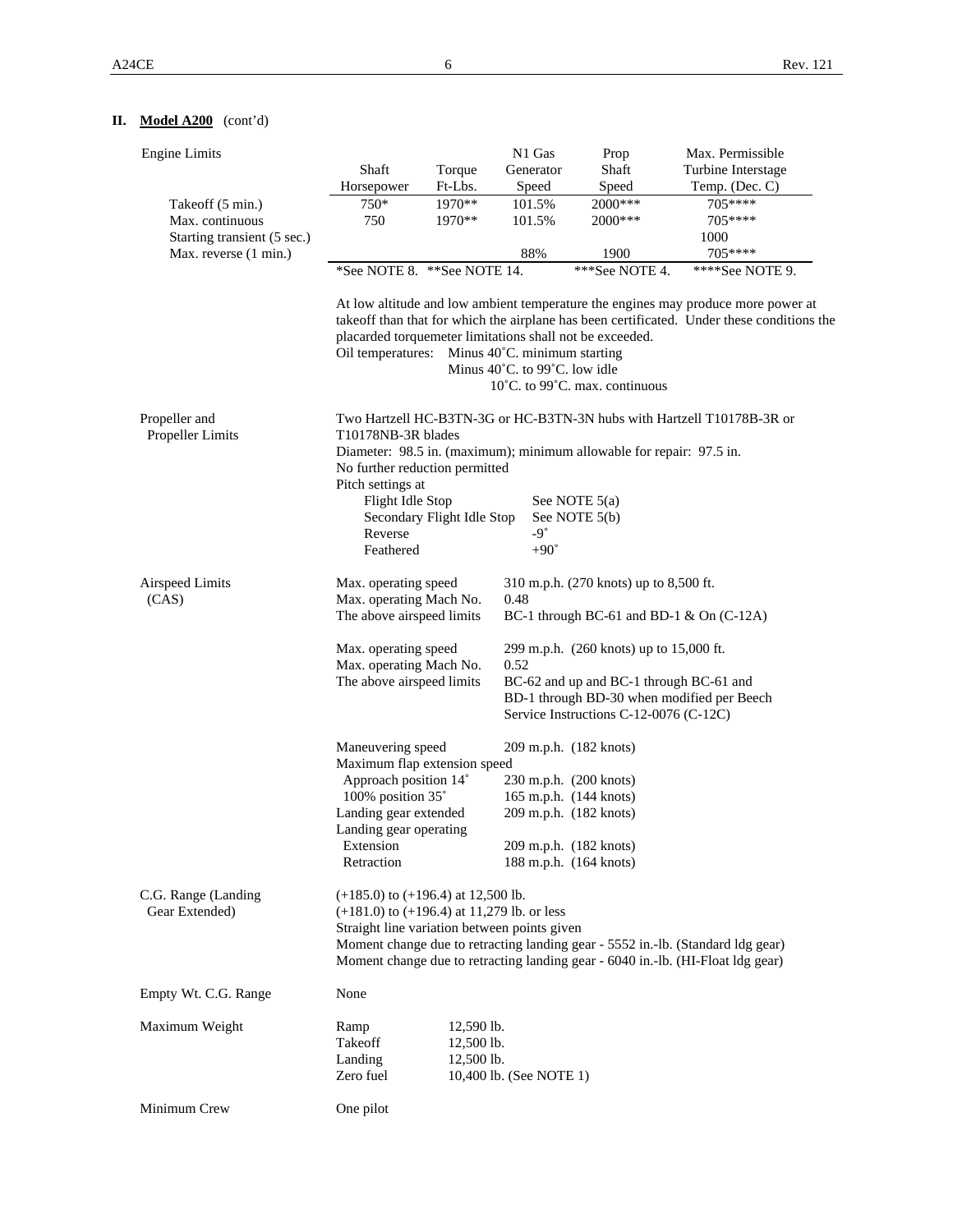| П. | Model A200 (cont'd)                                                                                                                                                                                                                                                                                                                                                                                                                                                                                                                                     |                                                                                                                                                                                                                                    |                                              |                                                                         |                                                                                                         |  |                                                                                                                                                              |  |  |
|----|---------------------------------------------------------------------------------------------------------------------------------------------------------------------------------------------------------------------------------------------------------------------------------------------------------------------------------------------------------------------------------------------------------------------------------------------------------------------------------------------------------------------------------------------------------|------------------------------------------------------------------------------------------------------------------------------------------------------------------------------------------------------------------------------------|----------------------------------------------|-------------------------------------------------------------------------|---------------------------------------------------------------------------------------------------------|--|--------------------------------------------------------------------------------------------------------------------------------------------------------------|--|--|
|    | No. of Seats                                                                                                                                                                                                                                                                                                                                                                                                                                                                                                                                            | Maximum 15 (including crew at $+129$ ). See loading instructions in the AFM for<br>approved seating and cargo configurations. (Note: An AFM revision may be required<br>to include the approved seating and cargo configurations.) |                                              |                                                                         |                                                                                                         |  |                                                                                                                                                              |  |  |
|    | Maximum Baggage                                                                                                                                                                                                                                                                                                                                                                                                                                                                                                                                         | 150 lb. (+292), and 350 lb. (+325)<br>150 lb. (+292), and 410 lb. (+325) BC-30 and On                                                                                                                                              |                                              |                                                                         |                                                                                                         |  |                                                                                                                                                              |  |  |
|    | Fuel capacity                                                                                                                                                                                                                                                                                                                                                                                                                                                                                                                                           | Tank<br>Auxiliary LH<br><b>Auxiliary RH</b><br>Main LH<br>Main RH<br>See NOTE 1(b) for data on unusable fuel.<br>*See NOTE 7                                                                                                       | Cap. Gal.<br>79.5<br>79.5<br>195<br>195      |                                                                         | Usable Gal.<br>79<br>79<br>193<br>193                                                                   |  | <u>Arm</u><br>$+204*$<br>$+204*$<br>$+185$<br>$+185$                                                                                                         |  |  |
|    | Engine Oil Capacity                                                                                                                                                                                                                                                                                                                                                                                                                                                                                                                                     | 31 qt. total at $+131$ (includes 12 qt usable in two integral engine tanks)<br>See NOTE 1(c) for data on unusable oil.                                                                                                             |                                              |                                                                         |                                                                                                         |  |                                                                                                                                                              |  |  |
|    | <b>Maximum Operating</b><br>Altitude                                                                                                                                                                                                                                                                                                                                                                                                                                                                                                                    | 31,000 ft.<br>For FAR 91 Operations: As limited by FAR 91                                                                                                                                                                          |                                              |                                                                         |                                                                                                         |  |                                                                                                                                                              |  |  |
|    | <b>Control Surface Movements</b>                                                                                                                                                                                                                                                                                                                                                                                                                                                                                                                        | Wing flap<br>Aileron tabs<br>Aileron<br>Elevator tabs<br>Elevator<br>Rudder tab<br>Rudder                                                                                                                                          | Maximum 35°<br>Right 15°<br>Right $25^\circ$ | Up $15^\circ$<br>Up $25^\circ$<br>$Up \ 3^{\circ} 30'$<br>Up $20^\circ$ | Down 15°<br>Down $15^\circ$<br>Down $13^\circ$<br>Down $14^\circ$<br>Left $15^\circ$<br>Left $25^\circ$ |  |                                                                                                                                                              |  |  |
|    | Serial Nos. Eligible                                                                                                                                                                                                                                                                                                                                                                                                                                                                                                                                    | (C-12A) BC-1 through BC-61. (C-12C) BC-62 and On<br>$(C-12A)$ BD-1 and On<br>(C-12C) BC-62 through BC-75 and BD-1 through BD-30 when modified<br>per Beech Service Instructions C-12-0076                                          |                                              |                                                                         |                                                                                                         |  |                                                                                                                                                              |  |  |
|    | III. Model 200T, Super King Air (Normal Category), Approved December 15, 1976<br>Model 200CT, Super King Air (Normal Category), Approved February 21, 1979<br>Model A200CT (C-12D), (FWC-12D), (RC-12D), (C-12F), (RC-12G), (RC-12H), Super King Air (Normal<br>Category), Approved April 17, 1980 (See NOTES 10, 11, 12 & 16)<br>Model B200T, Super King Air (Normal Category), Approved February 13, 1981<br>Model B200CT, Super King Air (Normal Category), Approved February 13, 1981<br>For Notes, refer to Data Pertinent to All Model 200 Series |                                                                                                                                                                                                                                    |                                              |                                                                         |                                                                                                         |  |                                                                                                                                                              |  |  |
|    | Engine                                                                                                                                                                                                                                                                                                                                                                                                                                                                                                                                                  |                                                                                                                                                                                                                                    |                                              |                                                                         |                                                                                                         |  | Two United Aircraft of Canada, Ltd., or Pratt & Whitney PT6A-41 (turboprop)<br>per Beech Specification BS 22096 (200T, 200CT, A200CT (BP-1 through BP-51)    |  |  |
|    |                                                                                                                                                                                                                                                                                                                                                                                                                                                                                                                                                         |                                                                                                                                                                                                                                    |                                              |                                                                         |                                                                                                         |  | Two United Aircraft of Canada, Ltd., or Pratt & Whitney PT6A-42 (turboprop)<br>per Beech Specification BS 23290 (B200T, B200CT, A200CT (BP-52 through BP-63) |  |  |
|    | Fuel                                                                                                                                                                                                                                                                                                                                                                                                                                                                                                                                                    | conforming to P&WC S.B. 1244 or ASTM SPEC. D1655.<br>See NOTE 6 for emergency fuels                                                                                                                                                |                                              |                                                                         |                                                                                                         |  | JP-4, JP-5 (MIL-T-5624); JP-8 (MIL-T-83133); JET A, JET A-1, and JET B                                                                                       |  |  |
|    | Oil (Engine & Gearbox)                                                                                                                                                                                                                                                                                                                                                                                                                                                                                                                                  | UACL PT6 Engine Service Bulletin No. 3001 lists approved brand oils.                                                                                                                                                               |                                              |                                                                         |                                                                                                         |  |                                                                                                                                                              |  |  |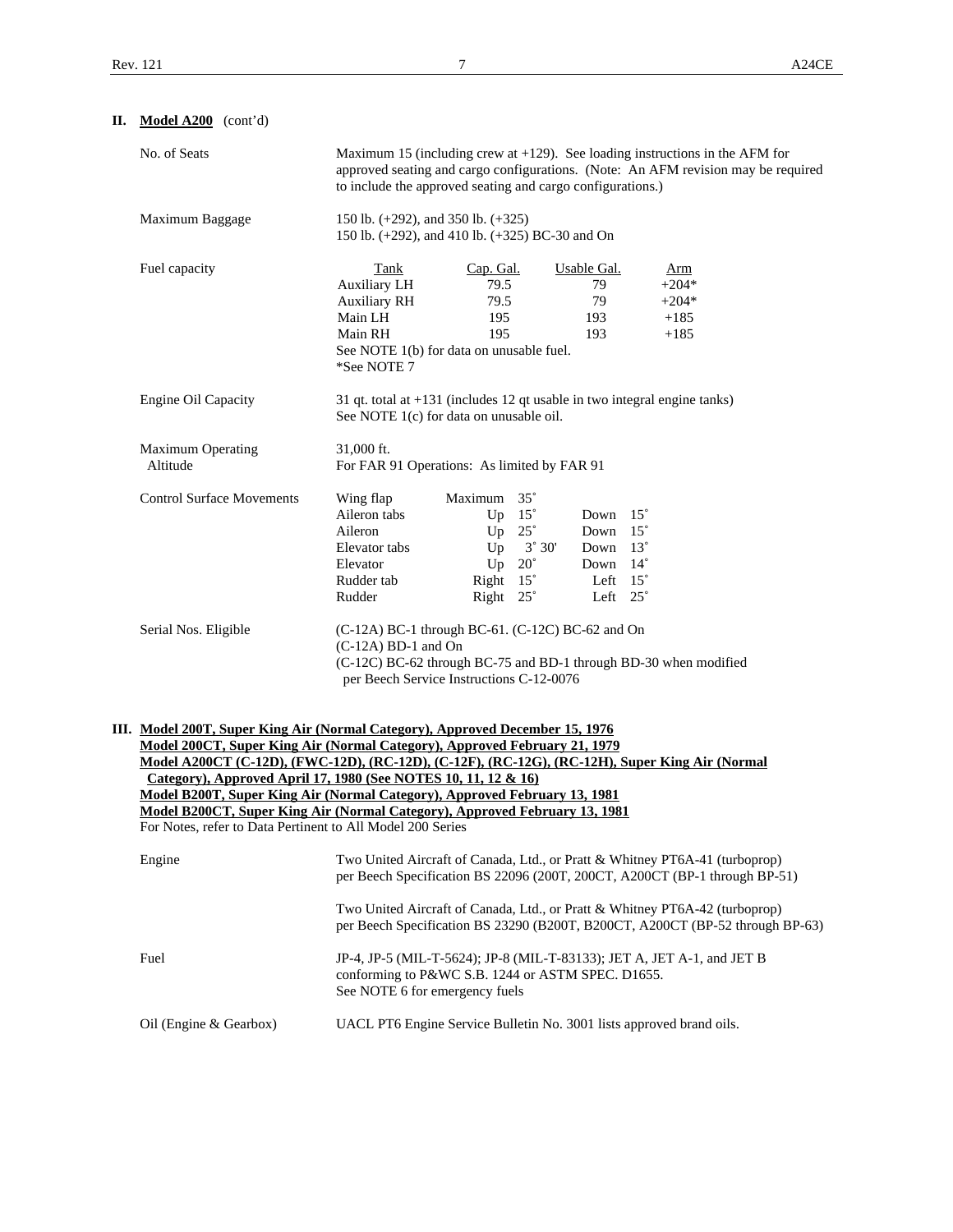# **III. Model 200T, Model 200CT, Model A200CT, Model B200T, Model B200CT** (cont'd)

| Engine Limits               |              |         | N1 Gas    | Prop    | Max. Permissible            |
|-----------------------------|--------------|---------|-----------|---------|-----------------------------|
|                             | Shaft        | Torque  | Generator | Shaft   | Turbine Interstage          |
|                             | Horsepower   | Ft-Lbs. | Speed     | Speed   | Temp. $(Dec. C)$            |
| Takeoff (5 min.)            | 850          | 2230    | 101.5%    | $2000*$ | 750 (200T, 200CT, A200CT)   |
|                             |              |         |           |         | $(BP-1)$ thru BP-51)        |
| Max. continuous             | 850          | 2230    | 101.5%    | $2000*$ | 750 (200T, 200CT, A200CT)   |
|                             |              |         |           |         | $(BP-1)$ thru BP-51)        |
| Takeoff (5 min.)            | 850          |         | 101.5%    | $2000*$ | 800 (B200T, B200CT, A200CT) |
|                             |              |         |           |         | $(BP-52$ thru BP-63)        |
| Max. continuous             | 850          |         | 101.5%    | $2000*$ | 800 (B200T, B200CT, A200CT) |
|                             |              |         |           |         | (BP-52 thru BP-63)          |
| Starting transient (5 sec.) |              |         |           |         | 1000                        |
| Max. reverse (1 min.)       |              |         | 88%       | 1900    | 750                         |
|                             | *See NOTE 4. |         |           |         |                             |
|                             |              |         |           |         |                             |

| Max. reverse (1 min.)                                                                                             |                                                                                                                                                                                                                                                                                                                                                                                                                                                                                                                                                                     | 88%                                                                                  | 1900                           | 750                                                                                                                                                                             |
|-------------------------------------------------------------------------------------------------------------------|---------------------------------------------------------------------------------------------------------------------------------------------------------------------------------------------------------------------------------------------------------------------------------------------------------------------------------------------------------------------------------------------------------------------------------------------------------------------------------------------------------------------------------------------------------------------|--------------------------------------------------------------------------------------|--------------------------------|---------------------------------------------------------------------------------------------------------------------------------------------------------------------------------|
|                                                                                                                   | *See NOTE 4.                                                                                                                                                                                                                                                                                                                                                                                                                                                                                                                                                        |                                                                                      |                                |                                                                                                                                                                                 |
|                                                                                                                   | placarded torquemeter limitations shall not be exceeded.<br>Oil temperatures: Minus 40°C. minimum starting                                                                                                                                                                                                                                                                                                                                                                                                                                                          | Minus 40°C. to 99°C. low idle                                                        | 10°C. to 99°C. max. continuous | At low altitude and low ambient temperature the engines may produce more power at<br>takeoff than that for which the airplane has been certificated. Under these conditions the |
| Propeller and<br>Propeller Limits                                                                                 | Two Hartzell HC-B3TN-3G or HC-B3TN-3N hubs with Hartzell T10178B-3R or<br>T10178NB-3R blades for BT-1 through BT-19, BT-22, BT-28, BT-31 and BT-32,<br>BN-1, FC-1 through FC-3, BP-1, BP-22, BP-24 through BP-63, GR-1 through<br>GR-19; or Hartzell T10178K-3R or T10178NK-3R blades for: BB-1314, BT-20,<br>BT-21, BT-23 through BT-27, BT-29, BT-30 through BT-34, BN-2 through BN-4.<br>Diameter: 98.5 in. (maximum); minimum allowable for repair: 97.5 in.<br>No further reduction permitted<br>Pitch settings at<br>Flight Idle Stop<br>Reverse<br>Feathered | See NOTE $5(a)$<br>$-9^{\circ}$<br>$+90^\circ$                                       |                                |                                                                                                                                                                                 |
| Propeller and<br>Propeller Limits<br>(B200T Serials<br>BT-31 through BT-34)<br>(B200CT Serials<br>BN-5 and after) | Two McCauley 3GFR34C702 hubs with McCauley 100LA-2 blades<br>Diameter: 98 in. (maximum); minimum allowable for repair: 97 in.<br>No further reduction permitted.<br>Pitch settings at<br>Flight Idle Stop<br>Reverse<br>Feathered                                                                                                                                                                                                                                                                                                                                   | See NOTE 5 (a)<br>$-10^{\circ}$<br>$+86.8^\circ$                                     |                                |                                                                                                                                                                                 |
| Propeller and<br>Propeller Limits<br>(B200T Serials<br>BT-35 and after)<br>(B200CT Serials<br>BN-5 and after)     | Two McCauley 4HFR34C771 hubs with McCauley 94LA-0 blades.<br>Diameter: 94 in. (maximum); minimum allowable for repair: 93.5 in.<br>No further reduction permitted.<br>Pitch setting at<br>Flight Idle Stop<br>Reverse<br>Feathered<br>Continuous operation on the ground is prohibited between 600 and 1100 rpm.                                                                                                                                                                                                                                                    | See NOTE 13(a)<br>$-10.0^{\circ}$ +0.4°<br>$+87.5^{\circ} \pm 0.3^{\circ}$           |                                | The propeller must be feathered at rotational speeds below 600 propeller shaft rpm.                                                                                             |
|                                                                                                                   | <b>Or</b>                                                                                                                                                                                                                                                                                                                                                                                                                                                                                                                                                           |                                                                                      |                                |                                                                                                                                                                                 |
|                                                                                                                   | Two Hartzell HC-E4N-3G hubs with Hartzell D9390SK-1R blades.<br>Diameter: 92 in. (maximum); minimum allowable for repairs 92 in.<br>No further reduction permitted<br>Pitch settings at:<br>Flight Idle Stop<br>Reverse<br>Feathered<br>propeller must be feathered at rotational speeds below 500 propeller shaft rpm.                                                                                                                                                                                                                                             | See NOTE 13(c)<br>$-11.2^{\circ} \pm 0.5^{\circ}$<br>$+87.9^{\circ} \pm 0.5^{\circ}$ |                                | Continuous operation on the ground is prohibited between 500 and 1,180 rpm. The                                                                                                 |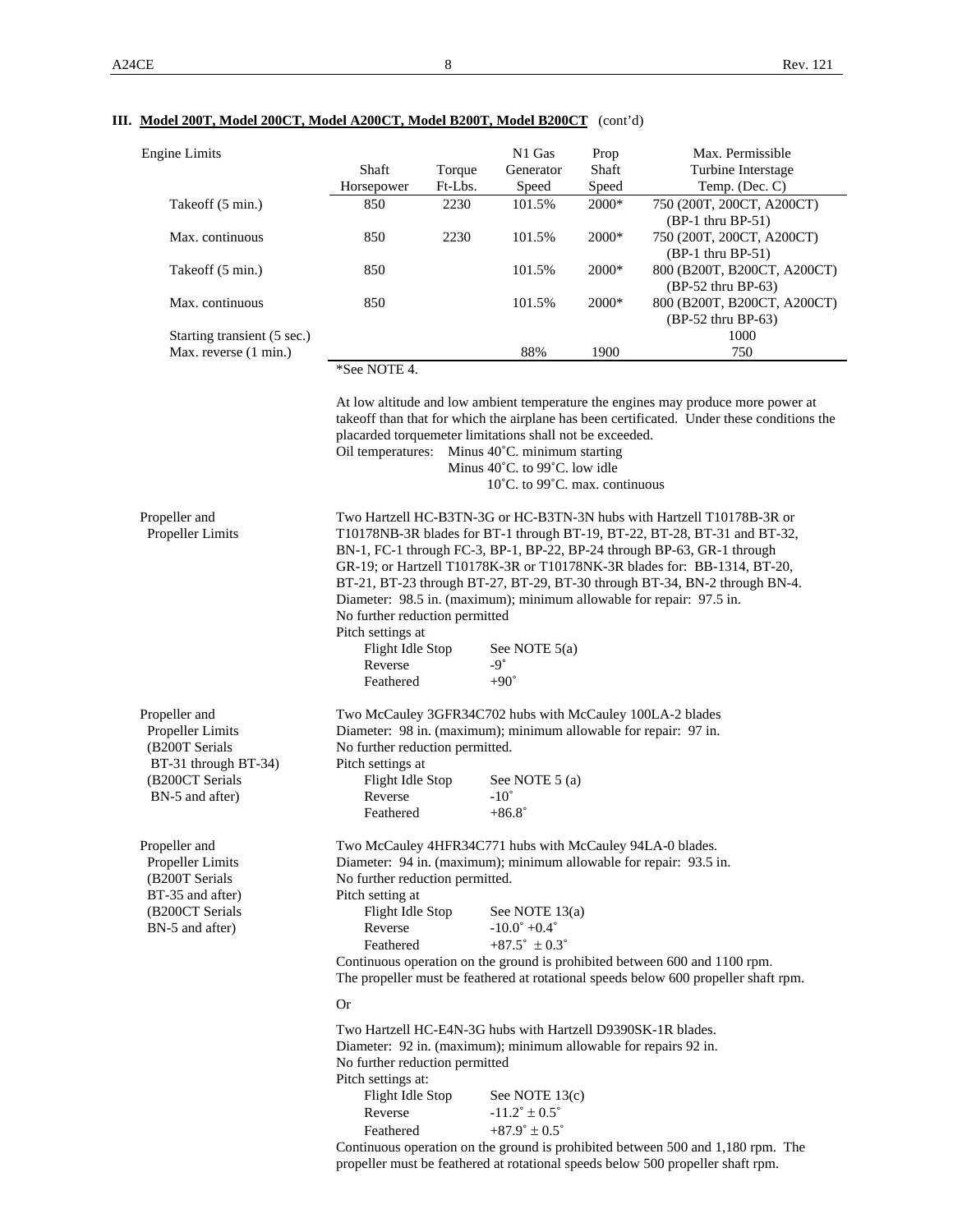# **III. Model 200T, Model 200CT, Model A200CT, Model B200T, Model B200CT** (cont'd)

|                                       | Maneuvering airspeed<br>The above airspeed limits                                        | 196 m.p.h (170 knots)<br>200T, 200CT, B200T, B200CT, and A200CT<br>(FWC-12D, RC-12D, RC-12G, and RC-12H) | 0.472 13,000 ft. to 35,000 ft. altitude                                                              |
|---------------------------------------|------------------------------------------------------------------------------------------|----------------------------------------------------------------------------------------------------------|------------------------------------------------------------------------------------------------------|
|                                       | Max. operating speed<br>Max. operating Mach No.                                          | 299 m.p.h. (260 knots) up to 15,000 ft.<br>0.52                                                          |                                                                                                      |
|                                       | Maneuvering airspeed                                                                     | 209 m.p.h (182 knots)                                                                                    |                                                                                                      |
|                                       | The above airspeed limits                                                                | A200CT (C-12D) and A200CT (C-12F)                                                                        |                                                                                                      |
|                                       | Maximum flap extension speed                                                             |                                                                                                          |                                                                                                      |
|                                       | Approach position 14°<br>100% position 35°                                               | 230 m.p.h. (200 knots)                                                                                   | 165 m.p.h. (144 knots) (S/N BC-1 thru BC-61; BD-1 &<br>On; BP-1 thru BP-6 and BP-12 thru BP-20 only) |
|                                       | 100% position 35°                                                                        | 178 m.p.h. (155 knots)                                                                                   |                                                                                                      |
|                                       | Landing gear extended                                                                    | 209 m.p.h. (182 knots)                                                                                   |                                                                                                      |
|                                       | Landing gear operating                                                                   |                                                                                                          |                                                                                                      |
|                                       | Extension                                                                                | 209 m.p.h. (182 knots)                                                                                   |                                                                                                      |
|                                       | Retraction                                                                               | 188 m.p.h. (164 knots)                                                                                   |                                                                                                      |
| C.G. Range (Landing<br>Gear Extended) | $(+185.0)$ to $(+196.4)$ at 12,500 lb.<br>$(+181.0)$ to $(+196.4)$ at 11,279 lb. or less |                                                                                                          |                                                                                                      |
|                                       | Straight line variation between points given                                             |                                                                                                          |                                                                                                      |
|                                       | - 6040 in.-lb. (High-flotation landing gear)                                             | Moment change due to retracting landing gear (6.50 X 10 main wheels)                                     |                                                                                                      |
|                                       |                                                                                          | See Operator's Manual for Restricted Category C.G. Range.                                                | Moment change due to retracting landing gear - 5552 in.-lb. (Standard landing gear)                  |
| Empty Wt. C.G. Range                  | None                                                                                     |                                                                                                          |                                                                                                      |
| Maximum Weight                        | $12,590$ lb.<br>Ramp                                                                     |                                                                                                          |                                                                                                      |
|                                       | Takeoff<br>12,500 lb.                                                                    |                                                                                                          |                                                                                                      |
|                                       | 12,500 lb.<br>Landing<br>Zero fuel                                                       | 10,400 lb.* (200CT, A200CT (C-12D)                                                                       |                                                                                                      |
|                                       |                                                                                          | 10,400 lb.* (200T, serials BT-1, BT-2, BT-3, and BT-10)                                                  |                                                                                                      |
|                                       |                                                                                          | 10,800 lb.* (200T, serials BT-4 thru BT-9, BT-11                                                         |                                                                                                      |
|                                       |                                                                                          | thru BT-22 and BT-28)                                                                                    |                                                                                                      |
|                                       |                                                                                          | 11,000 lb.* (B200T, B200CT, A200CT (C-12F)                                                               |                                                                                                      |
|                                       | *See NOTE 1.                                                                             |                                                                                                          | 11,500 lb.* (A200CT (FWC-12D, RC-12D, RC-12G, and RC-12H)                                            |
|                                       |                                                                                          |                                                                                                          |                                                                                                      |
| Minimum Crew                          | One pilot                                                                                |                                                                                                          |                                                                                                      |
| No. of Seats and                      |                                                                                          | Maximum 15 (including crew at $+129$ ). See loading instructions in Pilot's                              |                                                                                                      |
| Cargo Loading                         |                                                                                          | Operating Handbook for approved seating and cargo configurations.                                        |                                                                                                      |
|                                       |                                                                                          |                                                                                                          |                                                                                                      |
| Maximum Baggage                       | 410 lb. (+325) (200T, 200CT, A200CT)                                                     |                                                                                                          | 550 lb. (+325) (B200T, B200CT), (200T, 200CT, when kit 101-5068-1 is installed.)                     |
| Fuel capacity                         | Tank                                                                                     | Cap. Gal.<br>Usable Gal.                                                                                 | <u>Arm</u>                                                                                           |
|                                       | <b>Auxiliary LH</b>                                                                      | 79.5<br>79                                                                                               | $+204$                                                                                               |
|                                       | <b>Auxiliary RH</b>                                                                      | 79.5<br>79                                                                                               | $+204$                                                                                               |
|                                       | Main LH                                                                                  | 195**<br>193**                                                                                           | $+185$                                                                                               |
|                                       | Main RH                                                                                  | 195**<br>$193**$                                                                                         | $+185$                                                                                               |
|                                       | Wing Tip LH<br>Wing Tip RH                                                               | 53<br>53<br>53<br>53                                                                                     | $+193$<br>$+193$                                                                                     |
|                                       |                                                                                          |                                                                                                          |                                                                                                      |
|                                       | See NOTE 1(a) for data on unusable fuel.                                                 |                                                                                                          |                                                                                                      |
|                                       | *See NOTE 16 on A200CT.                                                                  |                                                                                                          |                                                                                                      |
|                                       |                                                                                          |                                                                                                          |                                                                                                      |
| <b>Engine Oil Capacity</b>            | See NOTE 1(c) for data on unusable oil.                                                  | 18.4 qt. total at $+131$ (includes 6 qt usable in each integral engine tank)                             |                                                                                                      |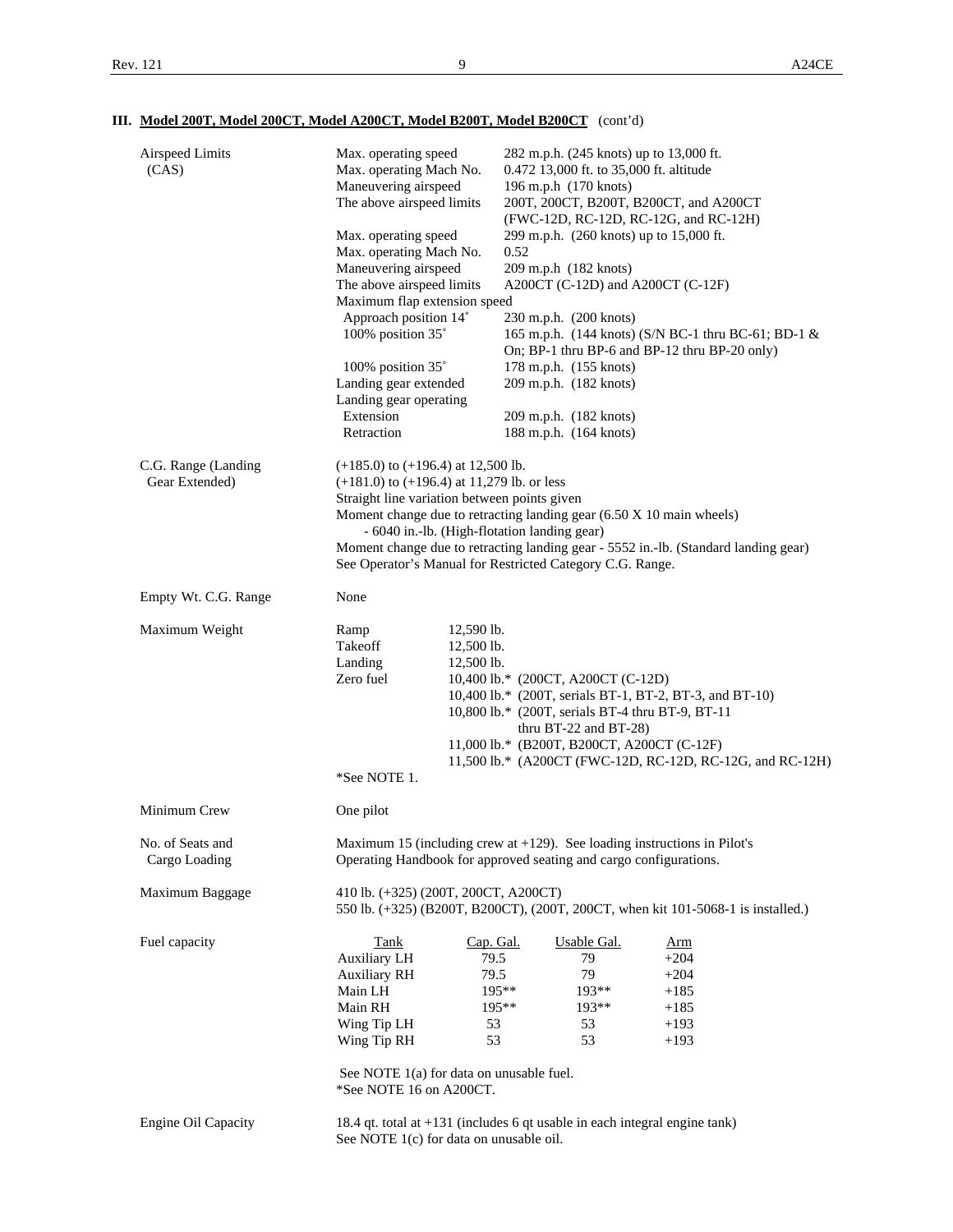#### **III. Model 200T, Model 200CT, Model A200CT, Model B200T, Model B200CT** (cont'd)

| <b>Maximum Operating</b><br>Altitude | Models 200T and B200T: BB-1314, BT-1 $&$ On<br>$35,000$ ft. -<br>Models 200CT and B200CT: BN-1 & On |                                                                             |  |  |  |  |
|--------------------------------------|-----------------------------------------------------------------------------------------------------|-----------------------------------------------------------------------------|--|--|--|--|
|                                      | $31,000$ ft. $-$<br>$FC-1 & On$                                                                     | Model A200CT: BP-1 through BP-63; GR-1 $\&$ On, and                         |  |  |  |  |
|                                      |                                                                                                     | For Part 91 or 135 Operations: As limited by FAR 91 or 135 (as appropriate) |  |  |  |  |
| <b>Control Surface Movements</b>     | Wing flap                                                                                           | $35^\circ$<br>Maximum                                                       |  |  |  |  |
|                                      | Aileron tabs                                                                                        | $15^\circ$<br>$15^\circ$<br>Up<br>Down                                      |  |  |  |  |
|                                      | Aileron                                                                                             | $25^{\circ}$<br>Up<br>$15^\circ$<br>Down                                    |  |  |  |  |
|                                      | Elevator tabs                                                                                       | $3^\circ 30'$<br>$13^\circ$<br>Up<br>Down                                   |  |  |  |  |
|                                      | Elevator                                                                                            | $20^{\circ}$<br>$14^{\circ}$<br>Up<br>Down                                  |  |  |  |  |
|                                      | Rudder tab                                                                                          | $15^{\circ}$<br>Right<br>$15^\circ$<br>Left                                 |  |  |  |  |
|                                      | Rudder                                                                                              | Right $25^\circ$<br>Left $25^\circ$                                         |  |  |  |  |
| Serial Nos. Eligible                 | 200T:                                                                                               | BT-1 thru BT-22 and BT-28.                                                  |  |  |  |  |
|                                      | 200CT:                                                                                              | BN-1 only.                                                                  |  |  |  |  |
|                                      | <b>B200CT:</b>                                                                                      | BN-2 & On. See NOTE 23.                                                     |  |  |  |  |
|                                      | $A200CT (C-12D)$ :                                                                                  | BP-1, BP-19, BP-22, BP-24 thru BP-51.                                       |  |  |  |  |
|                                      | $A200CT$ (C-12F):                                                                                   | BP-52 thru BP-63.                                                           |  |  |  |  |
|                                      | <b>B200T:</b>                                                                                       | BB-1314, BT-23 thru BT-27, BT-29 thru BT-38, BT-44 & On.                    |  |  |  |  |
|                                      |                                                                                                     | See NOTES 23 & 24.                                                          |  |  |  |  |
|                                      | $A200CT$ (FWC-12D): BP-7 thru BP-11.                                                                |                                                                             |  |  |  |  |
|                                      | $A200CT$ (RC-12D): GR-1 thru GR-12.                                                                 |                                                                             |  |  |  |  |
|                                      | $A200CT$ (RC-12G): FC-1 thru FC-3.                                                                  |                                                                             |  |  |  |  |
|                                      | $A200CT$ (RC-12H):                                                                                  | GR-14 thru GR-19.                                                           |  |  |  |  |

#### **IV. Model B200GT, Super King Air (Normal Category), Approved November 16, 2007**

 **Model B200CGT, Super King Air (Normal Category), Approved November 16, 2007**

For Notes, refer to Data Pertinent to All Model 200 Series

| Engine                      | B <sub>200</sub> CGT) |         |                    |            | Pratt & Whitney PT6A-52 (turboprop) per Beech Specification BS 267046 (B200GT, |
|-----------------------------|-----------------------|---------|--------------------|------------|--------------------------------------------------------------------------------|
| Engine Limits               |                       |         | N <sub>1</sub> Gas |            | Max. Permissible                                                               |
|                             | Shaft                 | Torque  | Generator          | Prop Shaft | Turbine Interstage                                                             |
|                             | Horsepower            | Ft-Lbs. | Speed              | Speed      | Temp (Deg $C$ )                                                                |
| Takeoff                     | 850                   | 2230    | 104%               | $2000*$    | 820                                                                            |
| Max. continuous             | 850                   | 2230    | 104%               | $2000*$    | 820                                                                            |
| Max. cruise                 | 850                   | 2230    | 104%               | $2000*$    | 820                                                                            |
| Starting transient (5 sec.) |                       | 2750    | 104%               | $2200*$    | 1000                                                                           |
| Max. reverse (1 min.)       | 800                   |         | 88%                | 1900       | 760                                                                            |
|                             | *See NOTE 4           |         |                    |            |                                                                                |

#### Fuel JP-4, JP-5 (MIL-T-5624); JP-8 (MIL-T-83133); JET A, JET A-1, and JET B conforming to P&WC S.B. 1244 or ASTM SPEC. D1655; and Chinese No.3 Jet Fuel. See NOTE 29 for emergency fuels

| Fuel capacity          | Tank                                                                 | Cap. Gal. | Usable Gal. | <u>Arm</u>                                                                              |
|------------------------|----------------------------------------------------------------------|-----------|-------------|-----------------------------------------------------------------------------------------|
|                        | <b>Auxiliary LH</b>                                                  | 79.5      | 79          | $+204$                                                                                  |
|                        | <b>Auxiliary RH</b>                                                  | 79.5      | 79          | $+204$                                                                                  |
|                        | Main LH                                                              | 195       | 193         | $+185$                                                                                  |
|                        | Main RH                                                              | 195       | 193         | $+185$                                                                                  |
| Oil (Engine & Gearbox) | Pratt & Whitney Service Bulletin No. 13001 lists approved brand oils |           |             |                                                                                         |
| Engine Oil Capacity:   | engine tank). See NOTE 1(e) for data on unusable oil.                |           |             | 20 qt. total (10 qt. per each engine) at $+131$ (includes 6 qt. usable in each integral |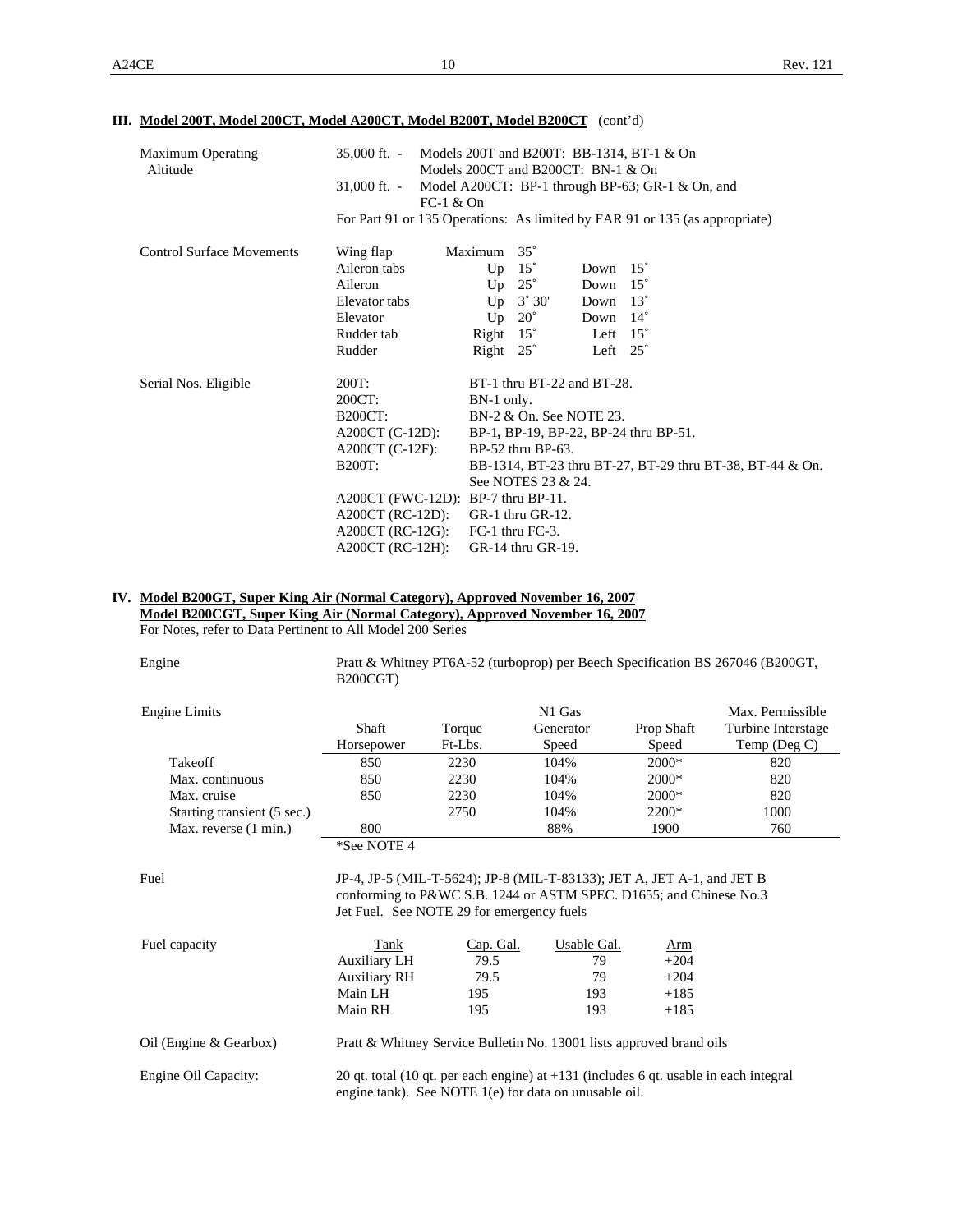# **IV. Model B200GT, Model B200CGT** (cont'd)

| Oil temperatures                      | Minus 40°C. minimum starting<br>Minus $40^{\circ}$ C. to $110^{\circ}$ C. low idle<br>$10^{\circ}$ C. to $110^{\circ}$ C. max. continuous<br>99°C to $110^{\circ}$ C max (10 minutes)                                                                                                      |                                                                                                                                                                                                                                                                                                                                                                                            |  |
|---------------------------------------|--------------------------------------------------------------------------------------------------------------------------------------------------------------------------------------------------------------------------------------------------------------------------------------------|--------------------------------------------------------------------------------------------------------------------------------------------------------------------------------------------------------------------------------------------------------------------------------------------------------------------------------------------------------------------------------------------|--|
| Propeller and<br>Propeller Limits     | No further reduction permitted<br>Pitch Settings at:<br>Flight Idle Stop<br>Reverse<br>Feathered                                                                                                                                                                                           | Two Hartzell HC-E4N-3G hubs with Hartzell D9390SK-1R blades<br>Diameter: 93 in. (maximum); Minimum Allowable for repairs: 92 in.<br>See NOTE 13(c)<br>$-11.2^{\circ} \pm 0.5^{\circ}$<br>$+85.8^{\circ}+0.5^{\circ}$<br>Continuous operation on the ground is prohibited between 500 and 1,180 RPM. The<br>propeller must be feathered at rotational speeds below 500 propeller shaft RPM. |  |
| Airspeed Limits<br>(CAS)              | Max. operating speed<br>Max. operating Mach No.<br>The above airspeed limits<br>Maneuvering speed<br>Maximum flap extension speed<br>Approach position 14°<br>100% position 35°<br>Landing gear extended<br>Landing gear operating<br>Extension<br>Retraction<br>The above airspeed limits | 299 m.p.h. (260 knots) up to 15,000 ft.<br>0.52<br>BY-1 & On<br>BZ-1 & On and airplanes modified per Hawker<br>Beechcraft Kit 101-9113<br>209 m.p.h. (182 knots)<br>230 m.p.h. (200 knots)<br>178 m.p.h. (155 knots)<br>209 m.p.h. (182 knots)<br>209 m.p.h. (182 knots)<br>188 m.p.h. (164 knots)<br>BY-1 & On<br>BZ-1 & On and airplanes modified per Hawker<br>Beechcraft Kit 101-9113  |  |
| C.G. Range (Landing<br>Gear Extended) | $(+185.0)$ to $(+196.4)$ at 12,500 lb.<br>$(+181.0)$ to $(+196.4)$ at 11,279 lb. or less<br>Straight line variation between points given                                                                                                                                                   | Moment change due to retracting landing gear - 5552 in.-lb. (Standard landing gear)<br>Moment change due to retracting landing gear - 6040 in.-lb. (High-flotation landing gear)                                                                                                                                                                                                           |  |
| Empty Wt. C.G. Range                  | None                                                                                                                                                                                                                                                                                       |                                                                                                                                                                                                                                                                                                                                                                                            |  |
| Maximum Weight                        | Ramp<br>12,590 lb.<br>Takeoff<br>12,500 lb.<br>12,500 lb.<br>Landing<br>Zero fuel                                                                                                                                                                                                          | 11,000 lb. (See NOTE 1)                                                                                                                                                                                                                                                                                                                                                                    |  |
| Minimum Crew                          | One pilot                                                                                                                                                                                                                                                                                  |                                                                                                                                                                                                                                                                                                                                                                                            |  |
| No. of Seats and<br>Cabin Loading     |                                                                                                                                                                                                                                                                                            | Maximum 15 (including crew at $+129$ ). See Loading Instructions in Pilot's Operating<br>Handbook (POH) for approved seating and cargo configurations.                                                                                                                                                                                                                                     |  |
| Maximum Baggage                       | 550 lb. $(+325)$                                                                                                                                                                                                                                                                           |                                                                                                                                                                                                                                                                                                                                                                                            |  |
| Maximum Operating<br>Altitude         | Hawker Beechcraft Kit 101-9113                                                                                                                                                                                                                                                             | 35,000 ft. - Serials BY-1 & On and BZ-1 & On and airplanes modified per                                                                                                                                                                                                                                                                                                                    |  |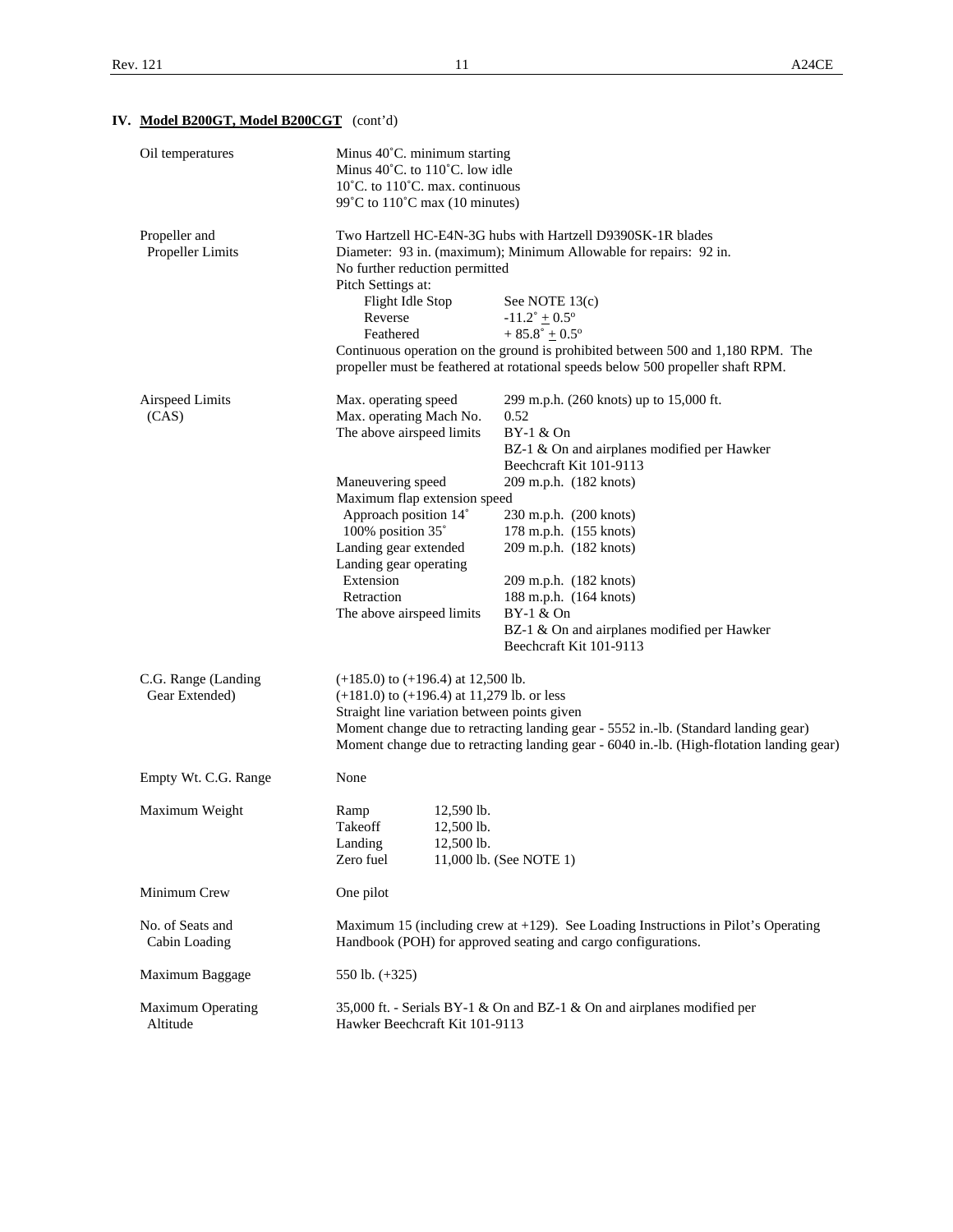# **IV. Model B200GT, Model B200CGT** (cont'd)

| <b>Control Surface Movements</b> | Wing flap         | Maximum          | $35^\circ$                  |                 |                                                                              |
|----------------------------------|-------------------|------------------|-----------------------------|-----------------|------------------------------------------------------------------------------|
|                                  | Aileron tabs      | Up               | $15^{\circ}$                | Down            | $15^\circ$                                                                   |
|                                  | Aileron           | Up               | $25^{\circ}$                | Down            | $15^{\circ}$                                                                 |
|                                  | Elevator tabs     |                  | $Up \quad 3^{\circ} \; 30'$ | Down            | $13^{\circ}$                                                                 |
|                                  | Elevator          | Up               | $20^{\circ}$                | Down            | $14^{\circ}$                                                                 |
|                                  | Rudder tab        | Right $15^\circ$ |                             | Left            | $15^\circ$                                                                   |
|                                  | Rudder            | Right $25^\circ$ |                             | Left $25^\circ$ |                                                                              |
| Serial Nos. Eligible             | B200GT: BY-1 & On |                  |                             |                 | B200CGT: BZ-1 & On and airplanes modified per Hawker Beechcraft Kit 101-9113 |

#### **V. Model A100-1 (U-21J), Super King Air (Normal Category), Approved May 29, 1974 (See NOTE 11)**  For Notes, refer to Data Pertinent to All Model 200 Series

| Engine                                                                                      | Two United Aircraft of Canada, Ltd., or Pratt & Whitney PT6A-41<br>(turboprop) per Beech Specification BS 22096                                                                                                             |                              |                                         |                                                                                   |  |  |  |
|---------------------------------------------------------------------------------------------|-----------------------------------------------------------------------------------------------------------------------------------------------------------------------------------------------------------------------------|------------------------------|-----------------------------------------|-----------------------------------------------------------------------------------|--|--|--|
| Fuel                                                                                        | JP-4, JP-5 (MIL-T-5624); JP-8 (MIL-T-83133); JET A, JET A-1, and<br>JET B conforming to P&WC S.B. 1244 or ASTM SPEC. D1655.<br>See NOTE 6 for emergency fuels                                                               |                              |                                         |                                                                                   |  |  |  |
| Oil (Engine & Gearbox)                                                                      | UACL PT6 Engine Service Bulletin No. 3001 lists approved brand oils                                                                                                                                                         |                              |                                         |                                                                                   |  |  |  |
| <b>Engine Limits</b>                                                                        | Shaft<br>Torque<br>Ft-Lbs.<br>Horsepower                                                                                                                                                                                    | N1 Gas<br>Generator<br>Speed | Prop<br>Shaft<br>Speed                  | Max. Permissible<br>Turbine Interstage<br>Temp. (Dec. C)                          |  |  |  |
| Takeoff (5 min.)<br>Max. continuous<br>Starting transient (5 sec.)<br>Max. reverse (1 min.) | 2230<br>850<br>2230<br>850                                                                                                                                                                                                  | 101.5%<br>101.5%<br>88%      | 2000*<br>2000*<br>1900                  | 750<br>750<br>1000<br>750                                                         |  |  |  |
|                                                                                             | takeoff than that for which the airplane has been certificated. Under these conditions the<br>placarded torquemeter limitations shall not be exceeded.<br>Oil temperatures: Minus 40°C. minimum starting                    |                              |                                         |                                                                                   |  |  |  |
|                                                                                             |                                                                                                                                                                                                                             |                              |                                         | At low altitude and low ambient temperature the engines may produce more power at |  |  |  |
|                                                                                             |                                                                                                                                                                                                                             |                              |                                         |                                                                                   |  |  |  |
|                                                                                             | Minus $40^{\circ}$ C. to 99 $^{\circ}$ C. low idle<br>10°C. to 99°C. max. continuous                                                                                                                                        |                              |                                         |                                                                                   |  |  |  |
|                                                                                             |                                                                                                                                                                                                                             |                              |                                         |                                                                                   |  |  |  |
| Propeller and<br>Propeller Limits                                                           | Two Hartzell HC-B3TN-3G or HC-B3TN-3N hubs with Hartzell T10178B-3R or<br>T10178NB-3R blades<br>Diameter: 98.5 in. (maximum); minimum allowable for repair: 97.5 in.<br>No further reduction permitted<br>Pitch settings at |                              |                                         |                                                                                   |  |  |  |
|                                                                                             | Flight Idle Stop                                                                                                                                                                                                            |                              | See NOTE $5(a)$                         |                                                                                   |  |  |  |
|                                                                                             | Secondary Flight Idle Stop<br>See NOTE 5(b)                                                                                                                                                                                 |                              |                                         |                                                                                   |  |  |  |
|                                                                                             | Reverse                                                                                                                                                                                                                     | $-9^{\circ}$                 |                                         |                                                                                   |  |  |  |
|                                                                                             | Feathered                                                                                                                                                                                                                   | $+90^\circ$                  |                                         |                                                                                   |  |  |  |
| Airspeed Limits<br>(CAS)                                                                    | Max. operating speed<br>Max. operating Mach No.                                                                                                                                                                             | 0.52                         | 299 m.p.h. (260 knots) up to 15,000 ft. |                                                                                   |  |  |  |
|                                                                                             | Maneuvering airspeed                                                                                                                                                                                                        | 209 m.p.h. (182 knots)       |                                         |                                                                                   |  |  |  |
|                                                                                             | Maximum flap extension speed                                                                                                                                                                                                |                              |                                         |                                                                                   |  |  |  |
|                                                                                             | Approach position 14°                                                                                                                                                                                                       | 230 m.p.h. (200 knots)       |                                         |                                                                                   |  |  |  |
|                                                                                             | 100% position 35°                                                                                                                                                                                                           | 165 m.p.h. (144 knots)       |                                         |                                                                                   |  |  |  |
|                                                                                             | Landing gear extended<br>Landing gear operating                                                                                                                                                                             | 209 m.p.h. (182 knots)       |                                         |                                                                                   |  |  |  |
|                                                                                             | Extension                                                                                                                                                                                                                   | 209 m.p.h. (182 knots)       |                                         |                                                                                   |  |  |  |
|                                                                                             | Retraction                                                                                                                                                                                                                  | 188 m.p.h. (164 knots)       |                                         |                                                                                   |  |  |  |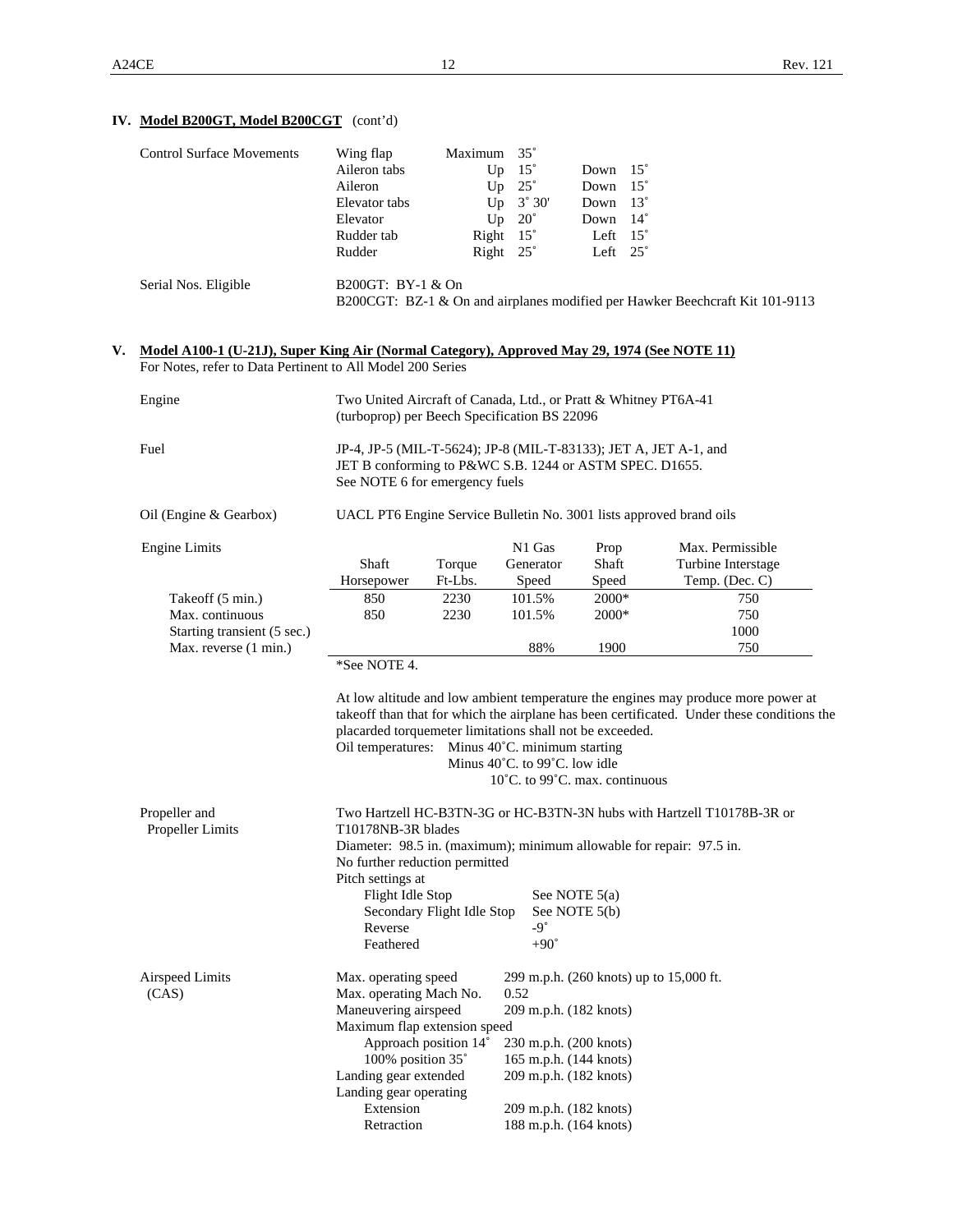| C.G. Range (Landing<br>Gear Extended)                                                                                                                                                                    | $(+185.0)$ to $(+196.4)$ at 12,500 lb.<br>$(+181.0)$ to $(+196.4)$ at 11,279 lb. or less<br>Straight line variation between points given<br>Moment change due to retracting landing gear -6040 in.-lb. |                                                                         |                                                                             |                                                                                                                |                                               |                                                                                   |  |
|----------------------------------------------------------------------------------------------------------------------------------------------------------------------------------------------------------|--------------------------------------------------------------------------------------------------------------------------------------------------------------------------------------------------------|-------------------------------------------------------------------------|-----------------------------------------------------------------------------|----------------------------------------------------------------------------------------------------------------|-----------------------------------------------|-----------------------------------------------------------------------------------|--|
| Empty Wt. C.G. Range                                                                                                                                                                                     | None                                                                                                                                                                                                   |                                                                         |                                                                             |                                                                                                                |                                               |                                                                                   |  |
| Maximum Weight                                                                                                                                                                                           | Ramp<br>Takeoff<br>Landing<br>Zero fuel                                                                                                                                                                | 12,590 lb.<br>12,500 lb.<br>12,500 lb.<br>10,400 lb. (See NOTE 1)       |                                                                             |                                                                                                                |                                               |                                                                                   |  |
| Minimum Crew                                                                                                                                                                                             | One pilot                                                                                                                                                                                              |                                                                         |                                                                             |                                                                                                                |                                               |                                                                                   |  |
| No. of Seats                                                                                                                                                                                             | Maximum 15 (including crew at $+129$ ). See loading instructions in the POH<br>for approved seating and cargo configurations.                                                                          |                                                                         |                                                                             |                                                                                                                |                                               |                                                                                   |  |
| Maximum Baggage                                                                                                                                                                                          | 550 lb.                                                                                                                                                                                                |                                                                         |                                                                             |                                                                                                                |                                               |                                                                                   |  |
| Fuel capacity                                                                                                                                                                                            | Tank<br>Auxiliary LH<br><b>Auxiliary RH</b><br>Main LH<br>Main RH<br>See NOTE 1(a) for data on unusable fuel                                                                                           | Cap. Gal.<br>79.5<br>79.5<br>195<br>195                                 |                                                                             | <b>Usable Gal.</b><br>79<br>79<br>193<br>193                                                                   | Arm<br>$+204*$<br>$+204*$<br>$+185$<br>$+185$ |                                                                                   |  |
| Oil Capacity                                                                                                                                                                                             | 31 qt. total at $+131$ (includes 12 qt usable in two integral engine tanks)<br>See NOTE 1(c) for data on unusable oil.                                                                                 |                                                                         |                                                                             |                                                                                                                |                                               |                                                                                   |  |
| Maximum Operating<br>Altitude                                                                                                                                                                            | 31,000 ft.<br>For FAR 91 or 135 Operations: As limited by FAR 91 (as appropriate)                                                                                                                      |                                                                         |                                                                             |                                                                                                                |                                               |                                                                                   |  |
| <b>Control Surface Movements</b>                                                                                                                                                                         | Wing flap<br>Aileron tabs<br>Aileron<br>Elevator tabs<br>Elevator<br>Rudder tab<br>Rudder                                                                                                              | Maximum<br>Up $15^\circ$<br>Up<br>Up<br>Up<br>Right<br>Right $25^\circ$ | $35^\circ$<br>$25^{\circ}$<br>$3^\circ 30'$<br>$20^{\circ}$<br>$15^{\circ}$ | Down $15^\circ$<br>Down $15^\circ$<br>Down $13^\circ$<br>Down $14^\circ$<br>Left $15^\circ$<br>Left $25^\circ$ |                                               |                                                                                   |  |
| Serial numbers eligible                                                                                                                                                                                  | BB-3, BB-4, and BB-5                                                                                                                                                                                   |                                                                         |                                                                             |                                                                                                                |                                               |                                                                                   |  |
| VI. Model A200CT (RC-12K, RC-12P, RC-12Q), Super King Air (Restricted Category), Approved March 28, 1989<br><b>(See NOTES 11 &amp; 19)</b><br>For Notes, refer to Data Pertinent to All Model 200 Series |                                                                                                                                                                                                        |                                                                         |                                                                             |                                                                                                                |                                               |                                                                                   |  |
| Engine                                                                                                                                                                                                   |                                                                                                                                                                                                        |                                                                         |                                                                             |                                                                                                                |                                               | Two Pratt & Whitney Canada PT6A-67 (Turboprop) per Beech Specification BS 24099   |  |
| Fuel                                                                                                                                                                                                     |                                                                                                                                                                                                        |                                                                         |                                                                             |                                                                                                                |                                               | JP-4, JP-5 (MIL-T-5624); JP-8 (MIL-T-83133); JET A, JET A-1, and JET B conforming |  |

to Pratt & Whitney Service Bulletin 14004. See NOTE 6 for emergency fuels

Oil (Engine & Gearbox) Pratt & Whitney PT6 Engine Service Bulletin No. 14001 lists approved brand oils

#### **V. Model A100-1** (cont'd)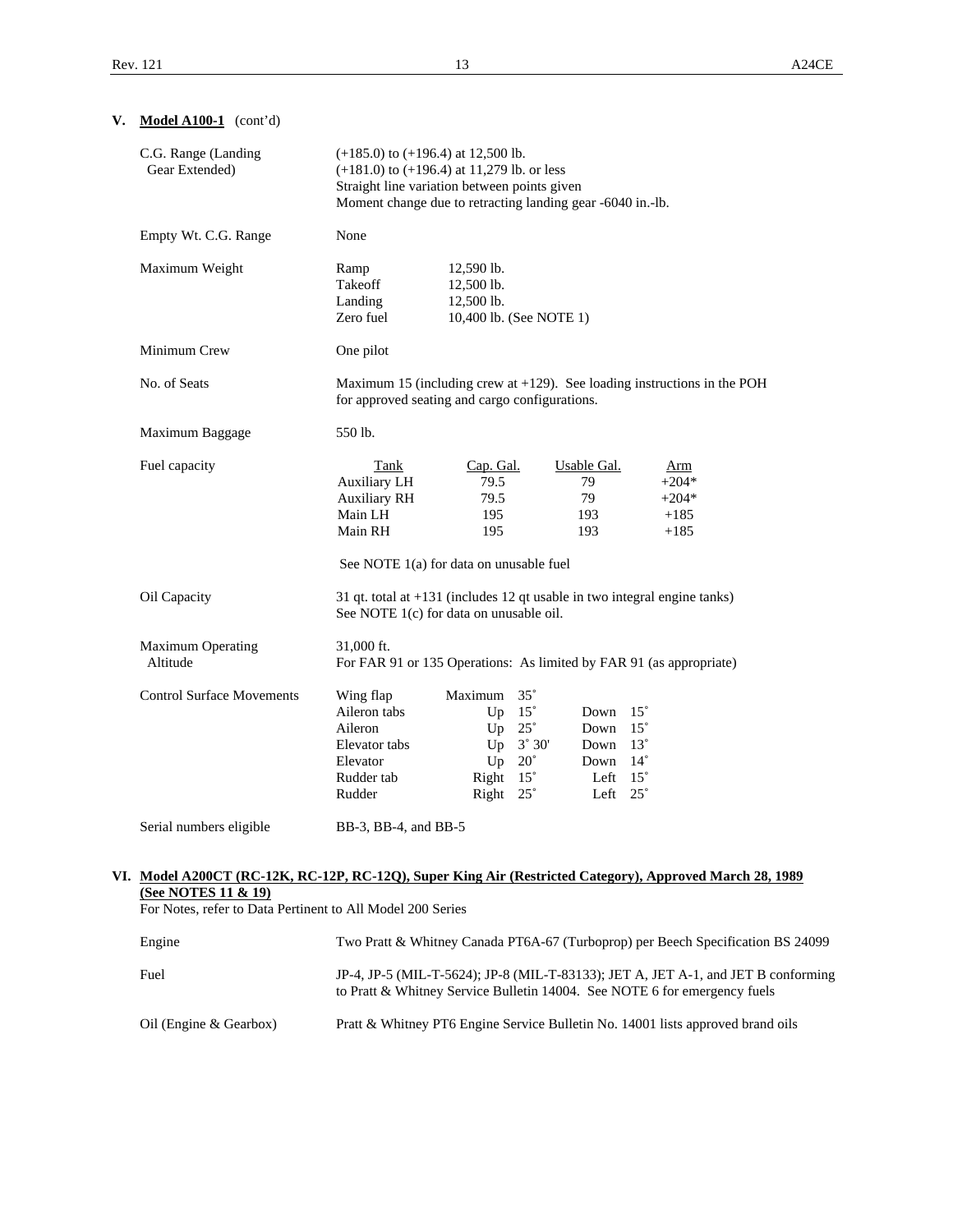# **VI. Model A200CT** (cont'd)

| <b>Engine Limits</b>             |                                                            |           | N1 Gas                                             | Prop                                    | Max. Permissible                                                                                                                                                                |  |  |  |
|----------------------------------|------------------------------------------------------------|-----------|----------------------------------------------------|-----------------------------------------|---------------------------------------------------------------------------------------------------------------------------------------------------------------------------------|--|--|--|
|                                  | Shaft                                                      | Torque    | Generator                                          | Shaft                                   | Turbine Interstage                                                                                                                                                              |  |  |  |
|                                  | Horsepower                                                 | Ft-Lbs.   | Speed                                              | Speed                                   | Temp. (Dec. C)                                                                                                                                                                  |  |  |  |
| Takeoff $(5 \text{ min.})$ $(1)$ | 1100                                                       | $*100%$   | 104%                                               | 1700                                    | 840                                                                                                                                                                             |  |  |  |
| Max. continuous (1)              | 1100                                                       | $*100\%$  | 104%                                               | 1700                                    | 830                                                                                                                                                                             |  |  |  |
| Takeoff $(5 \text{ min.})$ $(2)$ | 1200                                                       | $**100\%$ | 104%                                               | 1700                                    | 840                                                                                                                                                                             |  |  |  |
| Max. continuous (2)              | 1200                                                       | $**100\%$ | 104%                                               | 1700                                    | 830                                                                                                                                                                             |  |  |  |
| Starting transient (5 sec.)      |                                                            |           |                                                    |                                         | 1000                                                                                                                                                                            |  |  |  |
| Max. reverse (1 min.)            | 900                                                        |           |                                                    | 1650                                    | 760                                                                                                                                                                             |  |  |  |
|                                  |                                                            |           |                                                    |                                         |                                                                                                                                                                                 |  |  |  |
| Engine Limits (cont'd)           | $*100\%$ torque - 3398 ft./lbs.                            |           |                                                    |                                         |                                                                                                                                                                                 |  |  |  |
|                                  | **100% torque - 3708 ft./lbs.                              |           |                                                    |                                         |                                                                                                                                                                                 |  |  |  |
|                                  | $(1)$ FE-1 thru FE-9                                       |           |                                                    |                                         |                                                                                                                                                                                 |  |  |  |
|                                  | $(2)$ FE-10 & On                                           |           |                                                    |                                         |                                                                                                                                                                                 |  |  |  |
|                                  | See NOTE 20.                                               |           |                                                    |                                         |                                                                                                                                                                                 |  |  |  |
|                                  |                                                            |           |                                                    |                                         | At low altitude and low ambient temperature the engines may produce more power at<br>takeoff than that for which the airplane has been certificated. Under these conditions the |  |  |  |
|                                  | placarded torquemeter limitations shall not be exceeded.   |           |                                                    |                                         |                                                                                                                                                                                 |  |  |  |
|                                  | Oil temperatures:                                          |           | Minus 40°C. minimum starting                       |                                         |                                                                                                                                                                                 |  |  |  |
|                                  |                                                            |           | Minus $40^{\circ}$ C. to $110^{\circ}$ C. low idle |                                         |                                                                                                                                                                                 |  |  |  |
|                                  |                                                            |           | 10°C. to 105°C. max. continuous                    |                                         |                                                                                                                                                                                 |  |  |  |
| Propeller and                    | Two McCauley 4JFR34C758 hubs with McCauley 106LNA-1 blades |           |                                                    |                                         |                                                                                                                                                                                 |  |  |  |
| Propeller Limits                 |                                                            |           |                                                    |                                         | Diameter: 105.0 in. (maximum); minimum allowable for repair: 104.0 in.                                                                                                          |  |  |  |
|                                  |                                                            |           |                                                    |                                         |                                                                                                                                                                                 |  |  |  |
|                                  | No further reduction permitted<br>Pitch settings at        |           |                                                    |                                         |                                                                                                                                                                                 |  |  |  |
|                                  | Flight Idle Stop<br>See NOTE 21                            |           |                                                    |                                         |                                                                                                                                                                                 |  |  |  |
|                                  | Reverse<br>$-9^{\circ} \pm 0.2^{\circ}$                    |           |                                                    |                                         |                                                                                                                                                                                 |  |  |  |
|                                  |                                                            |           |                                                    |                                         |                                                                                                                                                                                 |  |  |  |
|                                  | Feathered                                                  |           | $+87^{\circ} \pm 0.2^{\circ}$                      |                                         |                                                                                                                                                                                 |  |  |  |
|                                  | Avoid continuous operation on ground below 1000 rpm.       |           |                                                    |                                         |                                                                                                                                                                                 |  |  |  |
| Airspeed Limits                  | Max. operating speed                                       |           |                                                    |                                         | 288 m.p.h. (250 knots) up to 11,500 ft.                                                                                                                                         |  |  |  |
| (CAS)                            | Max. operating Mach No.                                    |           |                                                    | 0.472 11,500 ft. to 35,000 ft. altitude |                                                                                                                                                                                 |  |  |  |
|                                  | Maneuvering airspeed                                       |           | 196 mph (170 knots)                                |                                         |                                                                                                                                                                                 |  |  |  |
|                                  | Maximum flap extension speed                               |           |                                                    |                                         |                                                                                                                                                                                 |  |  |  |
|                                  | Approach position 14°                                      |           | 230 m.p.h. (200 knots)                             |                                         |                                                                                                                                                                                 |  |  |  |
|                                  | 100% position 35°                                          |           | 178 m.p.h. (155 knots)                             |                                         |                                                                                                                                                                                 |  |  |  |
|                                  | Landing gear extended                                      |           | 209 m.p.h. (182 knots)                             |                                         |                                                                                                                                                                                 |  |  |  |
|                                  | Landing gear operating                                     |           |                                                    |                                         |                                                                                                                                                                                 |  |  |  |
|                                  | Extension                                                  |           | 209 m.p.h. (182 knots)                             |                                         |                                                                                                                                                                                 |  |  |  |
|                                  | Retraction                                                 |           |                                                    |                                         |                                                                                                                                                                                 |  |  |  |
|                                  |                                                            |           | 188 m.p.h. (164 knots)                             |                                         |                                                                                                                                                                                 |  |  |  |
| C.G. Range (Landing              | $S/N$ FE-1 through FE-9                                    |           |                                                    |                                         |                                                                                                                                                                                 |  |  |  |
| Gear Extended)                   | $(+187.5)$ to $(+195.1)$ at 16,000 lbs.                    |           |                                                    |                                         |                                                                                                                                                                                 |  |  |  |
|                                  | $(+177.0)$ to $(+195.1)$ at 11,800 lbs. or less            |           |                                                    |                                         |                                                                                                                                                                                 |  |  |  |
|                                  | $S/N$ FE-10 through FE-24                                  |           |                                                    |                                         |                                                                                                                                                                                 |  |  |  |
|                                  | $(+188.0)$ to $(+195.1)$ at 16,200 lbs.                    |           |                                                    |                                         |                                                                                                                                                                                 |  |  |  |
|                                  | $(+179.0)$ to $(+195.1)$ at 12,600 lbs. or less            |           |                                                    |                                         |                                                                                                                                                                                 |  |  |  |
|                                  |                                                            |           |                                                    |                                         |                                                                                                                                                                                 |  |  |  |
|                                  | S/N FE-25 & On                                             |           |                                                    |                                         |                                                                                                                                                                                 |  |  |  |
|                                  | $(+188.7)$ to $(+195.1)$ at 16,500 lbs.                    |           |                                                    |                                         |                                                                                                                                                                                 |  |  |  |
|                                  | $(+179.0)$ to $(+195.1)$ at 12,600 lbs. or less            |           |                                                    |                                         |                                                                                                                                                                                 |  |  |  |
|                                  | Straight line variation between points given.              |           |                                                    |                                         |                                                                                                                                                                                 |  |  |  |
|                                  | Moment change due to retracting landing gear               |           |                                                    |                                         |                                                                                                                                                                                 |  |  |  |
|                                  | $(6.50 X 10 \text{ main wheels}) - 6820 \text{ in-lb.}$    |           |                                                    |                                         |                                                                                                                                                                                 |  |  |  |
|                                  |                                                            |           |                                                    |                                         |                                                                                                                                                                                 |  |  |  |
| Empty Wt. C.G. Range             | None                                                       |           |                                                    |                                         |                                                                                                                                                                                 |  |  |  |
|                                  |                                                            |           |                                                    |                                         |                                                                                                                                                                                 |  |  |  |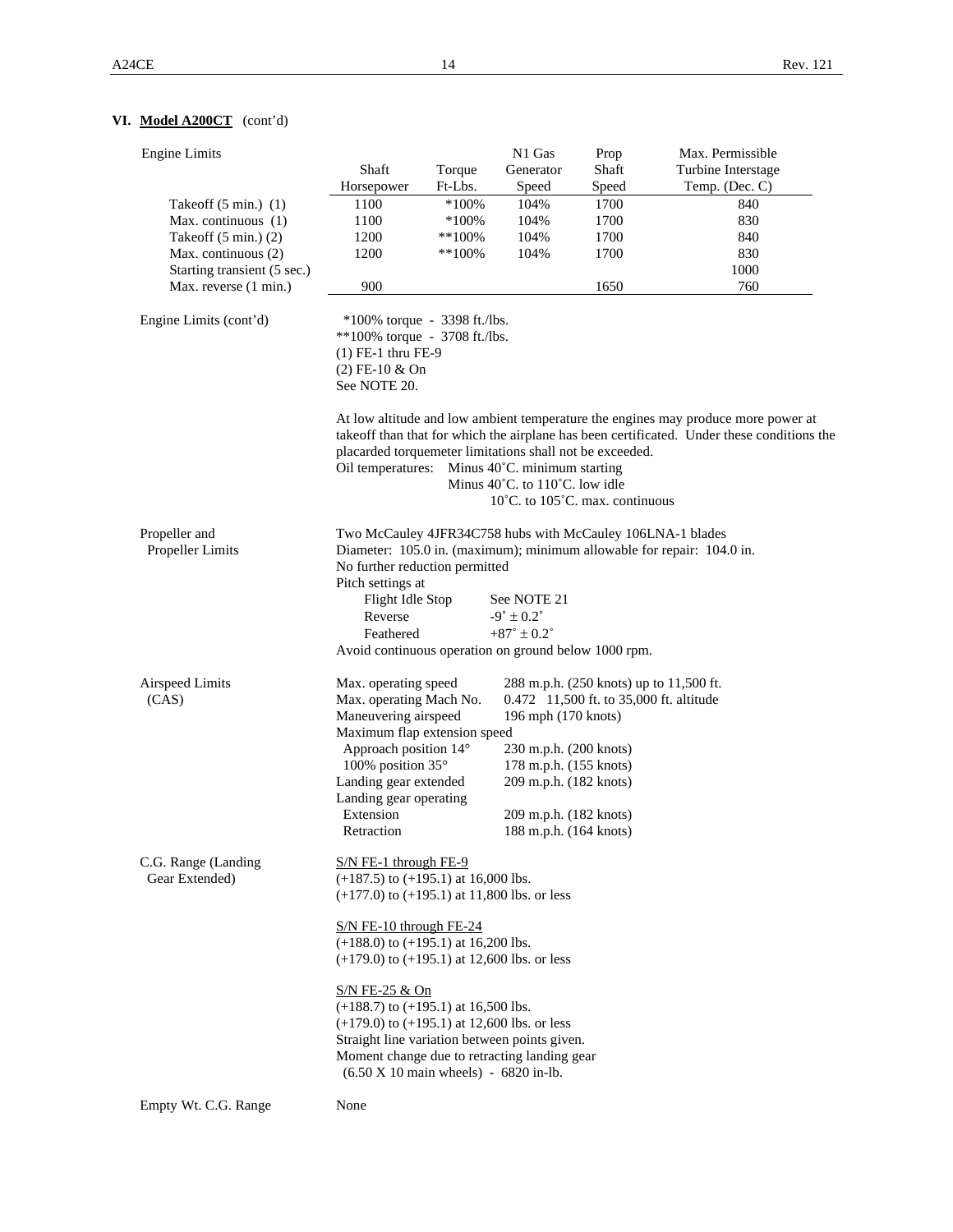# **VI. Model A200CT** (cont'd)

| Maximum Weight                         |                       | FE-1 thru FE-9                          | FE-10 thru FE-24<br>(Military Only)                                         | FE-25 & On                                                                    |
|----------------------------------------|-----------------------|-----------------------------------------|-----------------------------------------------------------------------------|-------------------------------------------------------------------------------|
|                                        | Ramp                  | 16,120 lbs.                             | 16,320 lbs.                                                                 | 16,620 lbs.                                                                   |
|                                        | Takeoff               | 16,000 lb.                              | 16,200 lbs.                                                                 | 16,500 lbs.                                                                   |
|                                        | Landing               | $15,200$ lb.                            | 15,400 lbs.                                                                 | 15,675 lbs.                                                                   |
|                                        | Zero fuel             | 12,700 lb.*                             | 13,100 lbs.*                                                                | 13,100 lbs.*                                                                  |
|                                        | *See NOTE 1.          |                                         |                                                                             |                                                                               |
| Minimum Crew                           | One pilot             |                                         |                                                                             |                                                                               |
| No. of Seats and<br>Cargo Loading      | cargo configurations. |                                         | Two $(+129)$ . See loading instructions in the POH for approved seating and |                                                                               |
| Maximum Baggage                        | 410 lb. $(+325)$      |                                         |                                                                             |                                                                               |
| Fuel capacity                          | <b>Tank</b>           | Cap. Gal.                               | <b>Usable Gal.</b>                                                          | A <sub>rm</sub>                                                               |
|                                        | <b>Auxiliary LH</b>   | 79.5                                    | 79                                                                          | $+204$                                                                        |
|                                        | <b>Auxiliary RH</b>   | 79.5                                    | 79                                                                          | $+204$                                                                        |
|                                        | Main LH               | 194                                     | 192                                                                         | $+185$                                                                        |
|                                        | Main RH               | 194                                     | 192                                                                         | $+185$                                                                        |
|                                        |                       | See NOTE 1(a) for data on unusable fuel |                                                                             |                                                                               |
| Engine Oil Capacity                    |                       | See NOTE 1(d) for data on unusable oil. | 25 qt. total at $+121$ (includes 12 qt usable in two integral engine tanks) |                                                                               |
| Maximum Operating Altitude             | 35,000 ft.            |                                         |                                                                             |                                                                               |
| <b>Control Surface Movements</b>       | Wing flap             | $35^{\circ}$<br>Maximum                 |                                                                             |                                                                               |
|                                        | Aileron tabs          | $15^{\circ}$<br>Up                      | Down $15^\circ$                                                             |                                                                               |
|                                        | Aileron               | $25^{\circ}$<br>Up                      | Down<br>$15^{\circ}$                                                        |                                                                               |
|                                        | Elevator tabs         | Up<br>$3^{\circ} 30'$                   | Down $15^\circ$                                                             |                                                                               |
|                                        | Elevator              | $20^{\circ}$<br>Up                      | Down $14^\circ$                                                             |                                                                               |
|                                        | Rudder tab            | $15^{\circ}$<br>Right                   | Left $15^\circ$                                                             |                                                                               |
|                                        | Rudder                | Right $25^\circ$                        | Left $25^\circ$                                                             |                                                                               |
| Serial Nos. Eligible                   |                       | A200CT (RC-12K): FE-1 through FE-9      |                                                                             |                                                                               |
|                                        |                       |                                         | A200CT (RC-12N): FE-10 through FE-24 (Military Only)                        |                                                                               |
|                                        |                       |                                         | A200CT (RC-12P): FE-25 through FE-31, FE-33 and FE-35                       |                                                                               |
|                                        |                       | A200CT (RC-12Q): FE-32, FE-34 and FE-36 |                                                                             |                                                                               |
| Data Pertinent to All Model 200 Series |                       |                                         |                                                                             |                                                                               |
| Datum                                  |                       |                                         | Located 190.0 in. forward of the wing main (forward) spar centerline.       |                                                                               |
| <b>Leveling Means</b>                  |                       |                                         | Two external screws on left side of fuselage forward of entrance door on    |                                                                               |
|                                        |                       |                                         | Models 200, 200T, B200, B200T, A200, B200GT; aft of the cargo door on       |                                                                               |
|                                        |                       |                                         | Models 200C, A200C, B200C, B200CT, 200CT, A200CT and B200CGT.               |                                                                               |
| <b>Certification Basis</b>             |                       |                                         | FAR Part 23, effective February 1, 1965, as amended by 23-1 through         |                                                                               |
| (Model 200 Series)                     |                       |                                         | 23-9, Amendment 23-11, FAR Paragraphs 23.175 and associated                 |                                                                               |
|                                        |                       |                                         | FARs 23.143(a), 23.145(d), 23.153, 23.161(c)(3), and 23.173(a) as           |                                                                               |
|                                        |                       |                                         |                                                                             | amended by Amendment 23-14; FAR 23.951(c) and FAR 23.997(d) as amended        |
|                                        |                       |                                         | by Amendment $23-15$ (A200CT and B200 series, only); FAR $23.1545$ (a) as   |                                                                               |
|                                        |                       |                                         |                                                                             | amended by Amendment 23-23 and FAR 23.1325(e) as amended by Amendment         |
|                                        |                       |                                         |                                                                             | 23-20 (B200 Series only); FAR 23.1305(n), 23.1529 as amended by Amendment     |
|                                        |                       |                                         | 23-26; FAA Special Conditions 23-47-CE-5 issued October 30, 1972,           |                                                                               |
|                                        |                       |                                         | Amendment 1 dated December 18, 1973, and Amendment 2 dated January 12,      |                                                                               |
|                                        |                       |                                         | 1979; FAR Paragraphs 25.929 and 25.1419 of FAR Part 25 as amended to        |                                                                               |
|                                        |                       |                                         |                                                                             |                                                                               |
|                                        |                       |                                         | December 31, 1972, and FAR 25.831(d) through Amendment 25-41 (For all       | Model 200 and B200 series aircraft approved for 35,000 feet); SFAR 27 through |
|                                        |                       |                                         | Amendment 27-4; and FAR Part 36 through Amendment 36-10.                    |                                                                               |
|                                        |                       |                                         |                                                                             |                                                                               |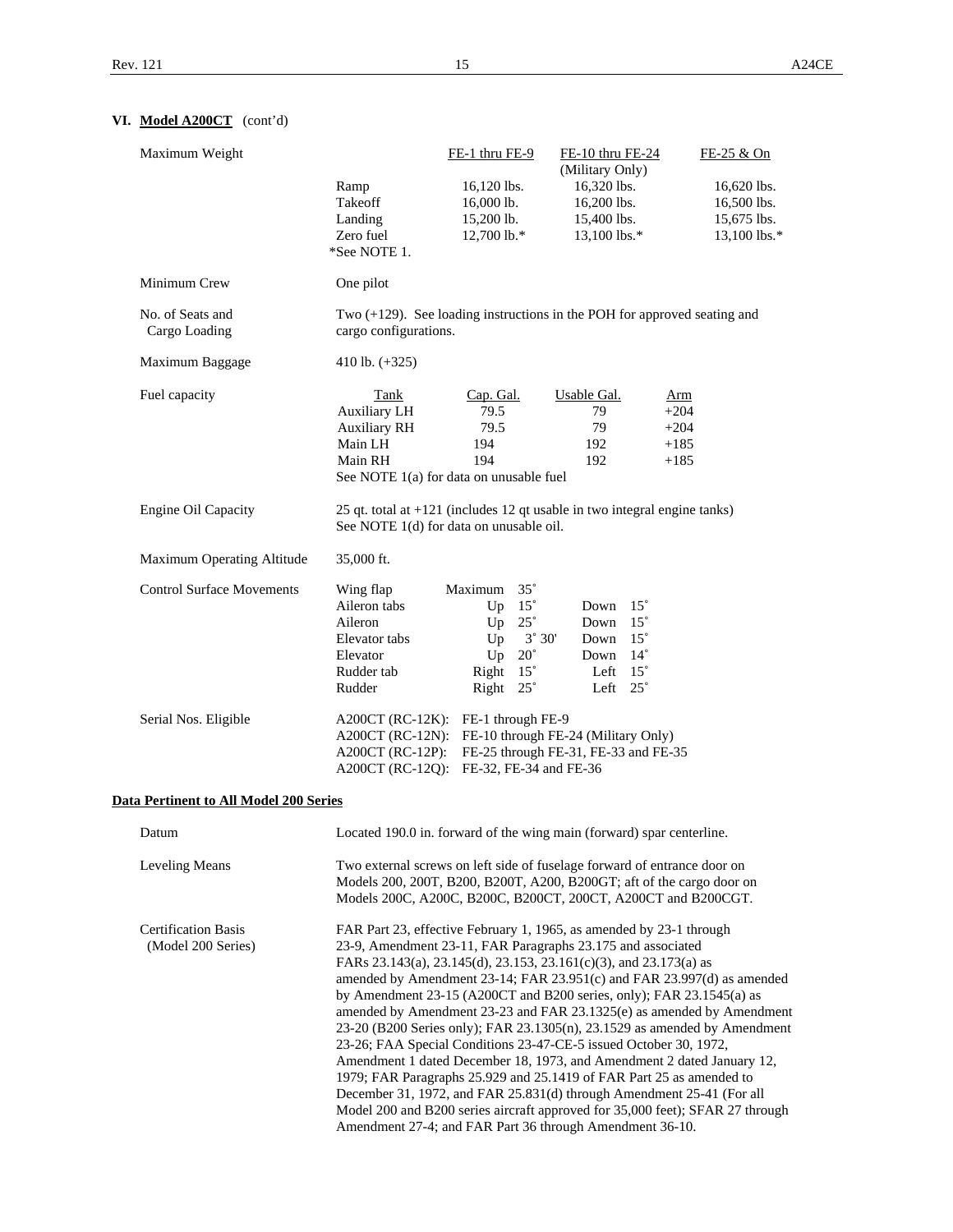| Certification Basis (cont'd) |                                                                                                                                                                                                                                                                                                                                                                                                                                                                                                                                                                                                                                                                                                                                                                                                                        |
|------------------------------|------------------------------------------------------------------------------------------------------------------------------------------------------------------------------------------------------------------------------------------------------------------------------------------------------------------------------------------------------------------------------------------------------------------------------------------------------------------------------------------------------------------------------------------------------------------------------------------------------------------------------------------------------------------------------------------------------------------------------------------------------------------------------------------------------------------------|
| (Model 200 Series)           | For B200 through Serial Number BB-1438 and B200C through Serial Number BL-138,<br>FAR Part 36 through Amendment 36-10. For B200 Serial Numbers BB-1439, BB-1444<br>and On, B200C Serial Numbers BL-139 and On, A200CT Serial Numbers FE-25 and<br>On, FAR Part 36 through Amendment 36-20. Compliance with ice protection has been<br>demonstrated in accordance with FAR 25.1419 when ice protection equipment is<br>installed in accordance with the airplane equipment list.                                                                                                                                                                                                                                                                                                                                        |
|                              | Effective April 20, 1993, Electronic Flight Instrument Systems shall meet the<br>requirements of FAR 23.1322 as amended by Amendment 23-17; 23.1301, 23.1335<br>as amended by Amendment 23-20; 23.1305 as amended by Amendment 23-34;<br>23.1309, 23.1311, and 23.1321 as amended through Amendment 23-41 and<br>Special Condition 23-ACE-68.                                                                                                                                                                                                                                                                                                                                                                                                                                                                          |
|                              | Effective January 20, 1994, FAR 23.1457 as amended by Amendment 23-35.                                                                                                                                                                                                                                                                                                                                                                                                                                                                                                                                                                                                                                                                                                                                                 |
|                              | In addition, FAR 135, Appendix A, effective December 1, 1978 (B200 High Density<br>Configuration; See NOTE 11)                                                                                                                                                                                                                                                                                                                                                                                                                                                                                                                                                                                                                                                                                                         |
|                              | <b>Equivalent Safety Findings:</b><br>FAR 23.621 (BB-2 through BB-1042 only); 23.997(d) (All models except A200CT and<br>B200 series); FAR 23.1443 through Amendment 23-9 - 200 (BB-38, BB-39, BB-42, BB-<br>44, BB-54 and after), 200C, 200CT, 200T, plus any earlier Model 200 modified by<br>Beechcraft kits 101-5007 and 101-5008 in compliance with Beech Service Instruction<br>No. 0776-341. Model UC-12F (BU-1 through BU-12). Not applicable to B200 Series.                                                                                                                                                                                                                                                                                                                                                  |
|                              | Application for Type Certificate dated January 11, 1971.<br>Type Certificate No. A24CE issued December 14, 1973, obtained by manufacturer under<br>delegation option procedures.                                                                                                                                                                                                                                                                                                                                                                                                                                                                                                                                                                                                                                       |
|                              | Additional requirements for Collins Pro Line 21 Avionics Installation; Equivalent Level<br>of Safety (ELOS) ACE-02-16 for FAR 23.1305c(2), 23.1305(a)(2)(3), and<br>$23.1549(a)(b)(c)$ , for direct reading digital only displays for oil pressure, oil temperature<br>and fuel flow; FAR 23.1547(e) as amended by Amendment 23-20; FAR 23.603(b) as<br>amended by Amendment 23-23; FAR 23.1309(a), 23.1323(b), 23.1431(b) as amended by<br>Amendment 23-49. Effective at Serial Numbers for B200, BB-1978, BB-1988 & On, for<br>B200C, BL-152 & On, for B200GT, BY-1 & On, and for B200CGT, BZ-1 & On.                                                                                                                                                                                                                |
|                              | For Models B200 and B200C:                                                                                                                                                                                                                                                                                                                                                                                                                                                                                                                                                                                                                                                                                                                                                                                             |
|                              | 14 CFR Part 23.1529 as amended by Amendment 23-26. Effective at Serial Numbers for<br>B200, BB-1978, BB-1988 & On, and for B200C, BL-152 & On.                                                                                                                                                                                                                                                                                                                                                                                                                                                                                                                                                                                                                                                                         |
|                              | Additional requirements for the Collins IFIS Installation: 23.771(a) as amended by<br>Amendment 23-14; 23.1501 and 23.1541(a)(b) as amended by Amendment 23-21;<br>23.603, 23.605(a) as amended by Amendment 23-23; 23.1322, 23.1357(c)(d) as amended<br>by Amendment 23-43; 23.305. 23.321, 23.613 as amended by Amendment 23-45;<br>23.301, 23.337, 23.571, 23.575, 23.607, 23.611 as amended by Amendment 23-48;<br>$23.1309(b)(c)(e), 23.1311(a)(2)(3), 23.1321(e), 23.1351(e), 23.1351(a)(2)(i), 23.1359(c),$<br>23.1365(a)(d)(e), 23.1431(a) as amended by Amendment 23-49; 23.1555(a), 23.1581(a),<br>23.1583(h), 23.1585(j) as amended by Amendment 23-50; and 23.777(a)(b) as amended<br>by Amendment 23-51. Effective at Serial Numbers for B200, BB-1978 and BB-1988 &<br>On, and for B200C, BL-152 $&$ On. |
|                              | $23.1309(c)(d)$ as amended by Amendment 23-49 (Electrical Only)<br>Effective at Serial Numbers for B200, BB-2001 & On, and for B200C, BL-152 & On.                                                                                                                                                                                                                                                                                                                                                                                                                                                                                                                                                                                                                                                                     |
|                              |                                                                                                                                                                                                                                                                                                                                                                                                                                                                                                                                                                                                                                                                                                                                                                                                                        |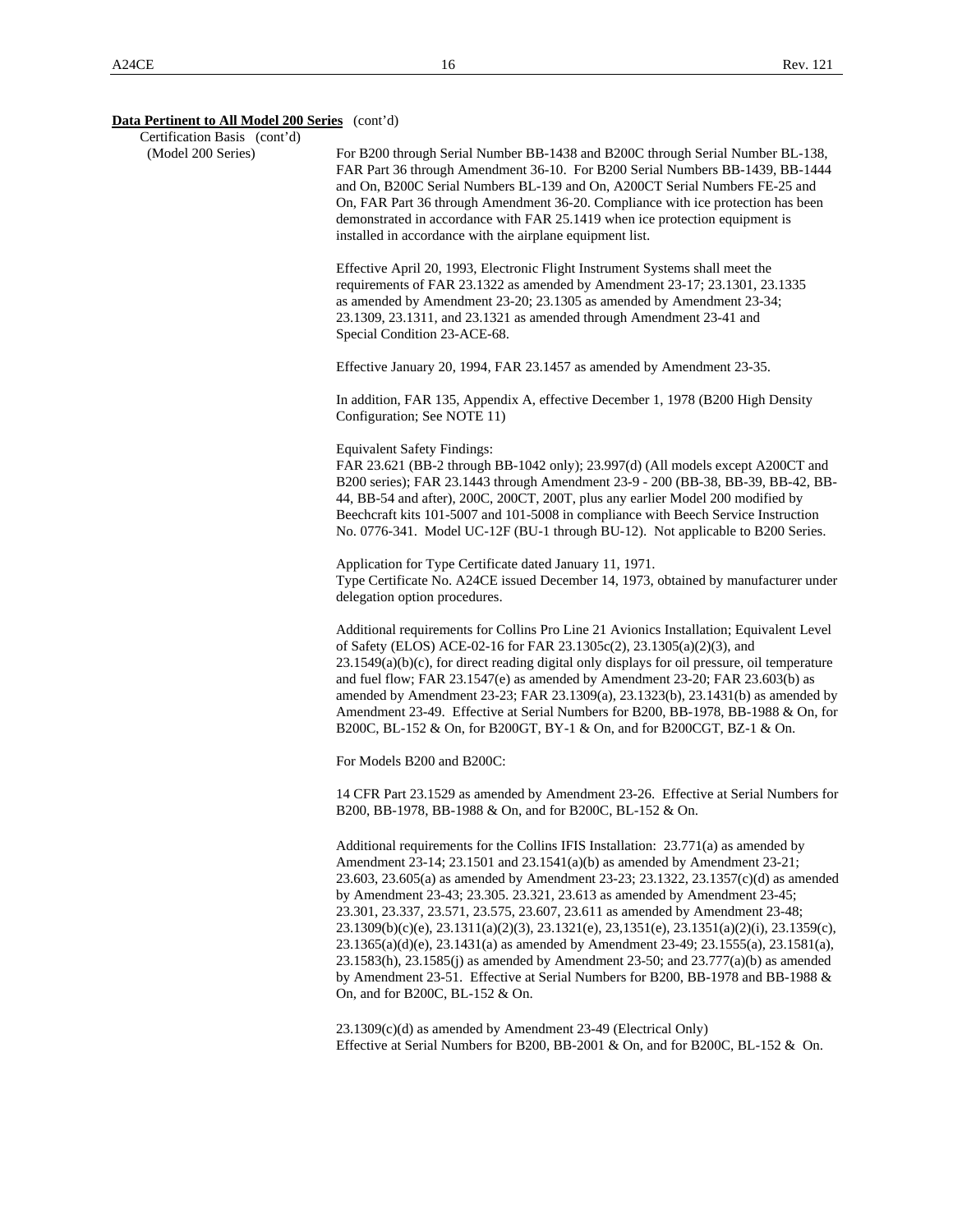For the Models B200GT and B200CGT:

Additional requirements for the Models B200GT (S/N BY-1 & On) and B200CGT (S/N BZ-1 & On): 14 CFR Part 23-1529 as amended by Amendment 23-26; 23.939 as amended by Amendment 23-42; 23.1351(a)(2)(i) as amended by Amendment 23-49. 14 CFR Part 34 through Amendment 34-3; 14 CFR Part 36 through Amendment 36-20. 23.1309(c)(d) as amended by Amendment 23-49 (Electrical Only). Effective at Serial Numbers for B200GT, BY-32, BY-36 & On, and for B200CGT, BZ-1 & On.

Additional requirements for the Rockwell Collins Pro Line Fusion installation (See NOTE 31):

23.1301(a)(b)(c)(d), 23.1327(a)(1)(2)(b), 23.1335, 23.1547(a)(b)(c)(d)(e), as amended by Amendment 23-20; 23.1501(b) as amended by Amendment 23-21; 23.603(a)(b) and 23.605(a) as amended by Amendment 23-23; 23.853(a) and  $23.1305(b)(c)(e)(j)(k)(m)(n)(q)(s)(t)(w)$  as amended by Amendment 23-34;  $23.1322(a)(b)(c)(d)(e), 23.1331(a)(b)(c), 23.1357(a)(b)(c)(d)$  as amended by Amendment 23-43; 23.305(a)(b), 23.613(a)(b)(c)(d)(e), 23.773(a)(1)(2), 23.1525, 23.1549(a)(b)(c)(d) as amended by Amendment 23-45; 23.301(a)(b), 23.571(a)(b), 23.607, 23.611 as amended by Amendment 23-48; 23.867(a)(b)(1)(2)(c)(1)(2), 23.1303(a)(b)(c)(e)(f),  $23.1309(a)(1)(3)(b)(c)(d)(e), 23.1311(a)(b)(c), 23.1321(a)(b)(c)(d)(e), 23.1323(a)(c)(e),$ 23.1329(h), 23.1351(a)(2)(i), 23.1353(h), 23.1359(c), 23.1365(a)(b)(d)(e), 23.1431(a)(b)(e) as amended by Amendment 23-49; 23.1521(a)(b)(c)(d)(e), 23.1543(b)(c), 23.1545(d), 23.1555(a), 23.1581(a)(b)(1)(3)(c)(d)(f), 23.1583(h)(m), 23.1585(a)(j) as amended by Amendment 23-50; 23.777(a)(b), 23.1141(g)(2),  $23.1203(a)(d)$  as amended by Amendment  $23-51$ ;  $23.901(a)(e)(1)$ , as amended by Amendment 23-53; 23.1308(a)(b)(c)(d), as amended by Amendment 23-57; 23.1306(a)(b) as amended by Amendment 23-61; 23.903(b)(2), 23.1165(d) as amended by Amendment 23-62, and ELOS ACE-15-02 for 14 CFR 23.1305(b)(c)(e)(k) Amendment 23-34, 23.1311(a)(6)(7) Amendment 23-49, and 23.1549 Amendment 23- 45. Effective at Serial Numbers BY-207, BY-239, BY-250 & On, BZ-1 & On.

Additional requirements for the L3 Communications Digital Flight Data Recorder installation on Rockwell Collins Pro Line Fusion equipped B200GT/B200CGT models: 23.1301 as amended by Amendment 23-20; 23.603(a)(b), 23.605(a) as amended by Amendment 23-23; 23.1357(a)(c) as amended by Amendment 23-43; 23.613(a)(b)(c) as amended by Amendment 23-45; 23.301(a)(b), 23.607, 23.611 as amended by Amendment 23-48; 23.867, 23.1309(a)(1)(3)(b)(e), 23.1365(a)(b)(d)(e), 23.1431(a)(b) as amended by Amendment 23-49; 23.1308 as amended by Amendment 23-57; 23.1459 as amended by Amendment 23-58; Effective at Serial Numbers BY-207, BY-239, BY-250 & On, BZ-1 & On.

Additional requirements for GPS-4000S Installation on Models B200GT/ B200CGT (See NOTE 33):

 $23.867(a)(b)$  as Amended by Amendment  $23-49$ ;  $23.1301(a)(b)(c)(d)$  as amended by Amendment 23-20; 23.1306(b) as amended by Amendment 23-61; 23.1308(b) as amended by Amendment 23-57; 23.1309(a)(1)(3)(b)(c)(1)(2)(i)(iii)(d)(e),  $23.1351(a)(1)(2)(i)$ , and  $23.1431(a)(b)$  as amended by Amendment 23-49; 23.1529 as amended by Amendment 23-26. Effective at Serial Numbers BY-324 and on, BZ-2 and on.

For the Models B200, B200C, B200GT and B200CGT:

Additional requirements for the Rockwell Collins Flight Guidance Computer FGC-3000 installation (Collins Pro Line 21 Avionics is required before having the FGC-3000 installed on the airplane): 23.1357(a) as amended by Amendment 23-43; 23.677(a), 23.867(a)(b)(c), 23.1309(b)(c)(d)(e), 23.1329(e) as amended by Amendment 23-49, 23.143(b) as amended by Amendment 23-50, 23.1308(a)(b)(c)(d) as amended by Amendment 23-57, and 23.1581(a) as amended by Amendment 23-50. Effective at Serial Numbers for B200, BB-2018 & On, for the B200C, BL-167 & On, for B200GT, BY-117 & On, and for B200CGT, BZ-1 & On.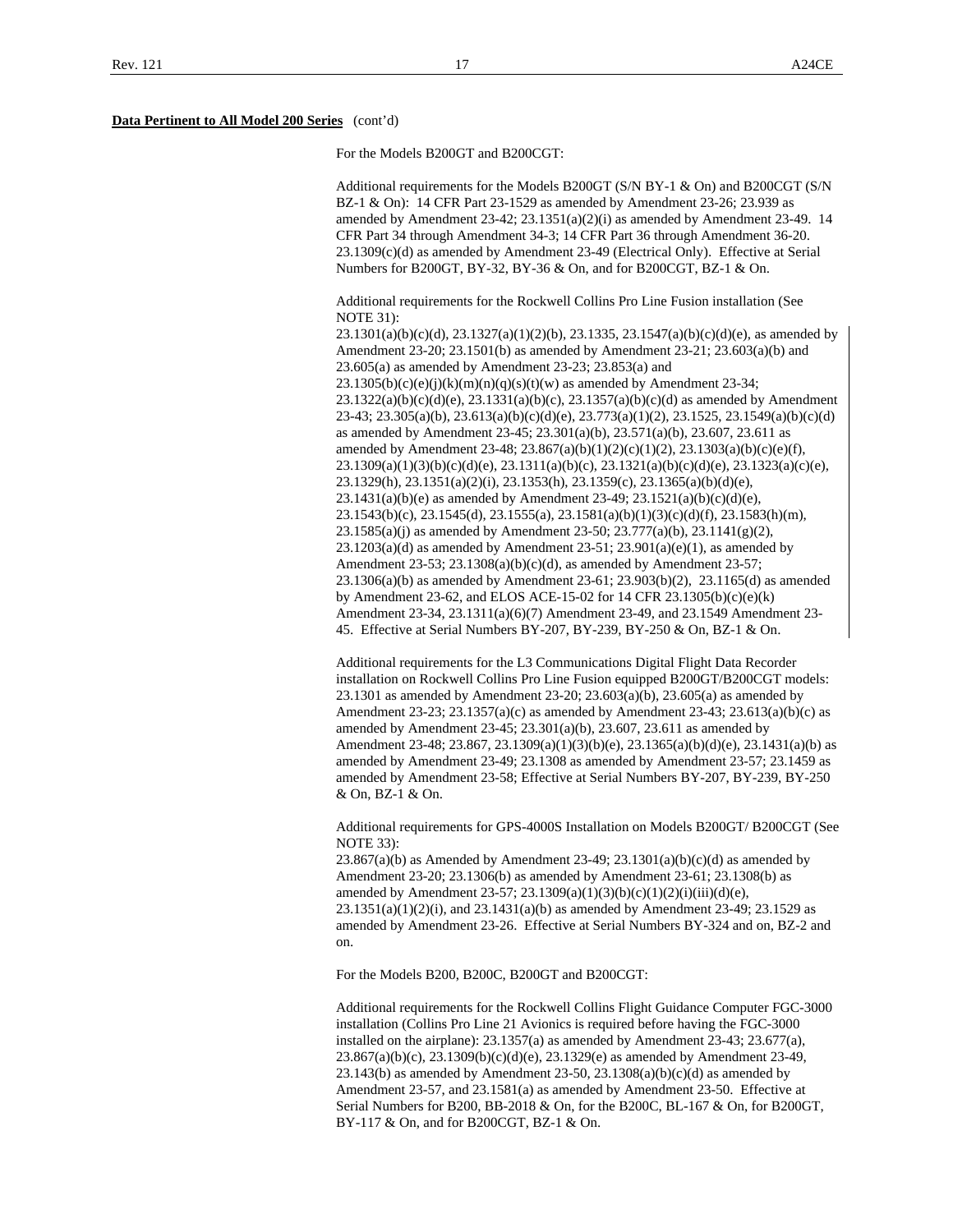# **Data Pertinent to All Model 200 Series** (cont'd)

|                  | Additional requirements for the installation of SMR Technologies pneumatic deicer<br>boots: 23.1301 and 23.1438(b) as amended by Amendment 23-20, 23.1501 as amended<br>by Amendment 23-21, 23.603 and 23.605 as amended by Amendment 23-23, 23.613 as<br>amended by Amendment 23-45, 23.1309 as amended by Amendment 23-49, and<br>23.1581, 23.1583(h), and 23.1585 as amended by Amendment 23-50.                                                                                                                                                                                                                                                                                                                                                                   |
|------------------|-----------------------------------------------------------------------------------------------------------------------------------------------------------------------------------------------------------------------------------------------------------------------------------------------------------------------------------------------------------------------------------------------------------------------------------------------------------------------------------------------------------------------------------------------------------------------------------------------------------------------------------------------------------------------------------------------------------------------------------------------------------------------|
| Production Basis | Production Certificate No. 8. A production certificate was issued and the manufacturer is<br>authorized to issue airworthiness certificates under the delegation option authorization<br>provisions of 14 CFR Part 21.                                                                                                                                                                                                                                                                                                                                                                                                                                                                                                                                                |
|                  | Production Certificate No. 4. Serial Numbers BY-207, BY-226, BY-239, BY-247,<br>BY-250 thru BY-275, BZ-1. Manufactured by Textron Aviation Inc., under license<br>agreement between Beechcraft Corporation and Textron Aviation, Inc.                                                                                                                                                                                                                                                                                                                                                                                                                                                                                                                                 |
|                  | Serial Numbers BY-276 & On; BZ-2 & On<br>Manufactured under Production Certificate No. 4 by Textron Aviation Inc.                                                                                                                                                                                                                                                                                                                                                                                                                                                                                                                                                                                                                                                     |
| Equipment        | The basic required equipment as prescribed in the applicable airworthiness regulations<br>(see Certification Basis) must be installed in the aircraft for certification.                                                                                                                                                                                                                                                                                                                                                                                                                                                                                                                                                                                              |
|                  | In addition, the following items of equipment are required:<br>Pre-stall warning indicator, P/N 101-380005-7, -9, -11, -17, -19, or -41.<br>1.<br>(for Models 200, 200T, 200C, A200C, 200CT, B200, B200T, B200CT and B200C).                                                                                                                                                                                                                                                                                                                                                                                                                                                                                                                                          |
|                  | Pre-stall warning indicator, P/N 101-380005-9, 13, -15, -21, -31, or -37 (for Models<br>2.<br>A200 and A200CT).                                                                                                                                                                                                                                                                                                                                                                                                                                                                                                                                                                                                                                                       |
|                  | Maximum allowable airspeed indicator, P/N 101-384030-3, Pilot's and Copilot's<br>3.<br>sides (for Model 200, BB-2 through BB-198). Maximum allowable airspeed<br>indicator, P/N 101-384074-3, Pilot's and Copilot's sides (for Model 200, BB-199<br>through BB-733, Models 200C and A200C). Maximum allowable airspeed<br>indicator, P/N 101-384074-7, Pilot's and Copilot's sides (for Model B200, BB-734<br>through 1636, and B200C, BL-37 through BL-140.) Maximum allowable airspeed<br>indicator, P/N 101-384074-11 or -13, Pilot's and Copilot's sides (for Model<br>B200, BB-1637 through BB-1833, BB-1835 through BB-1842, BL-141 through BL-<br>147). For Model B200, BB-1834, BB-1843 & On, BL-148 & On, the airspeed<br>indication is included in the PFD. |
|                  | Maximum allowable airspeed indicator, P/N 100-384083-5, Pilot's and Copilot's<br>4.<br>sides (for Model A200, BC-1 through BC-61 and BD-1 & On) (C-12A).                                                                                                                                                                                                                                                                                                                                                                                                                                                                                                                                                                                                              |
|                  | Maximum allowable airspeed indicator, P/N 101-384101-1, Pilot's and Copilot's<br>5.<br>sides (for Model 200T, 200CT, B200T and B200CT).                                                                                                                                                                                                                                                                                                                                                                                                                                                                                                                                                                                                                               |
|                  | Maximum allowable airspeed indicator, P/N 101-384128-3, Pilot's and Copilot's<br>6.<br>sides (for Model A200, BC-62 & On, BC-1 through BC-61 and BD-1 through<br>BD-30, when modified per Beech Service Instructions C-12-0076 (C-12C); Model<br>A200CT (C-12D), BP-1, BP-20 (C-12F).                                                                                                                                                                                                                                                                                                                                                                                                                                                                                 |
|                  | Maximum allowable airspeed indicator, P/N 101-384128-5, Pilot's and Copilot's<br>7.<br>sides (for Model A100, BC-62 & On; BC-1 through BC-61, and BD-1 through<br>BD-30, when modified per Beech Service Instructions C-12-0076 (C-12C); Model<br>A200CT (C-12D) BP-21 through BP-51, and Model A200CT(C-12F), BP-52<br>through BP-63).                                                                                                                                                                                                                                                                                                                                                                                                                               |
|                  | 8.<br>Maximum allowable airspeed indicator, P/N 117-380000-5, Pilot's and Copilot's<br>sides (for Model A200CT (FWC-12D), BP-7 through BP-11).                                                                                                                                                                                                                                                                                                                                                                                                                                                                                                                                                                                                                        |
|                  | 9.<br>Maximum allowable airspeed indicator, P/N 117-380000-7, Pilot's and Copilot's<br>sides (for Model A200CT (RC-12D), GR-1 through GR-13).                                                                                                                                                                                                                                                                                                                                                                                                                                                                                                                                                                                                                         |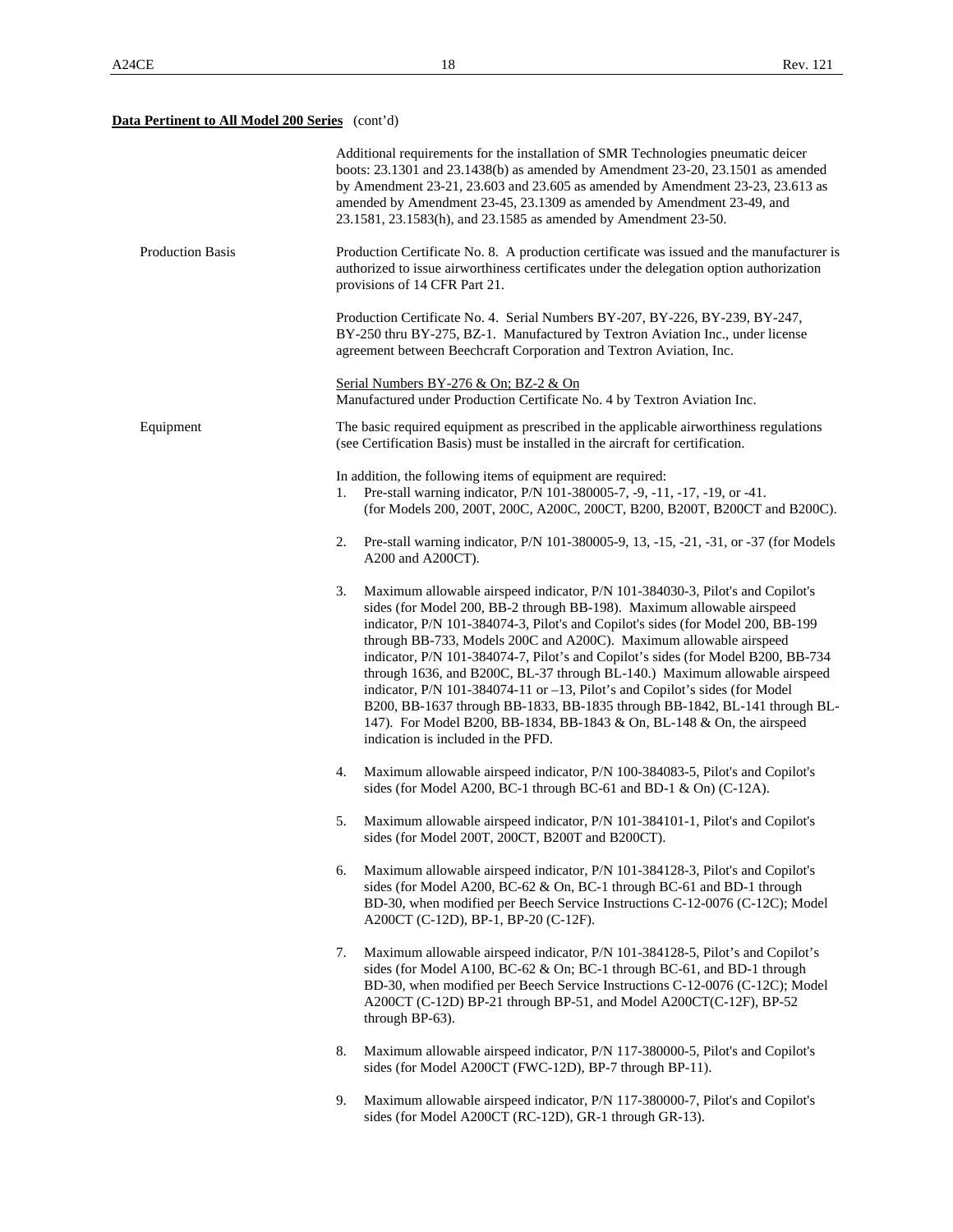- 10. Maximum allowable airspeed indicator, P/N 117-380000-9, Pilot's and Copilot's sides (for Model A200CT (RC-12G), FC-1 & On).
- 11. Maximum allowable airspeed indicator, P/N 117-380000-11, Pilot's and Copilot's sides (for Model A200CT (RC-12H), GR-14 through GR-19).
- 12. Maximum allowable airspeed indicator, P/N 117-384074-9, Pilot's and Copilot's sides (B200 High Density Configuration; See NOTE 11).
- 13. Maximum allowable airspeed indicator, P/N 117-380000-13, Pilot's and Copilot's sides (for Model A200CT (RC-12K), FE-1 through FE-9).
- 14. Maximum allowable airspeed indicator, P/N 117-380000-15, Pilot's and Copilot's sides (for Model A200CT (RC-12K), FE-10 through FE-24)
- 15. Maximum allowable airspeed indicator, P/N 117-380000-17, Pilot's and Copilot's sides (for Model A200CT (RC-12P), FE-25 & On).
- 16. Maximum allowable airspeed indicator, P/N 117-380000-19, Pilot's and Copilot's sides (for Model A200CT (RC-12Q), FE-32, FE-34 and FE-36)
- NOTE 1. Current weight and balance data, loading information and a list of equipment included in empty weight must be provided for each airplane at the time of original certification.
	- (a) Basic empty weight includes unusable fuel of 44 lb. at (+170 in.) with 10.5 lb. being undrainable. (Models 200 and 200T) (Model A200 BC-14 & On, BD-15 & On) (Models 200C, A200C, 200CT, A200CT, B200, B200T, B200C, B200CT).
	- (b) Basic empty weight includes unusable fuel of 37 lb. at (+163 in.) with 10 lb. being undrainable. (Model A200, BC-1 through BC-13, BD-1 through BD-14).
	- (c) Basic empty weight includes engine oil of 62 lb. at (+131 in.) with 38 lb. being unusable.
	- (d) Basic empty weight includes engine oil of 52 lb. at (+121 in.) with 13 lb. being unusable (Model A200CT (RC-12K), Serials FE-1 through FE-24 and (RC-12P), Serials FE-25 & On).
	- (e) Basic empty weight includes engine oil of 62.2 lb. at (+131 in.) with 38 lb. being unusable (Model B200GT, Serials BY-1 & On and Model B200CGT, Serials BZ-1 & On, and airplanes modified per Hawker Beechcraft Kit 101-9113.)
- NOTE 2. All placards required in the Airplane Flight Manual (AFM) must be installed in the appropriate location.
- NOTE 3. Mandatory retirement times for all structural components are contained in the AFM Limitation Section (P/N 101-590010-3, Rev. A6, or P/N 101-590010-453 for Models 200, 200C, and A200C), (P/N 101-590010-453 for Models 200T and 200CT), (P/N 92-38287 for Model A200), (P/N 92-38580 for Model A200CT), (P/N 92-30096 for Model A200CT (FWC-12D)), (P/N 92-30108 for Model A200CT (RC-12D)), (P/N 92-30581 for Model A200CT (RC-12G)), (P/N 992-31110 for Model A200CT (RC-12H)), (P/N 990-331320 for Models A200CT (RC-12K), FE-1 thru FE-9), (P/N 990-30440 for Models A200CT (RC-12K, FE-10 thru FE-24), (P/N 990-30894 for Models A200CT (RC-12P), FE-25 & On, except FE-32, FE-34 and FE-36), (P/N 990-32244 for Models A200CT (RC-12Q), FE-32, FE-34, and FE-36) and in the Airworthiness Limitations Manual (ALM), P/N 101-590010-453 for Models B200, B200C, B200CT, B200T, B200GT and B200CGT.

 These limitations may not be changed without FAA Engineering approval. A100-1 (BB-3) 20,000hr fatigue safe life for wing.

- NOTE 4. The maximum propeller shaft overspeed limit is 110 percent (2200 r.p.m.) of all ratings. A 100 percent propeller shaft speed is defined as 2000 r.p.m. and is the normal steady state operating limit. Gas generator speeds up to 102.6 percent are permissible for 10 seconds and to 101.5 percent for unlimited periods subject to applicable temperature and other limits. A 100 percent gas generator speed is defined as 37,500 r.p.m.
- NOTE 5. (a) Flight idle propeller low pitch stop is set so that at 1800 r.p.m. there shall be an indicated 800  $\pm$  60 ft. lb. torque corrected to sea level standard day.
	- (b) Secondary flight idle stop shall be  $210 \pm 40$  propeller r.p.m. higher than flight idle stop with a gas generator speed of 70 percent (for airplanes not complying with SI 0808-247 only).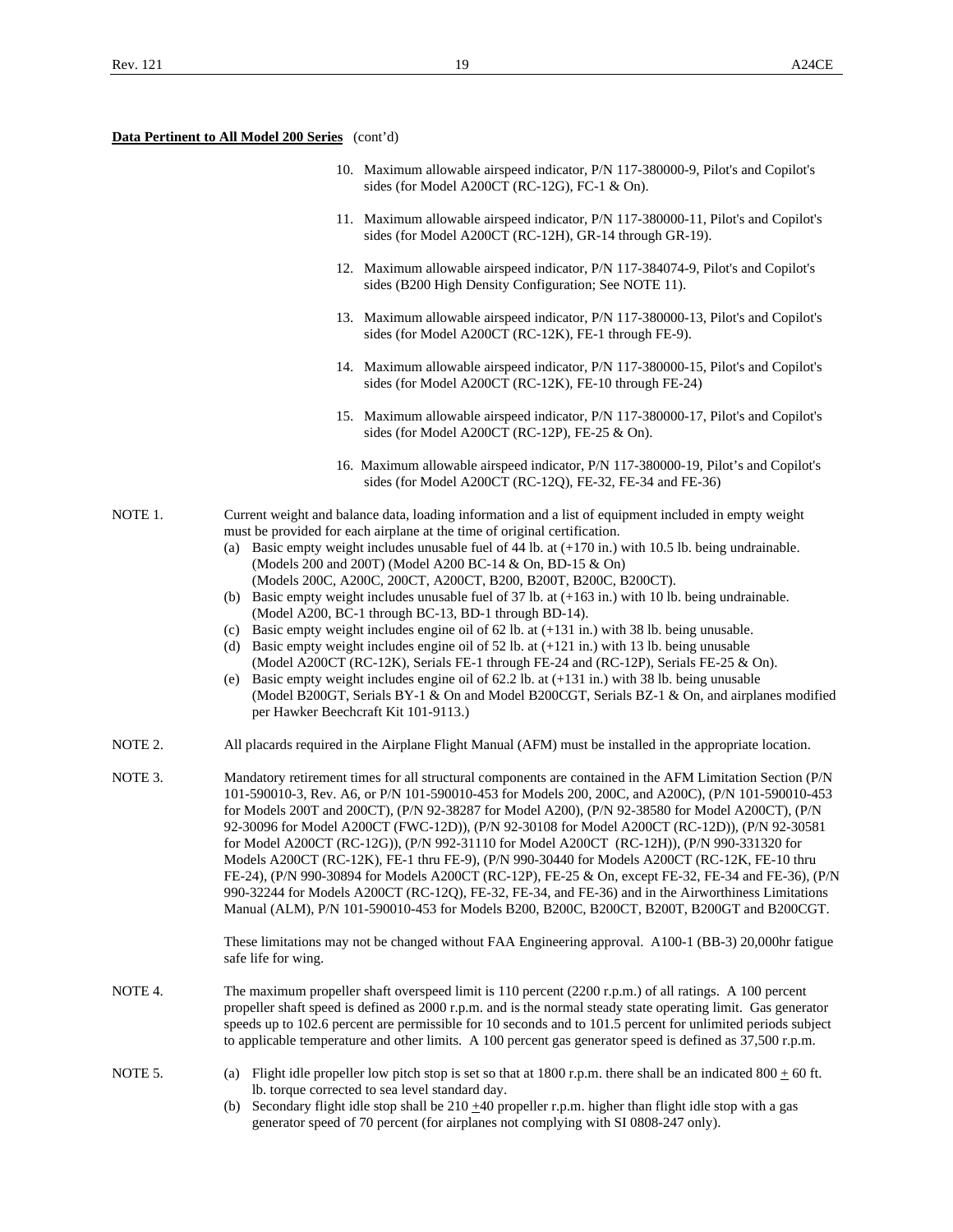| NOTE 6. | Emergency use of MIL-G-5572:<br>Grades 80/87, 91/98, 100/130, and 115/145 are permitted for a total time period not to exceed 150 hours time<br>between engine overhauls. It is not necessary to purge the unused fuel from the system when switching fuel<br>types. |
|---------|----------------------------------------------------------------------------------------------------------------------------------------------------------------------------------------------------------------------------------------------------------------------|
| NOTE 7. | Auxiliary fuel system installed in Model A200 airplanes, Serial BC-14 & On, BD-15 & On and any earlier<br>airplanes modified in compliance with Beechcraft Service Instruction No. C-12-0089.                                                                        |
| NOTE 8. | These values are 850 for Model A200, Serial BC-62 and after (C-12C), and any earlier airplanes modified in<br>compliance with Beechcraft Service Instruction No. C-12-0076.                                                                                          |

- NOTE 9. These values are 750 for Model A200, Serial BC-62 and after (C-12C), and any earlier airplanes modified in compliance with Beechcraft Service Instruction No. C-12-0076.
- NOTE 10. The following models have been delivered and are eligible for multiple airworthiness certification per FAR 21.187 in Normal and Restricted Category at indicated gross weight and other limitations specified by the applicable AFM or POH for any special purpose that is specified by a Supplement to the applicable AFM or POH.

|               |                   | FAR's           |             |           |                |
|---------------|-------------------|-----------------|-------------|-----------|----------------|
|               |                   | Inappropriate   | Restricted  |           | Pilot's        |
|               |                   | for Restricted  | Category    |           | Operating      |
|               |                   | Category        | Maximum     |           | Handbook       |
| Model         | Purpose           | Certification   | Gross Wt.*  |           | Supplement     |
| 200T          | Photographic      | 23.1, 23.775(e) | 14,000 lbs. |           | 101-590037-21  |
| 200T          | Patrol            | 23.1            | 14,000 lbs. |           | 101-590037-27  |
|               |                   |                 |             | Or        | 101-590037-33  |
|               |                   |                 |             | <b>Or</b> | 101-590037-39  |
| 200T, B200T   | Flight inspection | 23.1            | 14,000 lbs. |           | 101-590037-35  |
| 200CT         | Flight inspection | 23.1            | 14,000 lbs. |           | 101-590037-37  |
| A200CT        | Aerial surveying  | 23.1, 23.335(c) | 14,200 lbs. |           | 101-590091-5   |
| <b>B200T</b>  | Patrol            | 23.1; 23.473(d) | 15,000 lbs. |           | 101-590037-47  |
| B200T, B200CT | Patrol            | 23.1            | 14,000 lbs. |           | 101-590037-43  |
| 200           |                   | 23.775(e)       | 12,500 lbs. |           | N/A            |
| <b>B200T</b>  | Aerial surveying  | 23.1, 23.473(d) | 15,000 lbs. |           | 101-590037-49  |
| <b>B200C</b>  | Aerial surveying  | 23.1            | 14,000 lbs. |           | 101-590010-241 |
| <b>B200C</b>  | Aerial surveying  | 23.1            | 14,000 lbs. |           | 101-590010-261 |
| <b>B200</b>   | Flight inspection | 23.1            | 14,000 lbs. |           | 101-590010-257 |
| <b>B200</b>   | Aerial surveying  | 23.1, 23.775    | 12,500 lbs. |           | 101-590010-317 |
| <b>B200T</b>  | Aerial surveying  | 23.1            | 14,000 lbs. |           | 101-590037-51  |
| <b>B200T</b>  | Patrol            | 23.1, 23.473(d) | 15,000 lbs. |           | 101-590037-73  |
|               |                   |                 |             |           |                |

\*See the applicable section of this data sheet for Normal Category gross weight.

NOTE 11. The following models, when modified to the applicable Beech Modification Drawing, are eligible for operation as noted below:

| Model<br>200, 200T | B200, B200T                                              | Manufactured Config.<br>Export | Eligible Operation<br>Export to the<br>United Kingdom | Beech Mod<br>101-005004  |
|--------------------|----------------------------------------------------------|--------------------------------|-------------------------------------------------------|--------------------------|
|                    | 200C, 200CT,<br>B <sub>200</sub> C, B <sub>200</sub> CT  | Export                         | Export to the<br>United Kingdom                       | 101-005020               |
|                    | 200, 200C, 200T,<br>200CT, B200, B200C,<br>B200T, B200CT | Export                         | <b>Export to France</b><br>Or                         | 101-005006<br>101-005003 |

 The above models are eligible for return to U.S. certification when those portions of the above listed modifications which do not comply with U.S. requirements have been removed or replaced.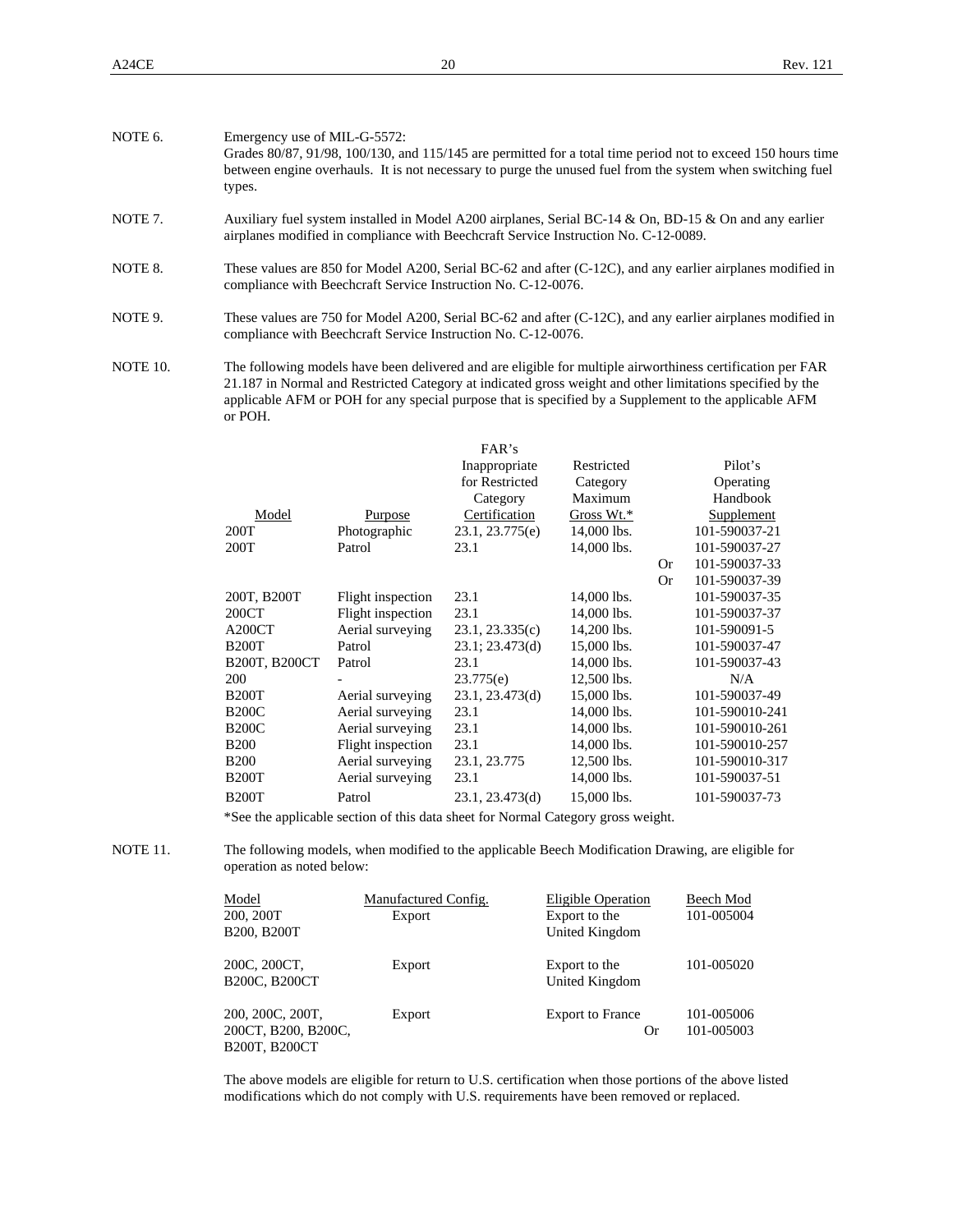NOTE 11. (cont'd)

| Model<br>A100-1           | Manufactured Config.<br>Military U-21J                                                        | <b>Eligible Operation</b><br>Civil Registration             | <b>Beech Mod</b><br>101-005072 |
|---------------------------|-----------------------------------------------------------------------------------------------|-------------------------------------------------------------|--------------------------------|
| 200, 200T,<br>B200, B200T | Up to 9<br>passenger seats                                                                    | FAR 135 with 9 or<br>fewer passenger seats<br>$12 - 1 - 78$ | 101-005007                     |
| B200C, B200CT             | Up to $9$<br>passenger seats                                                                  | FAR 135 with 9 or<br>fewer passenger seats<br>$12 - 1 - 78$ | 101-005025                     |
| <b>B200</b>               | <b>High Density</b><br>Configuration: Up to<br>13 passenger seats and<br>external baggage pod | FAR 135 with 10<br>or more passenger<br>seats               | 101-000015                     |
| A200                      | Military C-12A/C                                                                              | Civil Registration<br>in normal category                    | 101-005008                     |
| A200C                     | Military UC-12B                                                                               | Civil Registration<br>in normal category                    | 101-005016                     |
| A200CT                    | Military C-12D                                                                                | Civil Registration<br>in normal category                    | 101-005019                     |
| A200CT                    | Gov't. of Israel<br>FWC-12D                                                                   | Civil Registration<br>in normal category                    | 101-005001                     |
| A200CT                    | Military RC-12D                                                                               | Civil Registration<br>in normal category                    | 101-005002                     |
| A200CT                    | Military RC-12G                                                                               | Civil Registration<br>in normal category                    | 101-005003                     |
| A200CT                    | Military RC-12H                                                                               | Civil Registration<br>in normal category                    | 101-005004                     |
| A200CT                    | Military RC-12K,<br>RC-12P and RC-12Q                                                         | Civil Registration<br>in normal category                    | 117-005007<br>(See NOTE 25)    |
| A200CT                    | Military C-12F                                                                                | Civil Registration<br>in normal category                    | 101-005019                     |
| <b>B200C</b>              | Military UC-12F                                                                               | Civil Registration<br>in normal category                    | 101-005016<br>(See NOTE 25)    |
| <b>B200C</b>              | Military C-12F                                                                                | Civil Registration<br>in normal category                    | 101-005059                     |
| <b>B200C</b>              | Military C-12F                                                                                | Civil Registration<br>in normal category or                 | 127-005001<br>127-005002       |
| <b>B200C</b>              | Military UC-12M                                                                               | Civil Registration<br>in normal category                    | 127-005001<br>(See NOTE 25)    |
| <b>B200C</b>              | Military C-12R                                                                                | Civil Registration<br>in normal category                    | 127-005002                     |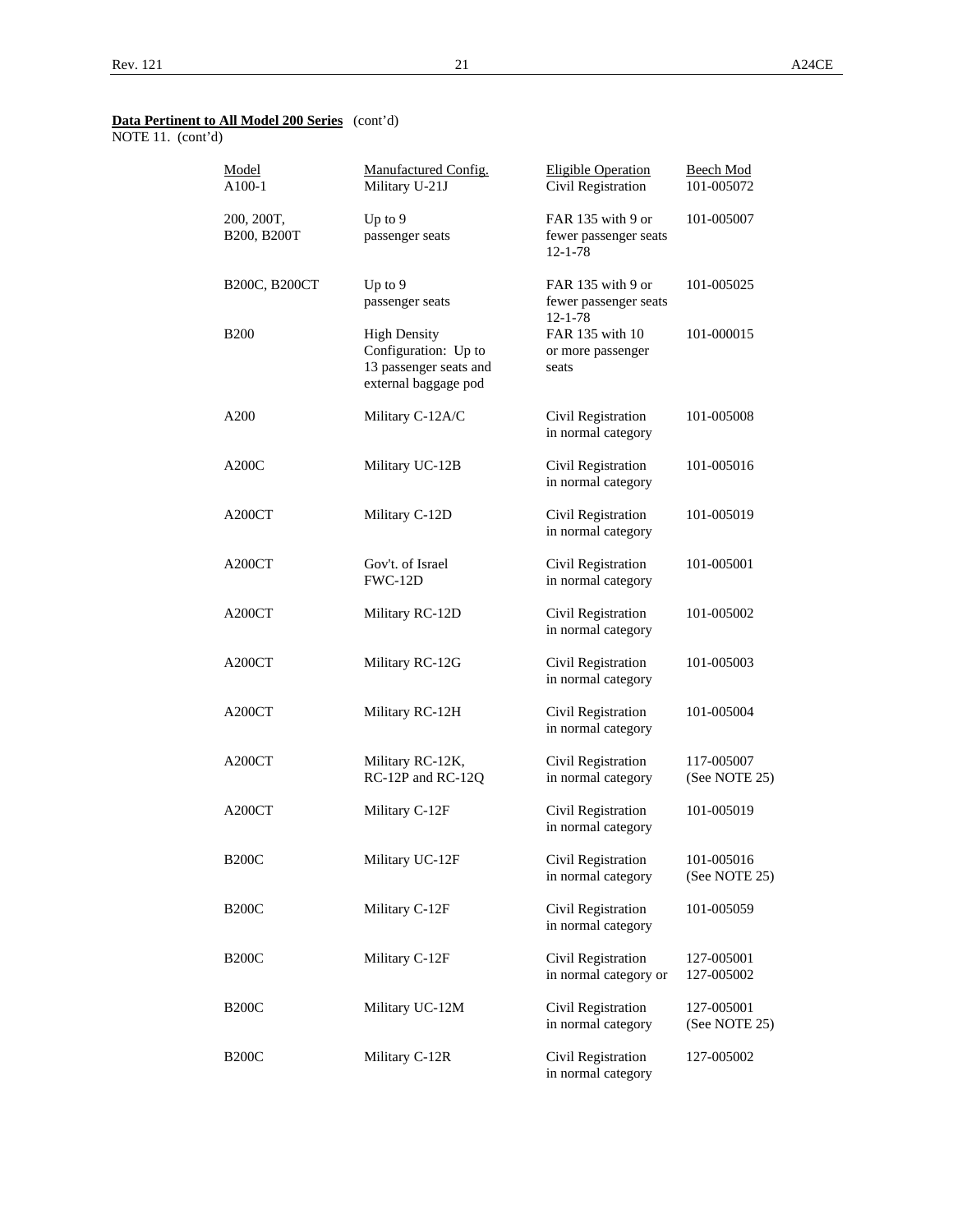# **Data Pertinent to All Model 200 Series** (cont'd)

| NOTE 12.        | Model A200CT (FWC-12D) Serials BP-7 through BP-11, (RC-12G) Serials FC-1 and after, and (RC-12H)<br>Serials GR-14 through GR-19, are certified in only the Restricted Category for serial surveying, at 15,000<br>pounds gross weight, providing the pertinent limitations, as specified by the AFMS 101-590091-3<br>(FWC-12D), AFM 92-30581 (RC-12G), and AFM 992-31110 (RC-12H) are followed and the aircraft is<br>marked to comply with FAR Part 45. FAR 23.1 and 23.335(c) are inappropriate (FWC-12D); FAR 23.1,<br>23.335(c), and 23.473(d) are inappropriate (RC-12G); and FAR 23.1, 23.67(a), 23.335(c), and 23.473(d)<br>are inappropriate (RC-12H). Model B200C (C-12F) Serials BL-99 through BL-104 are certified in only the<br>restricted category for aerial surveying at 14,000 pounds gross weight providing the pertinent limitations, as<br>specified by the AFMS 101-590010-261, are followed and the aircraft is marked to comply with FAR Part<br>45. FAR 23.1 is inappropriate (C-12F). |
|-----------------|----------------------------------------------------------------------------------------------------------------------------------------------------------------------------------------------------------------------------------------------------------------------------------------------------------------------------------------------------------------------------------------------------------------------------------------------------------------------------------------------------------------------------------------------------------------------------------------------------------------------------------------------------------------------------------------------------------------------------------------------------------------------------------------------------------------------------------------------------------------------------------------------------------------------------------------------------------------------------------------------------------------|
| NOTE 13.        | (a) Flight idle propeller low pitch stop is set so that at 1800 r.p.m. there shall be an indicated 740 $\pm$ 40 ft.<br>lb. torque corrected to sea level standard day.<br>(b) Ground idle propeller low pitch stop is set so that at 1800 r.p.m. there shall be an indicated 330 $\pm$ 40 ft.<br>lb. torque corrected to sea level standard day.<br>(c) Flight Idle Propeller Low Pitch Stop is set so that at 1,800 RPM there shall be an indicated $522 \pm 20$ ft.<br>lb. torque corrected to sea level standard day.                                                                                                                                                                                                                                                                                                                                                                                                                                                                                       |
| NOTE 14.        | These values are 2230 for Model A200, Serial BC-62 & On (C-12C), and any earlier airplanes modified<br>in compliance with Beech Service Instruction No. C-12-0076.                                                                                                                                                                                                                                                                                                                                                                                                                                                                                                                                                                                                                                                                                                                                                                                                                                             |
| NOTE 15.        | When airplane Serials Numbers BC-1 through BC-61 and BD-1 through BD-30 (C-12A) have been modified<br>per SI C-12-0076 to add PT6A-41 engines, the airplane is redesignated as Model A200 (C-12C).                                                                                                                                                                                                                                                                                                                                                                                                                                                                                                                                                                                                                                                                                                                                                                                                             |
| <b>NOTE 16.</b> | These values are 194 cap. gal. and 192 usable gal. for Model A200CT (FWC-12D), A200CT (RC-12D),<br>and A200CT (RC-12G), and A200CT (RC-12H).                                                                                                                                                                                                                                                                                                                                                                                                                                                                                                                                                                                                                                                                                                                                                                                                                                                                   |
| <b>NOTE 17.</b> | Model B200, Serials BB-1204 and BB-1205, are certified in the Restricted Category only for aerial<br>surveillance, Serial BB-1206 is certified in the Restricted Category only for flight inspection at 14,000<br>pounds gross weight, providing the pertinent limitations as specified by the POH and AFMS<br>101-590010-235 are followed and the aircraft is marked to comply with FAR Part 45. FAR 23.1,<br>23.775(e), 23.177(a)(1), and 23.177(a)(2) are inappropriate. Once certificated in the Restricted Category,<br>Model B200, Serial BB-1114, and Model B200C, Serial BL-65, cease to be eligible for return to Normal<br>Category. See Summit Aviation AFMS No. 1 dated September 11, 1986, for flight hour definition.                                                                                                                                                                                                                                                                            |
| NOTE 18.        | For airplanes placed on the Australian register after December 31, 1987, the maximum occupancy is<br>limited to 11 places unless equipped with a cockpit voice recorder system approved by the<br>Department of Aviation.                                                                                                                                                                                                                                                                                                                                                                                                                                                                                                                                                                                                                                                                                                                                                                                      |
| NOTE 19.        | Model A200CT (RC-12K), Serials FE-1 thru FE-24, A200CT (RC-12P), Serial FE-25 & On except<br>FE-32, FE-34 and FE-36, and A200CT (RC-12Q), Serials FE-32, FE-34, and FE-36 are certified in<br>only the Restricted Category for aerial surveying, at 16,000 pounds gross weight (16,200 pounds,<br>FE-10 thru FE-24 and 16,500 pounds, FE-25 and after), providing the pertinent limitations, as specified<br>by the AFM 990-331320 (990-30440, FE-10 thru FE-24, 990-30894, FE-25 & On except FE-32, FE-34 and<br>FE-36, 990-32244, FE-32, FE-34 and FE-36) are followed and the aircraft is marked to comply with FAR 45.<br>FAR 23.1, 23.67(a), 23.201(a), 23.203(b), 23.335(c), 23.473(d) and 23.1507 are inappropriate (RC-12K,<br>RC-12P, RC-12Q).                                                                                                                                                                                                                                                        |
| NOTE 20.        | The maximum propeller shaft overspeed limit is 110 percent (1870 r.p.m.) of all ratings. 100 percent<br>propeller shaft speed is defined as 1700 r.p.m. and is the normal steady state operating limit. Gas generator<br>speeds up to 104 percent are for unlimited period subject to applicable temperature and other limits.<br>100 percent gas generator speed is defined as 37,500 r.p.m. (Model A200CT (RC-12K), Serials FE-1 thru<br>FE-24, (RC-12P), Serials FE-25 and after except FE-32, FE-34 and FE-36 and (RC-12Q) Serials FE-32,<br>FE-34 and FE-36).                                                                                                                                                                                                                                                                                                                                                                                                                                             |
| NOTE 21.        | Flight idle propeller low pitch stop is set so that at 1500 r.p.m. the engine torque is 25 percent for sea level,<br>standard day conditions. Ground idle low pitch stop is set so that at 71 to 73 percent $N_1$ , propeller r.p.m. is<br>not less than 1000 r.p.m. (Model A200CT (RC-12K), Serials FE-1 thru FE-24, (RC-12P), Serial FE-25<br>and after except FE-32, FE-34 and FE-36, and (RC-12Q) Serials FE-32, FE-34 and FE-36).                                                                                                                                                                                                                                                                                                                                                                                                                                                                                                                                                                         |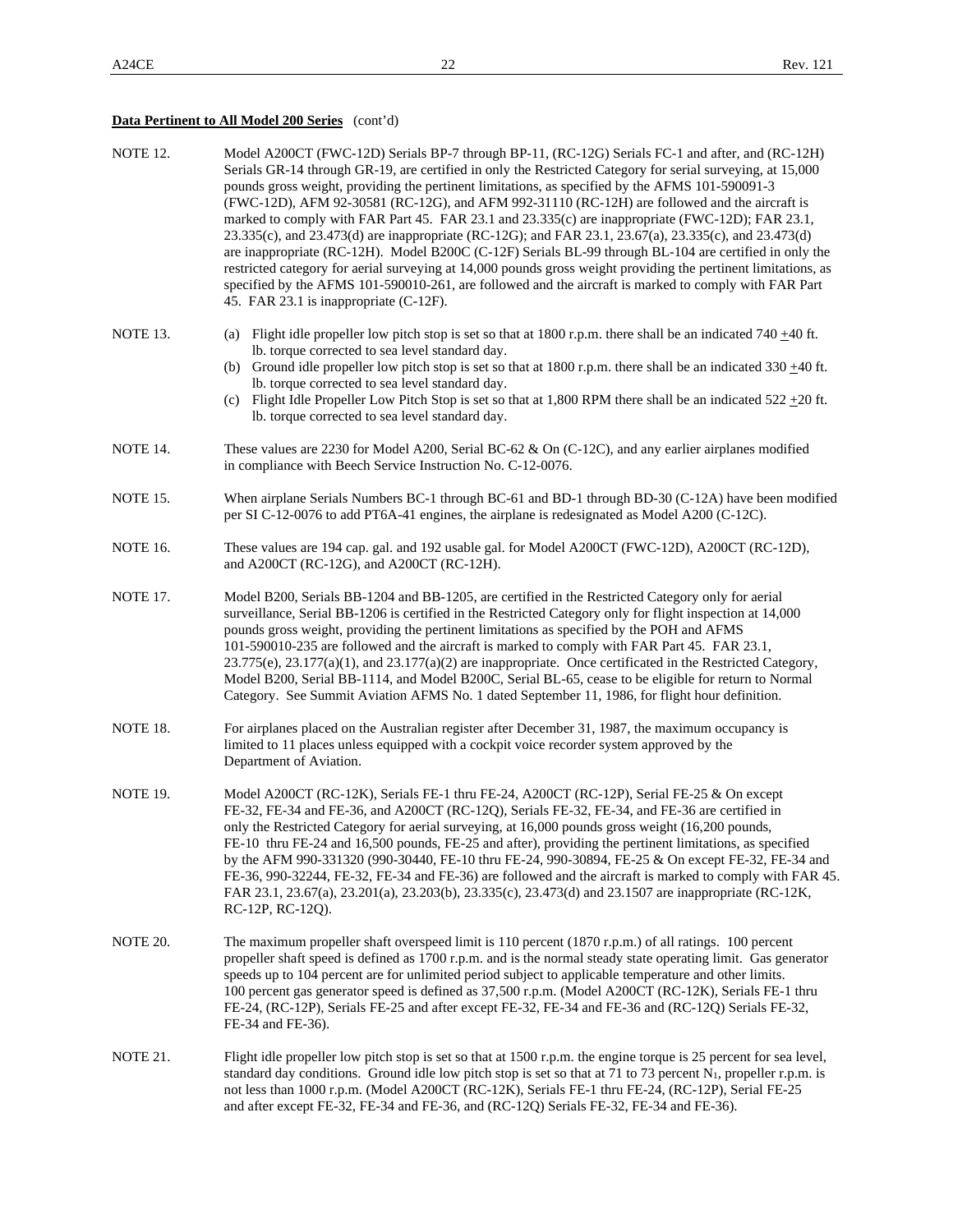# **Data Pertinent to All Model 200 Series** (cont'd)

| <b>NOTE 22.</b> | Model B200T, Serial BB-1314, is certified in the Restricted Category only for aerial surveillance, at<br>14,000 pounds gross weight, providing the pertinent limitations, as specified by POH and AFMS<br>101-590037-85 are followed and the aircraft is marked to comply with FAR Part 45. FAR 23.1, 23.335(c),<br>23.1507 and 27.473(d) are inappropriate.                                                                                                                                                                                                                                                                               |
|-----------------|--------------------------------------------------------------------------------------------------------------------------------------------------------------------------------------------------------------------------------------------------------------------------------------------------------------------------------------------------------------------------------------------------------------------------------------------------------------------------------------------------------------------------------------------------------------------------------------------------------------------------------------------|
| NOTE 23.        | Company name change effective 4/15/96. The following serial numbers are manufactured under the name<br>of Raytheon Aircraft Company: B200: BB-1532 through BB-1977. B200CT: BN-5 through BN-9. B200C:<br>BL-141 through BL-151. B200T: BT-39 through BN-46.                                                                                                                                                                                                                                                                                                                                                                                |
| NOTE 24.        | The following serial numbers were delivered to the Government of Israel and are not eligible for FAA<br>certification or civil registration:<br>B200 serials BB-1385, BB-1386, BB-1387, BB-1388<br>B200Tserials BT-39, BT-40, BT-41, BT-42, BT-43, BT-44, BT-45, and BT-46<br>$\bullet$<br>B200CT serials BN-5, BN-6, BN-7, BN-8 and BN-9.<br>$\bullet$                                                                                                                                                                                                                                                                                    |
| NOTE 25.        | The following serials are not eligible for FAA certification for civil registration:<br>Model A200CT, FE-10 through FE-24 (RC-12K with military designation RC-12N)<br>Model B200C, BV-11 and BV-12 (UC-12M with military designation RC-12M)<br>Model B200C, BU-11 and BU-12 (UC-12F with military designation RC-12F)<br>Model B200CT, (FWC-II) Designation for FG-1 and FG-2 (no FAA designation)                                                                                                                                                                                                                                       |
| NOTE 26.        | RVSM capability is per either STC ST01456SE or SA01790SE for Models 200 and 200C. RVSM capability<br>is per (one of the following) STCs ST01070SE, ST01278SE, ST01456SE, SA01790SE or SA01798SE for<br>Models B200 and B200C. RVSM capability is per STC SA01798SE for Models B200GT and B200CGT.<br>These STCs approves the noted aircraft to 14 CFR Part 91, Appendix G. Refer to the airplane maintenance<br>logbook for specific RVSM STC incorporated at build. Authorization for RVSM operations must be<br>obtained by the operator from the local FAA Flight Standards District Office (FSDO).                                     |
|                 | RVSM requirements have been incorporated into the type design of production aircraft at BY-175 & On,<br>BZ-1 & On, BB-2019 & On, and BL-171 & On. These aircraft are RVSM compliant to 14 CFR 91,<br>Appendix G at initial airworthiness issuance. Instructions for Continued Airworthiness (ICA) for the<br>production airplanes are now incorporated into the applicable airplane maintenance manual. Authorization<br>for RVSM operations must be obtained by the operator from the local FAA FSDO. For RVSM aspects only,<br>the Model B200 series Pitot-Static system meets the requirements of 14 CFR Part 23.1301(a) [Amdt. 23-20]. |
| <b>NOTE 27.</b> | The Model B200 Serials BB-1733 and BB-1744 are certified in the Restricted Category only for aerial<br>surveillance, at 14,000 pounds gross weight, providing the pertinent limitations, as specified by POH and<br>AFMS 101-590010-413 are followed and the aircraft is marked to comply with FAR Part 45. FAR 23.1,<br>23.775(e), 23.177(a)(1), and 23.177(a)(2) are inappropriate.                                                                                                                                                                                                                                                      |
| NOTE 28.        | Company name change effective 3/26/07. The following serial numbers are manufactured under the name of<br>Hawker Beechcraft Corporation: BB-1976 through BB-2018 (HBC, 200 series).                                                                                                                                                                                                                                                                                                                                                                                                                                                        |
| NOTE 29.        | Emergency Engine Fuels for Models B200GT and B200CGT and airplanes modified per Hawker Beechcraft<br>Kit 101-9113. (See Limitations Section of the POH/AFM for Limitations)<br>80 Red (Formerly 80/87)<br>100LL Blue<br>100 Green                                                                                                                                                                                                                                                                                                                                                                                                          |
| NOTE 30.        | Company name change effective 4/12/13. The following serials numbers are manufactured under the name of<br>Beechcraft Corporation: B200: BB-2019 through BB-2021; B200C: BL-171; B200GT: BY-173 through BY-<br>206, BY-208 through BY-225, BY-227 through BY-238, BY-240 through BY-246, BY-248 and BY-249.                                                                                                                                                                                                                                                                                                                                |
| NOTE 31.        | STCs SA01615SE, SA02130SE, SA02131SE and SA3366NM must be installed with the Rockwell Collins<br>Pro Line Fusion <sup>®</sup> installation.                                                                                                                                                                                                                                                                                                                                                                                                                                                                                                |
| <b>NOTE 32.</b> | Company name change effective 10/12/16. The following serial numbers are manufactured under the name<br>Textron Aviation Inc.: Model B200GT: BY-276 & On, B200CGT: BZ-2 & On.                                                                                                                                                                                                                                                                                                                                                                                                                                                              |
| NOTE 33.        | Installation of GPS-4000S due to in-draw of Rockwell Collins STC SA01848WI, which addresses the use of<br>a multi-core processor and upgrading of the GPS-4000S receiver.                                                                                                                                                                                                                                                                                                                                                                                                                                                                  |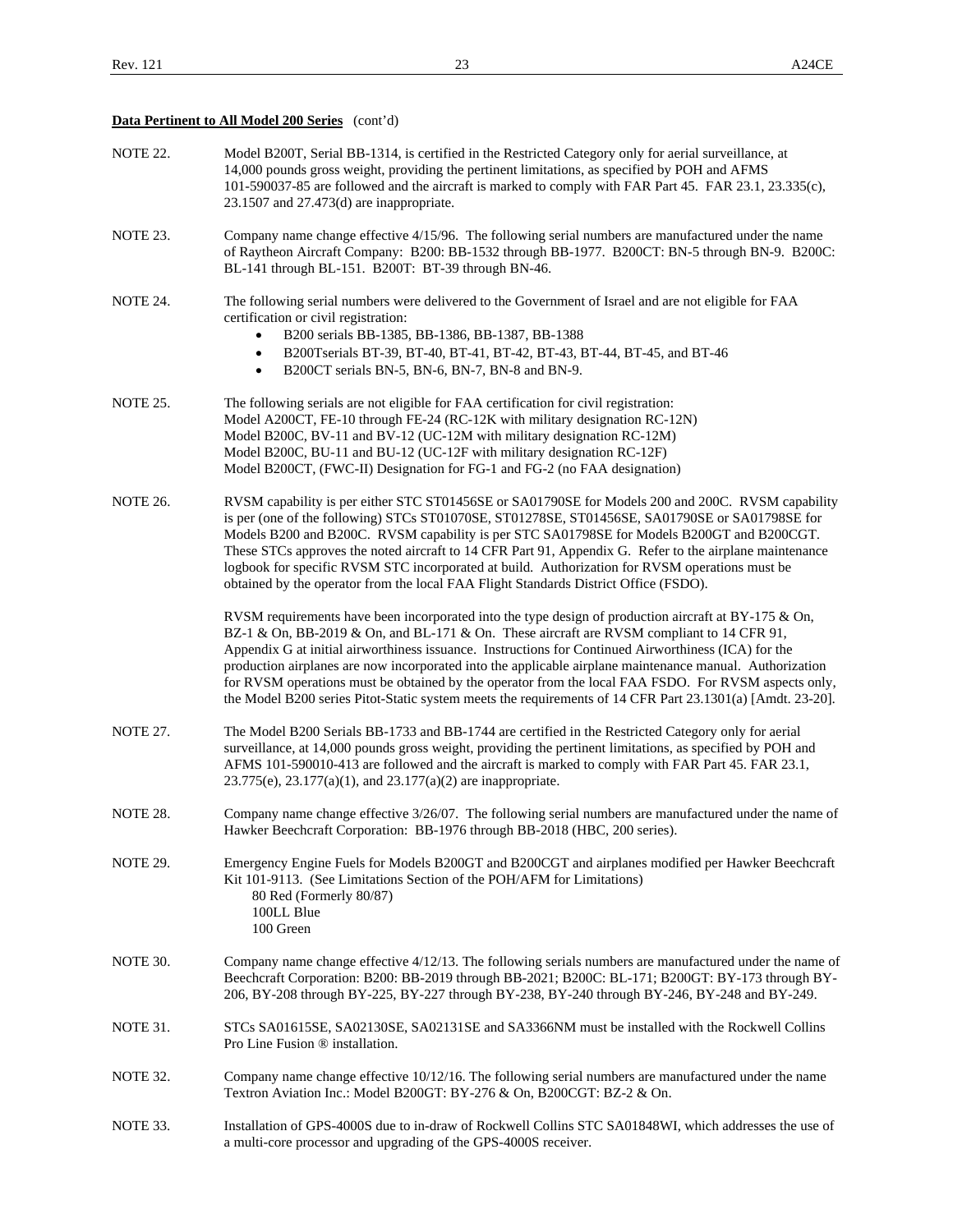|                                                                    | For Notes, refer to Data Pertinent to Models 1900 and 1900C                                                                                     |      | Model 1900C, Model 1900C (C-12J), Airliner, 21 PCLM (Normal Category), Approved November 22, 1983 |                                         |                                                                                                                                                                                                                                                                                                                                                                  |
|--------------------------------------------------------------------|-------------------------------------------------------------------------------------------------------------------------------------------------|------|---------------------------------------------------------------------------------------------------|-----------------------------------------|------------------------------------------------------------------------------------------------------------------------------------------------------------------------------------------------------------------------------------------------------------------------------------------------------------------------------------------------------------------|
| Engine                                                             | Two Pratt & Whitney of Canada, Ltd. PT6A-65B (turboprop) per Beech<br>Specification BS 23287                                                    |      |                                                                                                   |                                         |                                                                                                                                                                                                                                                                                                                                                                  |
| Fuel                                                               | to P&WC S.B. 13044 or ASTM SPEC. D1655.<br>See NOTE 6 for emergency fuels                                                                       |      |                                                                                                   |                                         | JP-4, JP-5 (MIL-T-5624); JP-8 (MIL-T-83133); JET A, JET A-1, and JET B conforming                                                                                                                                                                                                                                                                                |
| Oil (Engine & Gearbox)                                             | P&WC PT6 Engine Service Bulletin No. 13001 lists approved brand oils.                                                                           |      |                                                                                                   |                                         |                                                                                                                                                                                                                                                                                                                                                                  |
| <b>Engine Limits</b>                                               | Shaft<br>Torque<br>Ft-Lbs.<br>Horsepower                                                                                                        |      | N1 Gas<br>Generator<br>Speed                                                                      | Prop<br>Shaft<br>Speed                  | Max. Permissible<br>Turbine Interstage<br>Temp. (Dec. C)                                                                                                                                                                                                                                                                                                         |
| Takeoff (5 min.)<br>Max. continuous<br>Starting transient (5 sec.) | 1100<br>1100<br>3400                                                                                                                            | 3400 | 104%<br>104%                                                                                      | 1700*<br>1700*                          | 820<br>810<br>1000                                                                                                                                                                                                                                                                                                                                               |
| Max. reverse (1 min.)                                              | 900<br>*See NOTE 4                                                                                                                              |      |                                                                                                   | $1650*$                                 | 760                                                                                                                                                                                                                                                                                                                                                              |
|                                                                    | ITT or $N_1$ limits.                                                                                                                            |      |                                                                                                   |                                         | At low altitude and low ambient temperature the engines may produce more power at<br>takeoff than that for which the airplane has been certificated. Under these conditions the<br>placarded torquemeter limitations shall not be exceeded. The POH provides minimum<br>torque settings for T.O. It must be possible to achieve these settings without exceeding |
|                                                                    | Oil temperatures:                                                                                                                               |      | Minus 40°C. minimum starting<br>Minus 40°C. to 110°C. low idle                                    |                                         |                                                                                                                                                                                                                                                                                                                                                                  |
|                                                                    |                                                                                                                                                 |      | 0°C. to 110°C. max. continuous                                                                    |                                         |                                                                                                                                                                                                                                                                                                                                                                  |
| Propeller and<br>Propeller Limits                                  | Two Hartzell HC-B4MP-3A with Hartzell M10877K blades<br>Diameter: 109.5 in. per Beech Specification BS 23424.<br>No further reduction permitted |      |                                                                                                   |                                         |                                                                                                                                                                                                                                                                                                                                                                  |
|                                                                    | Pitch settings at<br>Flight idle stop<br>Reverse<br>Feathered                                                                                   |      | See NOTE 5<br>$-14^{\circ} \pm 0.5^{\circ}$<br>$+80^{\circ} \pm 0.5^{\circ}$                      |                                         |                                                                                                                                                                                                                                                                                                                                                                  |
| Airspeed Limits<br>(IAS)                                           | Max. operating speed<br>Max. operating Mach No.<br>Maneuvering speed                                                                            |      | 0.48<br>217 m.p.h. (188 knots)                                                                    | 285 m.p.h. (247 knots) up to 12,600 ft. |                                                                                                                                                                                                                                                                                                                                                                  |
|                                                                    | Maximum flap extension speed<br>Takeoff 10°<br>Approach position 20°<br>100% position 35°                                                       |      | 228 m.p.h. (198 knots)<br>194 m.p.h. (168 knots)<br>176 m.p.h. (153 knots)                        |                                         |                                                                                                                                                                                                                                                                                                                                                                  |
|                                                                    | Landing gear extended<br>Landing gear operating<br>Extension<br>Retraction                                                                      |      | 207 m.p.h. (180 knots)<br>207 m.p.h. (180 knots)<br>207 m.p.h. (180 knots)                        |                                         |                                                                                                                                                                                                                                                                                                                                                                  |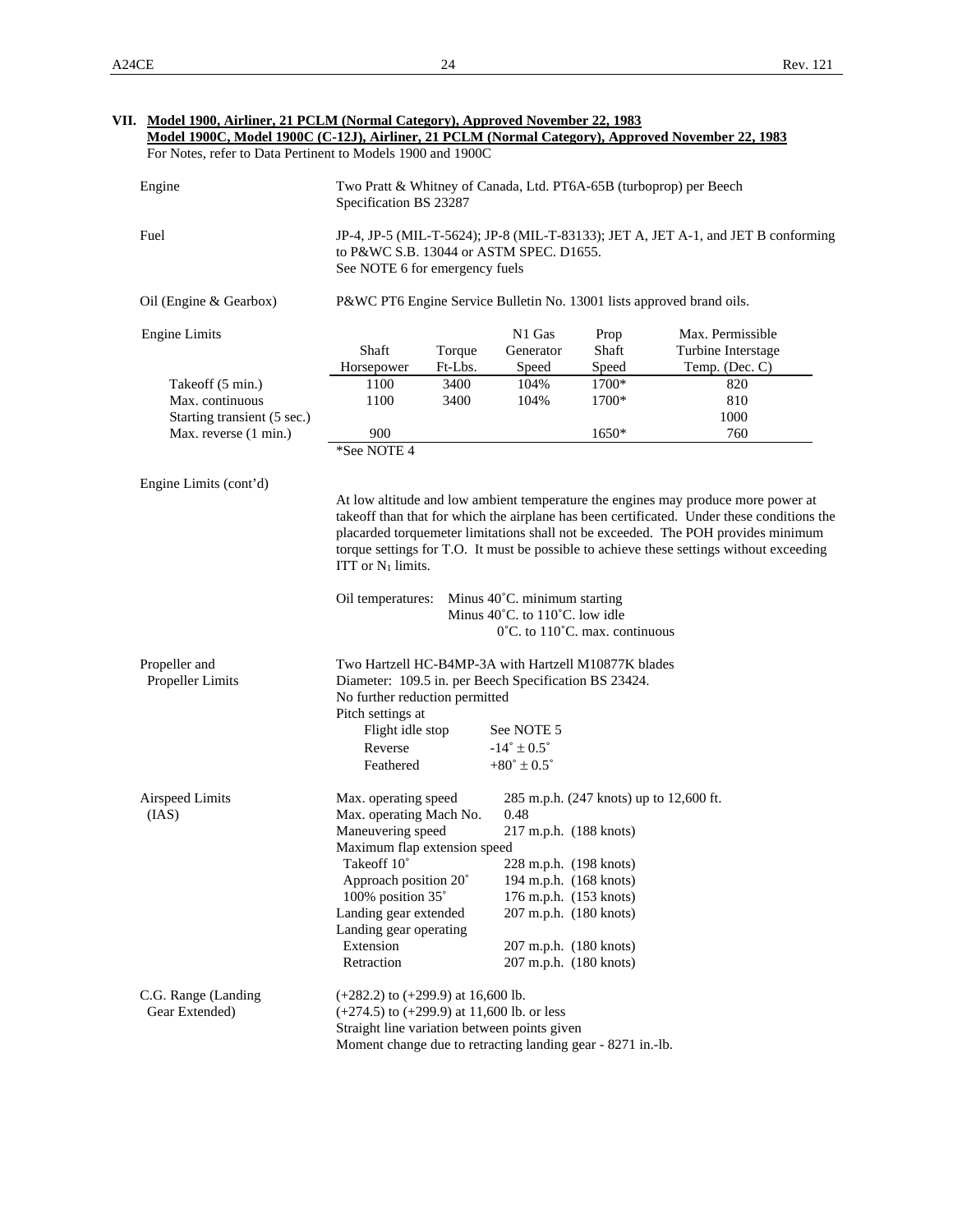# **VII. Model 1900, 1900C and 1900C (C-12J)** (cont'd)

| C.G. Range (Landing<br>Gear Extended) (cont'd) |                                                                                                        | with Kit $114-0002-1$ or $-3$ installed (See NOTE 12)<br>$(+283.7)$ to $(+297.3)$ at 17,600 lb.<br>$(+282.2)$ to $(+297.3)$ at 16,601 lb.<br>$(+282.2)$ to $(+299.9)$ at 16,600 lb.<br>$(+274.5)$ to $(+299.9)$ at 11,600 lb. or less<br>Straight line variation between points given<br>Moment change due to retracting landing gear - 8271 in.-lb. |                                                                                                                         |                                                                                              |                                                                                                                            |                                                                    |
|------------------------------------------------|--------------------------------------------------------------------------------------------------------|------------------------------------------------------------------------------------------------------------------------------------------------------------------------------------------------------------------------------------------------------------------------------------------------------------------------------------------------------|-------------------------------------------------------------------------------------------------------------------------|----------------------------------------------------------------------------------------------|----------------------------------------------------------------------------------------------------------------------------|--------------------------------------------------------------------|
| Empty Wt. C.G. Range                           | None                                                                                                   |                                                                                                                                                                                                                                                                                                                                                      |                                                                                                                         |                                                                                              |                                                                                                                            |                                                                    |
| Maximum Weight                                 | Ramp<br>Takeoff<br>Landing<br>Zero fuel<br>Zero fuel                                                   | 16,710 lb.<br>16,600 lb.<br>16,100 lb.<br>14,000 lb. (See NOTE 1)<br>15,000 lb. (1900C with Beech<br>Kit 114-5044 or 114-5045)<br>(See NOTE 1)                                                                                                                                                                                                       |                                                                                                                         |                                                                                              | installed (See NOTE 12)<br>17,710 lb.<br>17,600 lb.<br>16,720 lb.<br>$\equiv$<br>Kit 114-5044 or 114-5045)<br>(See NOTE 1) | with Raytheon Kit 114-0002-1 or -3<br>15,000 lb. (1900C with Beech |
| Minimum Crew                                   | One pilot                                                                                              |                                                                                                                                                                                                                                                                                                                                                      |                                                                                                                         |                                                                                              |                                                                                                                            |                                                                    |
| No. of Seats and<br>Cabin Loading              |                                                                                                        | Maximum 21 (including crew at $+129$ ). See loading instructions in the POH<br>for approved seating and cargo configurations.                                                                                                                                                                                                                        |                                                                                                                         |                                                                                              |                                                                                                                            |                                                                    |
| Maximum Baggage                                |                                                                                                        | See NOTE 7 for data on maximum baggage.                                                                                                                                                                                                                                                                                                              |                                                                                                                         |                                                                                              |                                                                                                                            |                                                                    |
| <b>Fuel Capacity</b>                           | Tank<br>Main LH<br>Main RH<br>Tank<br><b>Auxiliary LH</b><br><b>Auxiliary RH</b><br>Main LH<br>Main RH | $UA-1$ and $Up$ , UB-1 and $Up$<br>Cap. Gal.<br>215<br>215<br>$UC-1$ and $Up$ , $UD-1$ and $Up$<br>Cap. Gal.<br>93.3<br>93.3<br>244.7<br>244.7<br>See NOTE 1(a) for data on unusable fuel.                                                                                                                                                           |                                                                                                                         | <b>Usable Gal.</b><br>212.5<br>212.5<br><b>Usable Gal.</b><br>92.3<br>92.3<br>241.2<br>241.2 | <u>Arm</u><br>298<br>298<br><u>Arm</u><br>304<br>304<br>296<br>296                                                         |                                                                    |
| Oil Capacity                                   |                                                                                                        | 29 qt. total (includes 12 qt usable in two integral engine tanks)<br>See NOTE 1(b) for data on unusable oil.                                                                                                                                                                                                                                         |                                                                                                                         |                                                                                              |                                                                                                                            |                                                                    |
| Maximum Operating Altitude                     | 25,000 ft.                                                                                             |                                                                                                                                                                                                                                                                                                                                                      |                                                                                                                         |                                                                                              |                                                                                                                            |                                                                    |
| <b>Control Surface Movements</b>               | Wing flap<br>Aileron tabs<br>Aileron<br>Elevator tabs<br>Elevator<br>Rudder tab<br>Rudder              | Maximum<br>Up<br>Up<br>Up<br>Up<br>Up<br>Right<br>Right                                                                                                                                                                                                                                                                                              | $35^\circ$<br>$15^{\circ}$<br>$24^{\circ}$<br>$24^\circ$<br>$5^{\circ}$<br>$20^{\circ}$<br>$15^{\circ}$<br>$25^{\circ}$ | Down<br>Down<br>Down<br>Down<br>Down<br>Left<br>Left                                         | $15^{\circ}$<br>$15^{\circ}$<br>$14^{\circ}$<br>$15^{\circ}$<br>$25^{\circ}$                                               | 16° (UA-1 & up, UB-1 & up)<br>$17^{\circ}$ (UC-1 & up, UD-1 & up)  |
| Serial Nos. Eligible                           | (1900)<br>$(1900C C-12J)$                                                                              | (1900C Bladder Tank Fuel System)<br>(1900C Wet Wing Fuel System)                                                                                                                                                                                                                                                                                     |                                                                                                                         | UA-3 only                                                                                    | UB-1 through UB-74<br>UC-1 through UC-174<br>UD-1 through UD-6                                                             |                                                                    |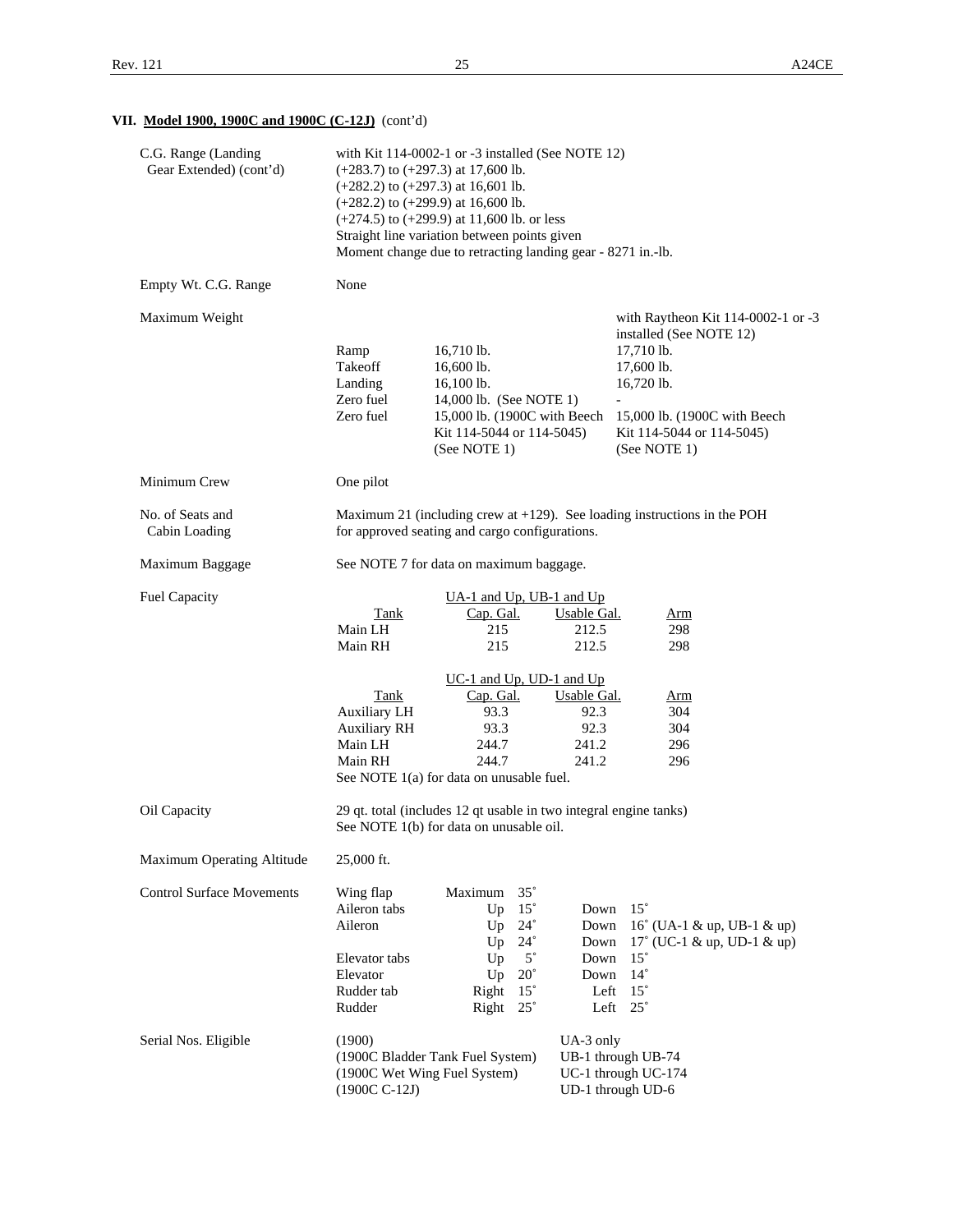# **Data Pertinent to Models 1900, 1900C and 1900C (C-12J)**

| Datum                                             | Located 290.5 in. forward of the wing main (forward) spar centerline.                                                                                                                                                                                                                                                                                                                                                                                                                                                                                                                                                                                                                                                                                                                                                                                                                                                                                                                                                                                                                                                                                                                                                                                                                                                                                                                                                                                                                                                                                                                                                                                                                                                                                                                                                                                                                                                                                                                                                                                                                                                                                                                                                                                                                                                                                                                                                                                                                                                                                                                                                                                                                                                                                                                                                                                                                                                                                                                                                                                                                                                                                                                                                                            |
|---------------------------------------------------|--------------------------------------------------------------------------------------------------------------------------------------------------------------------------------------------------------------------------------------------------------------------------------------------------------------------------------------------------------------------------------------------------------------------------------------------------------------------------------------------------------------------------------------------------------------------------------------------------------------------------------------------------------------------------------------------------------------------------------------------------------------------------------------------------------------------------------------------------------------------------------------------------------------------------------------------------------------------------------------------------------------------------------------------------------------------------------------------------------------------------------------------------------------------------------------------------------------------------------------------------------------------------------------------------------------------------------------------------------------------------------------------------------------------------------------------------------------------------------------------------------------------------------------------------------------------------------------------------------------------------------------------------------------------------------------------------------------------------------------------------------------------------------------------------------------------------------------------------------------------------------------------------------------------------------------------------------------------------------------------------------------------------------------------------------------------------------------------------------------------------------------------------------------------------------------------------------------------------------------------------------------------------------------------------------------------------------------------------------------------------------------------------------------------------------------------------------------------------------------------------------------------------------------------------------------------------------------------------------------------------------------------------------------------------------------------------------------------------------------------------------------------------------------------------------------------------------------------------------------------------------------------------------------------------------------------------------------------------------------------------------------------------------------------------------------------------------------------------------------------------------------------------------------------------------------------------------------------------------------------------|
| <b>Leveling Means</b>                             | Two external screws on left side of fuselage aft of entrance door.                                                                                                                                                                                                                                                                                                                                                                                                                                                                                                                                                                                                                                                                                                                                                                                                                                                                                                                                                                                                                                                                                                                                                                                                                                                                                                                                                                                                                                                                                                                                                                                                                                                                                                                                                                                                                                                                                                                                                                                                                                                                                                                                                                                                                                                                                                                                                                                                                                                                                                                                                                                                                                                                                                                                                                                                                                                                                                                                                                                                                                                                                                                                                                               |
| <b>Certification Basis</b><br>(Model 1900 Series) | Special Federal Aviation Regulation (SFAR) 41C, effective September 13, 1982, See<br>NOTE 8; FAR Part 23, effective February 1, 1965, through Amendment 23-9;<br>Amendment 23-11; Amendment 23-14, Paragraphs 23.143(a), 23.145(d), 23.153,<br>23.161(c)(3), 23.173(a), 23.175, 23.427, 23.441, and 23.445; Amendment 23-15,<br>Paragraphs 23.951(c) and FAR 23.997(d); Amendment 23-23, Paragraph 23.1545(a);<br>Amendment 23-26, Paragraphs 23.967 and 23.1305(n); Special Conditions No. 23-47-<br>CE-5 including Amendments Nos. 1, 2, 3 dated November 15, 1982, and 4 dated October<br>17, 1986; Part 25 of the FAR, Paragraph 25.929 effective February 1, 1965; Amendment<br>25-23, Paragraph 25.1419; Amendment 25-41, Paragraph 25.831(d); FAR Part 36,<br>through Amendment 36-10; and SFAR 27 through Amendment 27-4. Compliance with<br>ice protection has been demonstrated in accordance with FAR 25.1419 when ice<br>protection equipment is installed in accordance with the Equipment List.<br>For aircraft modified by Kit 114-0002-1, or $-3$ , the following FARs, Part 23<br>(Amendment 23-34), are added to the certification basis of the 1900C at the 17,600<br>pound weight: 23.25(a), 23.25(b), 23.29(a), 23.29(b), 23.45(a), 23.45(b), 23.45(f),<br>23.49(a), 23.49(c), 23.49(d), 23.49(e), 23.51(d), 23.53(c), 23.55, 23.57, 23.59, 23.61,<br>23.65(a), 23.65(c), 23.65(d), 23.67(e), 23.75(a), 23.75(e), 23.75(f), 23.75(g), 23.77,<br>23.143, 23.145(b)(1), 23.145(e)(2), 23.147(a), 23.149(c)(2), 23.149(c)(3), 23.149(c)(4),<br>23.149(c)(5), 23.153, 12.155, 23.157, 23.161(b)(2), 23.161(c)(3)(ii), 23.171,<br>$23.173(b)(2)$ , $23.175(b)(2)$ , $23.175(c)(3)$ , $23.177(a)$ , $23.181(b)$ , $23.201(a)$ , $23.201(f)$ ,<br>23.203(a), 23.203(b)(4), 23.203(c)(1), 23.203(c)(2), 23.205, 23.207, 23.231(a), 23.233,<br>23.235, 23.301(a), 23.301(b), 23.301(c), 23.303(c), 23.303(d), 23.303(e), 23.305, 23.307,<br>23.321, 23.331, 23.333, 23.335, 23.337, 23.341, 23.345, 23.347, 23.349(c), 23.349(d),<br>23.349(e), 23.351, 23.361(a), 23.361(c), 23.363, 23.365(a), 23.365(b), 23.365(d), 23.367,<br>23.371(b), 23.373(a), 23.391, 23.395(a), 23.395(c), 23.397, 23.399(a), 23.405, 23.407,<br>23.409, 23.415, 23.421, 23.423, 23.425, 23.427, 23.441, 23.443, 23.455, 23.457, 23.471,<br>23.473(a), 23.473(b), 23.473(c), 23.473(d), 23.473(e), 23.477, 23.479(a)(2), 23.479(c),<br>23.479(d), 23.481, 23.483, 23.485, 23.493, 23.499, 23.507, 23.509, 23.511, 23.561,<br>23.571, 23.572(b), 23.601, 23.603(a), 23.613, 23.615, 23.619, 23.621, 23.623, 23.625,<br>23.627, 23.629(a), 23.629(b), 23.629(c), 23.641, 23.651(a), 23.657, 23.659, 23.671(a),<br>23.675(c), 23.681, 23.683(a), 23.683(b), 23.693, 23.701(b), 23.721, 23.723, 23.729(a),<br>23.731, 23.733, 23.735, 23.775, 23.785(a), 23.785(b), 23.785(c), 23.785(f), 23.785(j),<br>23.785(l), 23.787(a), 23.787(b), 23.787(c), 23.787(g), 23.843(a), 23.903(b), 23.963(a),<br>23.965(a), 23.967(e), 23.1193, 23.1413, 23.1519, 23.1527(b), 23.1529, 23.1581,<br>23.1583(c)(3), 23.1583(c)(4), 23.1587(a)(1), 23.1587(a)(3), 23.1587(a)(4), 23.1587(a)(6),<br>23.1587(a)(7), 23.1587(a)(8), 23.1587(d) - Part 36 through Amendment 36-20. |
| Production Basis                                  | Production Certificate No. 8. A production certificate was issued and the manufacturer is<br>authorized to issue airworthiness certificates under the delegation option authorization<br>provisions of 14 CFR Part 21.                                                                                                                                                                                                                                                                                                                                                                                                                                                                                                                                                                                                                                                                                                                                                                                                                                                                                                                                                                                                                                                                                                                                                                                                                                                                                                                                                                                                                                                                                                                                                                                                                                                                                                                                                                                                                                                                                                                                                                                                                                                                                                                                                                                                                                                                                                                                                                                                                                                                                                                                                                                                                                                                                                                                                                                                                                                                                                                                                                                                                           |
| Equipment                                         | The basic required equipment as prescribed in the applicable airworthiness regulations<br>(see Certification Basis) must be installed in the aircraft for certification.                                                                                                                                                                                                                                                                                                                                                                                                                                                                                                                                                                                                                                                                                                                                                                                                                                                                                                                                                                                                                                                                                                                                                                                                                                                                                                                                                                                                                                                                                                                                                                                                                                                                                                                                                                                                                                                                                                                                                                                                                                                                                                                                                                                                                                                                                                                                                                                                                                                                                                                                                                                                                                                                                                                                                                                                                                                                                                                                                                                                                                                                         |
|                                                   | In addition, the following items of equipment are required:                                                                                                                                                                                                                                                                                                                                                                                                                                                                                                                                                                                                                                                                                                                                                                                                                                                                                                                                                                                                                                                                                                                                                                                                                                                                                                                                                                                                                                                                                                                                                                                                                                                                                                                                                                                                                                                                                                                                                                                                                                                                                                                                                                                                                                                                                                                                                                                                                                                                                                                                                                                                                                                                                                                                                                                                                                                                                                                                                                                                                                                                                                                                                                                      |
|                                                   | Pre-stall warning system to include: stall warning lift computer, P/N 114-380051-3<br>1.<br>and stall warning lift transducer, P/N 114-380051-1.                                                                                                                                                                                                                                                                                                                                                                                                                                                                                                                                                                                                                                                                                                                                                                                                                                                                                                                                                                                                                                                                                                                                                                                                                                                                                                                                                                                                                                                                                                                                                                                                                                                                                                                                                                                                                                                                                                                                                                                                                                                                                                                                                                                                                                                                                                                                                                                                                                                                                                                                                                                                                                                                                                                                                                                                                                                                                                                                                                                                                                                                                                 |
|                                                   | 2.<br>Maximum allowable airspeed indicator, 114-380012-3, Pilot's and Copilot's sides.<br>MCOF95055-1 with Kit 114-0002-1, Pilot's and Copilot's sides.                                                                                                                                                                                                                                                                                                                                                                                                                                                                                                                                                                                                                                                                                                                                                                                                                                                                                                                                                                                                                                                                                                                                                                                                                                                                                                                                                                                                                                                                                                                                                                                                                                                                                                                                                                                                                                                                                                                                                                                                                                                                                                                                                                                                                                                                                                                                                                                                                                                                                                                                                                                                                                                                                                                                                                                                                                                                                                                                                                                                                                                                                          |
|                                                   | 3.<br>POH Part Number 114-590021-3 or other AFM as allowed by 14 CFR Part<br>a.<br>121.141 (Domestic) or 114-590021-51 (for International Civil Aviation<br>Organization (ICAO) Operation). Serials UA-1 through UA-3, UB-1 through<br>UB-74.                                                                                                                                                                                                                                                                                                                                                                                                                                                                                                                                                                                                                                                                                                                                                                                                                                                                                                                                                                                                                                                                                                                                                                                                                                                                                                                                                                                                                                                                                                                                                                                                                                                                                                                                                                                                                                                                                                                                                                                                                                                                                                                                                                                                                                                                                                                                                                                                                                                                                                                                                                                                                                                                                                                                                                                                                                                                                                                                                                                                    |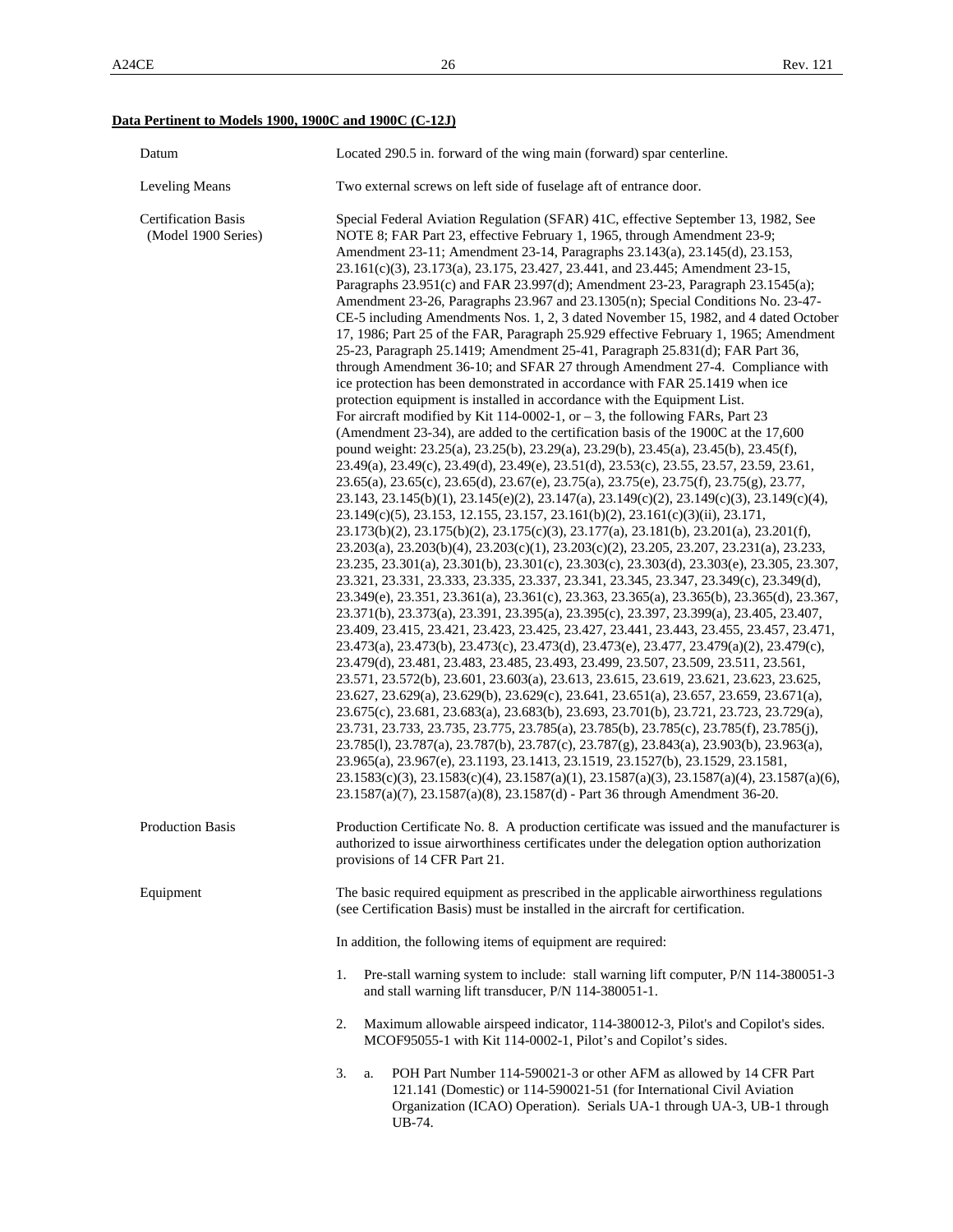# **Data Pertinent to Models 1900, 1900C and 1900C (C-12J)** (cont'd)

| Equipment (cont'd) |                                                                                                                                                                                                                                                                                                                                                                                                                                              |
|--------------------|----------------------------------------------------------------------------------------------------------------------------------------------------------------------------------------------------------------------------------------------------------------------------------------------------------------------------------------------------------------------------------------------------------------------------------------------|
|                    | POH Part Number 114-590021-57 or other AFM as allowed by 14 CFR Part<br>b.<br>121.141 (Domestic) or 114-590021-81 (for ICAO Operation). If modified by<br>Kit 114-0002-1, POH Part Number 114-590021-57 (Domestic) and 114-<br>590021-161 AFMS or other AFM as allowed by 14 CFR Part 121.141. If<br>modified by Kit 114-0002-3, POH Part Number 114-590021-81 (for ICAO<br>Operation) and 114-590021-175 AFMS. Serials UC-1 through UC-174. |
|                    | AFM Part Number 990-31475, UD-1 through UD-6.<br>c.                                                                                                                                                                                                                                                                                                                                                                                          |
| NOTE 1.            | Current weight and balance data, loading information and a list of equipment included in empty weight must<br>be provided for each airplane at the time of original certification.                                                                                                                                                                                                                                                           |
|                    | (a) Basic empty weight includes unusable fuel of 40.6 lb. at $(+298.6 \text{ in.})$ with 8.6 lb. being undrainable.<br>(UA-1 and up, UB-1 and up)<br>Basic empty weight includes unusable fuel of 73.2 lb. at (+299.5 in.) with 16.4 lb. being undrainable.<br>(UC-1 and up, UD-1 and up)                                                                                                                                                    |
|                    | (b) Basic empty weight includes engine oil of 57.5 lb. at $(+249.3 \text{ in.})$ with 33.7 lb. being unusable.                                                                                                                                                                                                                                                                                                                               |
| NOTE 2.            | All placards required in the AFM must be installed in the appropriate location.                                                                                                                                                                                                                                                                                                                                                              |
| NOTE 3.            | Structural components with life limits are contained in the Model 1900 Airliner Series ALM P/N<br>129-590000-133. These limitations may not be changed without FAA Engineering approval.                                                                                                                                                                                                                                                     |
| NOTE 4.            | The maximum propeller shaft overspeed limit is 110 percent (1870 r.p.m.) of all ratings. 100 percent<br>propeller shaft speed is defined as 1700 r.p.m. and is the normal steady state operating limit. Gas<br>generator speeds up to 104 percent are for unlimited periods subject to applicable temperature and other<br>limits. 100 percent gas generator speed is defined as 37,500 r.p.m.                                               |
| NOTE 5.            | Flight idle prop low pitch stop is set at 1500 r.p.m. The torque is a variable function of altitude and O.A.T.<br>Sea level, standard day torque is 1500 ft-lbs. at 1500 r.p.m.                                                                                                                                                                                                                                                              |
| NOTE 6.            | Emergency use of MIL-G-5572:<br>Grades 80 Red, 91/96, 100 Green, 115/145 and 100 LL Blue are permitted for a total time period not to<br>exceed 150 hours time between engine overhauls. It is not necessary to purge the unused fuel from the<br>system when switching fuel types.                                                                                                                                                          |
| NOTE 7.            | See Model 1900/1900C POH/AFM (P/N 114-590021-3; 114-590021-81; 990-31475; or 114-590021-57) for<br>the Loading Data Cargo Configuration. Any exceptions to the procedures found in the POH/AFM will<br>require approval by a local FAA Office.                                                                                                                                                                                               |
|                    | Maximum Baggage - Model 1900<br>150 lbs. at F.S. 65.5 (Distributed over F.S. 43.0 to 84.0)<br>250 lbs. at F.S. 163.6 (Distributed over F.S. 150.6 to 175.6)<br>293 lbs. at F.S. 190.6 (Distributed over F.S. 175.6 to 205.6)<br>250 lbs. at F.S. 499.5 (Distributed over F.S. 483.5 to 513.5)<br>565 lbs. at F.S. 533.0 (Distributed over F.S. 513.5 to 557.5)                                                                               |
|                    | Maximum Baggage - Model 1900C<br>150 lbs. at F.S. 65.5 (Distributed over F.S. 43.0 to 84.0)<br>250 lbs. at F.S. 163.6 (Distributed over F.S. 150.6 to 175.6)<br>880 lbs. at F.S. 483.5 (Distributed over F.S. 453.5 to 513.5)<br>630 lbs. at F.S. 533.0 (Distributed over F.S. 513.5 to 557.5)                                                                                                                                               |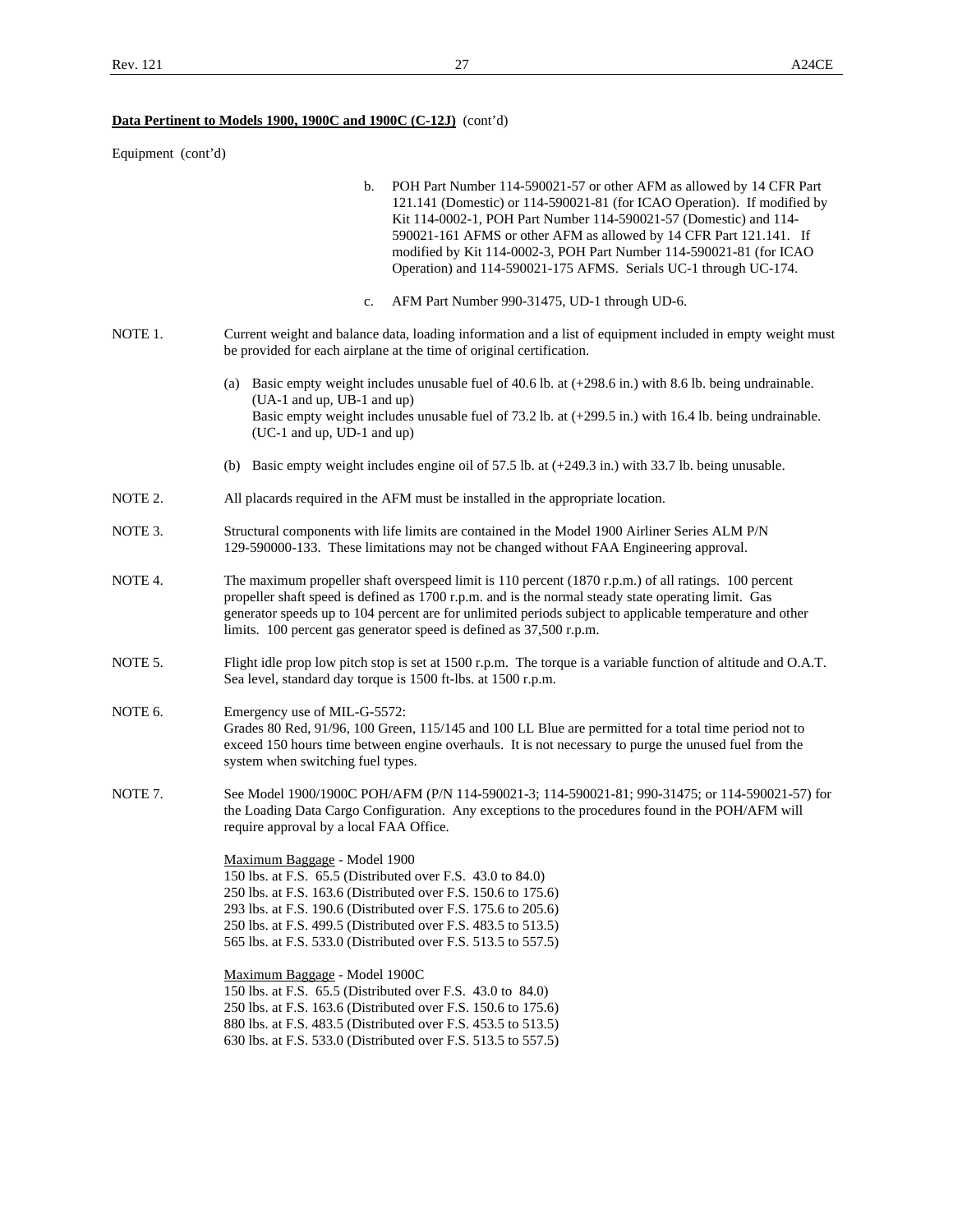#### **Data Pertinent to Models 1900, 1900C and 1900C (C-12J)** (cont'd)

NOTE 8. Model 1900/1900C airplanes with serial numbers identified are eligible for export to the countries noted below and meet the airworthiness requirements of ICAO Annex 8 at the maximum takeoff weights noted when modified by the indicated Beech drawings or kits:

|         | Maximum Takeoff |                      |                        |
|---------|-----------------|----------------------|------------------------|
| Country | Weight-Lbs.     | Serial Eligibility   | Beech Drawing or Kit   |
| Germany | 16,600          | $UB-1 & Up$          | 114-4020 or 118-005007 |
|         | 16,600          | UA-1 & Up; UC-1 & Up | 118-005007             |
| Zambia  | 16,600          | $UC-1$ & $Up$        | 118-005006             |
| Canada  | 16,600          | UA-1 & Up; UB-1 & Up | 118-005008             |
|         |                 | $UC-1$ & $Up$        |                        |
| France  | 16.600          | $UC-1$ & $Up$        | 118-005009             |

 When a Model 1900/1900C series airplane is not modified with a drawing or kit referenced above, or by Raytheon Aircraft modification drawing 118-005003, the airplane does not meet ICAO requirements for weights in excess of 5,700 kg and shall have the following statement entered on the airworthiness certificate: "This airplane at weights in excess of 5,700 kg does not meet the airworthiness requirements of ICAO, prescribed by Annex 8 of the Convention of International Civil Aviation."

When the above referenced modifications have been completed to meet ICAO requirements, the airworthiness certificate should be re-issued removing the above referenced statement. Likewise, when the above modifications have been removed from the airplane, the standard airworthiness certificate shall be reissued including the above referenced statement.

- NOTE 9. SFAR 41C, Paragraph 1, includes Instrument Arrangement and Visibility requirements of Appendix A of FAR Part 135. These requirements apply to both Pilot and Copilot stations. No deletions or relocation of required instruments is authorized at either pilot station. (Refer to POH Limitations for a listing of required Navigation Instruments.) Replacement of instruments with approved substitutes is authorized.
- NOTE 10. Model 1900C, Serial Numbers UC-18 and UC-21, is certified in the restricted category only for the purpose of maritime patrol, at 17,600 pounds gross weight, provided the pertinent limitations, as specified by POH and AFMS, P/N 114-590021-103, are followed and the aircraft is marked to comply with FAR Part 45. FAR 23.1 and FAR 23.473(d) are inappropriate.
- NOTE 11. Model 1900C, Serial Numbers UC-51 and UC-52, are certified in the restricted category only for the purpose of aerial surveying, at 17,600 pounds gross weight, provided the pertinent limitations as specified by POH and AFMS, P/N 114-590021-133, are followed, maximum allowable airspeed indicator 114-380012-7 is installed on pilot's and copilot's sides, and the aircraft is marked to comply with FAR Part 45. FAR 23.1 and FAR 23.473(d) are inappropriate.
- NOTE 12. Model 1900C, Serial Numbers UC-1 through UC-174, are certified in the normal category at 17,600 pounds maximum takeoff weight provided the pertinent limitations, as specified by POH and AFMS, P/N 114- 590021-161, are followed and Kit 114-0002-1 is installed, or provided the pertinent limitations, as specified by POH and AFMS, P/N 114-590021-175, are followed and Kit 114-0002-3 is installed.

| VIII. Model 300, Super King Air (Normal Category), Approved January 24, 1984                     |                                                                                                                                                              |  |  |  |  |  |
|--------------------------------------------------------------------------------------------------|--------------------------------------------------------------------------------------------------------------------------------------------------------------|--|--|--|--|--|
| Model 300LW, Super King Air (Normal Category), Approved September 30, 1988 (See NOTES 12 and 14) |                                                                                                                                                              |  |  |  |  |  |
| For Notes, refer to Data Pertinent to Model 300 and 300LW                                        |                                                                                                                                                              |  |  |  |  |  |
| Engine                                                                                           | Two Pratt & Whitney of Canada, Ltd. PT6A-60A (turboprop) per Beech<br>Specification BS 23433B.                                                               |  |  |  |  |  |
| Fuel                                                                                             | JP-4, JP-5 (MIL-T-5624); JP-8 (MIL-T-83133); JET A, JET A-1, and JET B conforming<br>to P&WC S.B. 13044 or ASTM SPEC. D1655. See NOTE 6 for emergency fuels. |  |  |  |  |  |
| Oil (Engine & Gearbox)                                                                           | P&WC PT6 Engine Service Bulletin No. 13001 lists approved brand oils.                                                                                        |  |  |  |  |  |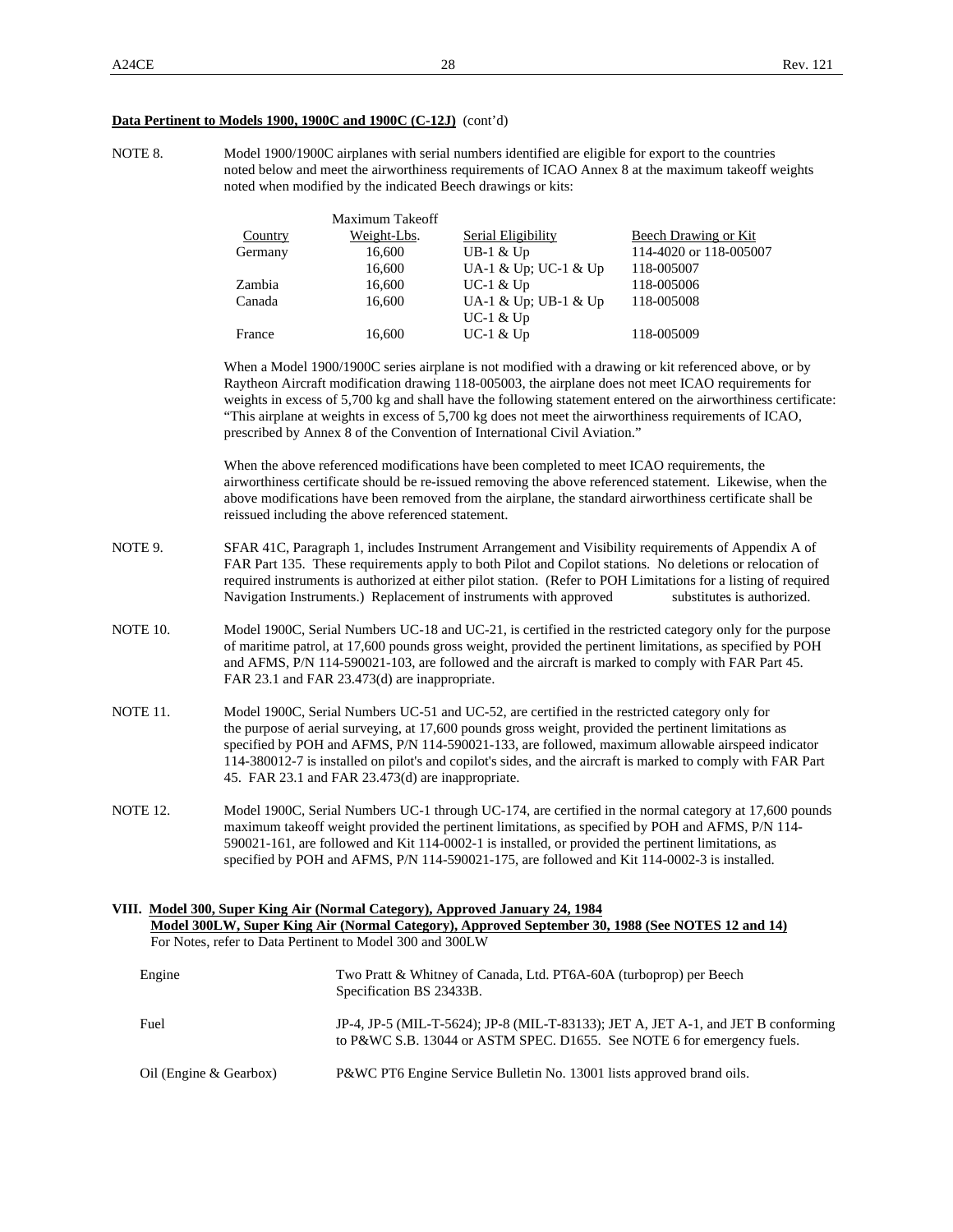# **VIII. Model 300, Model 300LW** (cont'd)

| <b>Engine Limits</b>                  | Shaft                                                                                                                                                                                                                                                                                                                                                                                                 | Torque    | N1 Gas<br>Generator                                 | Prop<br>Shaft | Max. Permissible<br>Turbine Interstage                               |  |  |
|---------------------------------------|-------------------------------------------------------------------------------------------------------------------------------------------------------------------------------------------------------------------------------------------------------------------------------------------------------------------------------------------------------------------------------------------------------|-----------|-----------------------------------------------------|---------------|----------------------------------------------------------------------|--|--|
|                                       | Horsepower                                                                                                                                                                                                                                                                                                                                                                                            | Ft-Lbs.   | Speed                                               | Speed         | Temp. (Dec. C)                                                       |  |  |
| Takeoff (5 min.)                      | 1050                                                                                                                                                                                                                                                                                                                                                                                                  | $*100\%$  | 104%                                                | 1700          | 820                                                                  |  |  |
| Max. continuous                       | 1050                                                                                                                                                                                                                                                                                                                                                                                                  | $**100\%$ | 104%                                                | 1700          | 820                                                                  |  |  |
| Starting transient (5 sec.)           |                                                                                                                                                                                                                                                                                                                                                                                                       |           |                                                     |               | 1000                                                                 |  |  |
| Max. reverse (1 min.)                 | 900                                                                                                                                                                                                                                                                                                                                                                                                   |           |                                                     | 1650          | 760                                                                  |  |  |
|                                       | $*100\%$ torque - 3,200 ftl/lbs.                                                                                                                                                                                                                                                                                                                                                                      |           |                                                     |               |                                                                      |  |  |
|                                       | **See NOTE 4                                                                                                                                                                                                                                                                                                                                                                                          |           |                                                     |               |                                                                      |  |  |
|                                       | At low altitude and low ambient temperature the engines may produce more power at<br>takeoff than that for which the airplane has been certificated. Under these conditions the<br>placarded torquemeter limitations shall not be exceeded. The POH provides minimum<br>torque settings for takeoff. It must be possible to achieve these settings without<br>exceeding ITT or N <sub>1</sub> limits. |           |                                                     |               |                                                                      |  |  |
|                                       | Oil temperatures: Minus 40°C. minimum starting                                                                                                                                                                                                                                                                                                                                                        |           |                                                     |               |                                                                      |  |  |
|                                       |                                                                                                                                                                                                                                                                                                                                                                                                       |           | Minus 40°C. to 110°C. low idle                      |               |                                                                      |  |  |
|                                       |                                                                                                                                                                                                                                                                                                                                                                                                       |           | $0^{\circ}$ C. to 110 $^{\circ}$ C. max. continuous |               |                                                                      |  |  |
| Propeller and<br>Propeller Limits     | blades                                                                                                                                                                                                                                                                                                                                                                                                |           |                                                     |               | Two Hartzell HC-B4MP-3B with Hartzell M10476K, M10476NK or M10476NSK |  |  |
|                                       | Diameter: 105.0 in. (maximum); Minimum allowable for repair: 104 in.                                                                                                                                                                                                                                                                                                                                  |           |                                                     |               |                                                                      |  |  |
|                                       | No further reduction permitted                                                                                                                                                                                                                                                                                                                                                                        |           |                                                     |               |                                                                      |  |  |
|                                       | Pitch settings at                                                                                                                                                                                                                                                                                                                                                                                     |           |                                                     |               |                                                                      |  |  |
|                                       | Flight idle stop                                                                                                                                                                                                                                                                                                                                                                                      |           | See NOTE 5                                          |               |                                                                      |  |  |
|                                       | Reverse                                                                                                                                                                                                                                                                                                                                                                                               |           | $-14^{\circ} \pm 0.2^{\circ}$                       |               |                                                                      |  |  |
|                                       | +79.5 $^{\circ}$ ± 0.3 $^{\circ}$<br>Feathered<br>Avoid continuous operation on ground below 1050 rpm                                                                                                                                                                                                                                                                                                 |           |                                                     |               |                                                                      |  |  |
|                                       |                                                                                                                                                                                                                                                                                                                                                                                                       |           |                                                     |               |                                                                      |  |  |
| Airspeed Limits                       | Max. operating speed                                                                                                                                                                                                                                                                                                                                                                                  |           | 298 m.p.h. (259 knots) up to 20,200 ft.             |               |                                                                      |  |  |
| (CAS)                                 | Max. operating Mach No.                                                                                                                                                                                                                                                                                                                                                                               |           | 0.58                                                |               |                                                                      |  |  |
|                                       | Maneuvering speed<br>208 m.p.h. (181 knots)                                                                                                                                                                                                                                                                                                                                                           |           |                                                     |               |                                                                      |  |  |
|                                       | Maximum flap extension speed                                                                                                                                                                                                                                                                                                                                                                          |           |                                                     |               |                                                                      |  |  |
|                                       | Approach position 14°                                                                                                                                                                                                                                                                                                                                                                                 |           | 230 m.p.h. (200 knots)                              |               |                                                                      |  |  |
|                                       | 100% position 35°                                                                                                                                                                                                                                                                                                                                                                                     |           | 181 m.p.h. (157 knots)                              |               |                                                                      |  |  |
|                                       | Landing gear extended                                                                                                                                                                                                                                                                                                                                                                                 |           | 208 m.p.h. (181 knots)                              |               |                                                                      |  |  |
|                                       | Landing gear operating<br>Extension                                                                                                                                                                                                                                                                                                                                                                   |           |                                                     |               |                                                                      |  |  |
|                                       | Retraction                                                                                                                                                                                                                                                                                                                                                                                            |           | 208 m.p.h. (181 knots)<br>188 m.p.h. (163 knots)    |               |                                                                      |  |  |
|                                       |                                                                                                                                                                                                                                                                                                                                                                                                       |           |                                                     |               |                                                                      |  |  |
| C.G. Range (Landing<br>Gear Extended) | $(+178.75)$ to $(+192.1)$ at 12,500 lb. (Model 300LW)<br>$(+182.5)$ to $(+192.1)$ at 14,000 lb. (Model 300)<br>$(+177.0)$ to $(+192.1)$ at 11,800 lbs.<br>Straight line variation between points given<br>Moment change due to retracting landing gear - 5815 in.-lb.                                                                                                                                 |           |                                                     |               |                                                                      |  |  |
| Empty Wt. C.G. Range                  | None                                                                                                                                                                                                                                                                                                                                                                                                  |           |                                                     |               |                                                                      |  |  |
|                                       |                                                                                                                                                                                                                                                                                                                                                                                                       |           |                                                     |               |                                                                      |  |  |
| Maximum Weight                        |                                                                                                                                                                                                                                                                                                                                                                                                       |           | <b>Model 300</b>                                    |               | Model 300LW                                                          |  |  |
|                                       | Ramp                                                                                                                                                                                                                                                                                                                                                                                                  |           | 14,100 lb.                                          |               | 12,600 lb.                                                           |  |  |
|                                       | Takeoff                                                                                                                                                                                                                                                                                                                                                                                               |           | 14,000 lb.                                          |               | 12,500 lb.                                                           |  |  |
|                                       | Landing                                                                                                                                                                                                                                                                                                                                                                                               |           | 14,000 lb.                                          |               | 12,500 lb.                                                           |  |  |
|                                       | Zero fuel                                                                                                                                                                                                                                                                                                                                                                                             |           | $11,500$ lb.*                                       |               | 11,500 lb. $*$                                                       |  |  |
|                                       | Max. basic empty weight<br>*See NOTE 1                                                                                                                                                                                                                                                                                                                                                                |           | N/A                                                 |               | 8,819 lbs.                                                           |  |  |
| Minimum Crew                          | One pilot                                                                                                                                                                                                                                                                                                                                                                                             |           |                                                     |               |                                                                      |  |  |
|                                       | Two pilots (FF serials only; See Note 10.)                                                                                                                                                                                                                                                                                                                                                            |           |                                                     |               |                                                                      |  |  |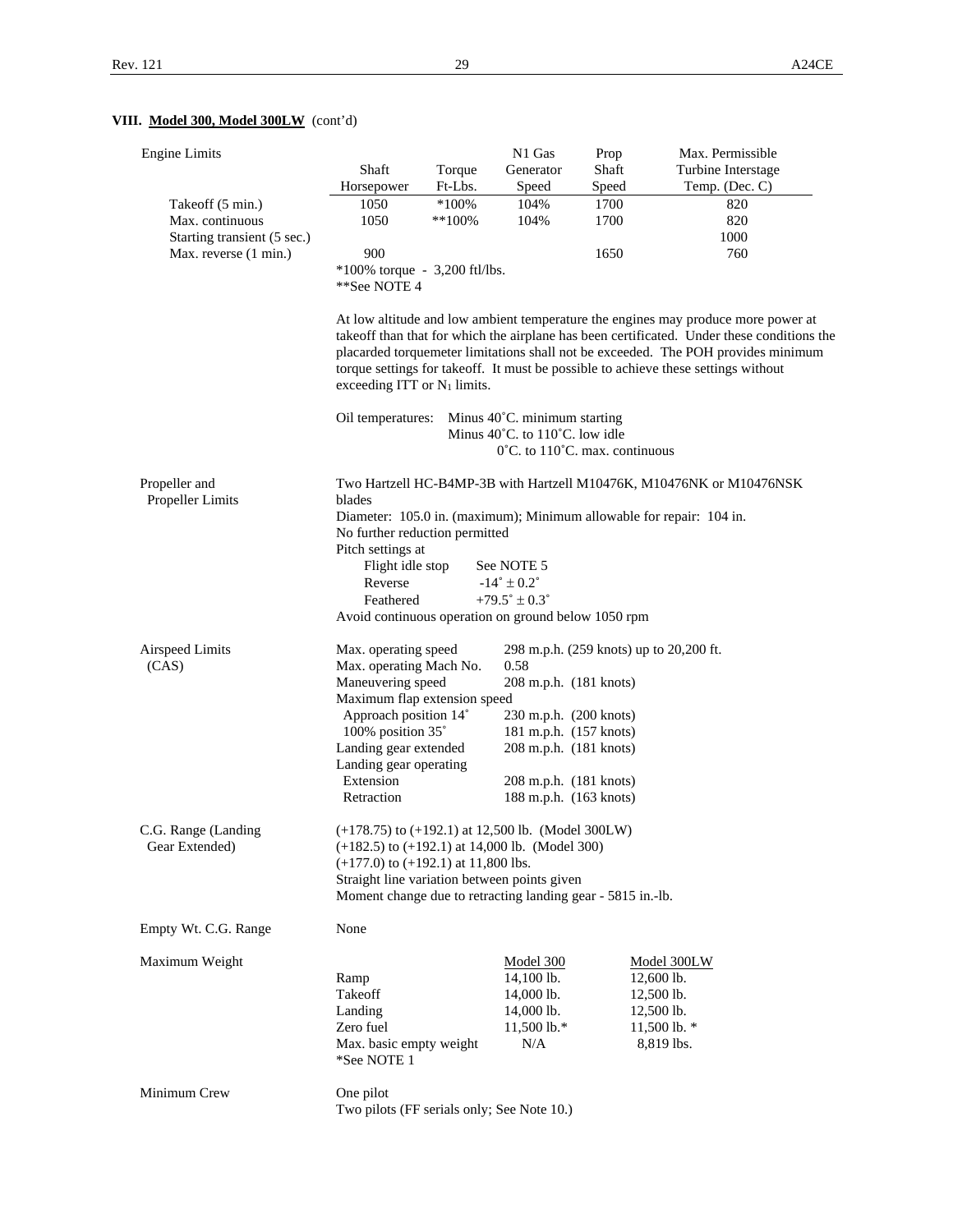# **VIII. Model 300, Model 300LW** (cont'd)

| No. of Seats and<br>Cabin Loading                | Maximum 15 (including crew at +129). (See NOTES 8 and 13 for Model 300LW.)<br>See loading instructions in POH for approved seating and cargo configurations.                                                                                                                                                       |                                                                                                                             |                                                                                                                             |                                                                                                                                                                                                                                                                                                                                                                                                                                                                                                                                                                                                                                                                           |  |
|--------------------------------------------------|--------------------------------------------------------------------------------------------------------------------------------------------------------------------------------------------------------------------------------------------------------------------------------------------------------------------|-----------------------------------------------------------------------------------------------------------------------------|-----------------------------------------------------------------------------------------------------------------------------|---------------------------------------------------------------------------------------------------------------------------------------------------------------------------------------------------------------------------------------------------------------------------------------------------------------------------------------------------------------------------------------------------------------------------------------------------------------------------------------------------------------------------------------------------------------------------------------------------------------------------------------------------------------------------|--|
| Maximum Baggage                                  | 550 lbs. $(+325)$                                                                                                                                                                                                                                                                                                  |                                                                                                                             |                                                                                                                             |                                                                                                                                                                                                                                                                                                                                                                                                                                                                                                                                                                                                                                                                           |  |
| <b>Fuel Capacity</b>                             | <b>Tank</b><br>Main LH<br>Main RH<br><b>Auxiliary LH</b><br><b>Auxiliary RH</b><br>See NOTE 1(a) for data on unusable fuel.                                                                                                                                                                                        | Cap. Gal.<br>193.0<br>193.0<br>80.0<br>80.0                                                                                 | <b>Usable Gal.</b><br>190.0<br>190.0<br>79.5<br>79.5                                                                        | Arm<br>185.1<br>185.1<br>204.7<br>204.7                                                                                                                                                                                                                                                                                                                                                                                                                                                                                                                                                                                                                                   |  |
| Oil Capacity                                     | 28 qt. total (includes 12 qt usable in two integral engine tanks)<br>See NOTE 1(b) for data on unusable oil.                                                                                                                                                                                                       |                                                                                                                             |                                                                                                                             |                                                                                                                                                                                                                                                                                                                                                                                                                                                                                                                                                                                                                                                                           |  |
| Maximum Operating Altitude                       | 35,000 ft.                                                                                                                                                                                                                                                                                                         |                                                                                                                             |                                                                                                                             |                                                                                                                                                                                                                                                                                                                                                                                                                                                                                                                                                                                                                                                                           |  |
| <b>Control Surface Movements</b>                 | Wing flap<br>Aileron tabs<br>Aileron<br>Elevator tabs<br>Elevator<br>Rudder tab<br>Rudder                                                                                                                                                                                                                          | Maximum 35°<br>Up $15^\circ$<br>Up $25^\circ$<br>Up<br>$3^\circ 30'$<br>Up<br>$20^{\circ}$<br>Right $15^\circ$<br>Right 25° | $15^{\circ}$<br>Down<br>$15^{\circ}$<br>Down<br>Down 15°<br>Down<br>$14^{\circ}$<br>$15^{\circ}$<br>Left<br>Left $25^\circ$ |                                                                                                                                                                                                                                                                                                                                                                                                                                                                                                                                                                                                                                                                           |  |
| Serial Nos. Eligible                             | (300)<br>(300)<br>(300LW)<br>(FA-126 and FA-129 converted to FF-1 and FF-2 respectively)                                                                                                                                                                                                                           | FF-1 through FF-19<br>FA-1 and after                                                                                        |                                                                                                                             | FA-1 through FA-125, FA-127, FA-128, FA-130 through FA-230                                                                                                                                                                                                                                                                                                                                                                                                                                                                                                                                                                                                                |  |
| Data Pertinent to Model 300 and 300LW            |                                                                                                                                                                                                                                                                                                                    |                                                                                                                             |                                                                                                                             |                                                                                                                                                                                                                                                                                                                                                                                                                                                                                                                                                                                                                                                                           |  |
| Datum                                            | Located 190.0 in. forward of the wing main (forward) spar centerline.                                                                                                                                                                                                                                              |                                                                                                                             |                                                                                                                             |                                                                                                                                                                                                                                                                                                                                                                                                                                                                                                                                                                                                                                                                           |  |
| Leveling Means                                   | Two external screws on left side of fuselage forward of entrance door.                                                                                                                                                                                                                                             |                                                                                                                             |                                                                                                                             |                                                                                                                                                                                                                                                                                                                                                                                                                                                                                                                                                                                                                                                                           |  |
| <b>Certification Basis</b><br>(Model 300, 300LW) | SFAR 41C, effective September 13, 1982, see NOTE 7 or 11 (300 only);<br>FAR Part 23, effective February 1, 1965, through Amendment 23-9;<br>Amendment 23-11; Amendment 23-14, Paragraphs 23.143(a), 23.145(d),<br>23.153, 23.161(c)(3), 23.173(a), 23.175, 23.427, 23.441, and 23.445;<br>with the Equipment List. |                                                                                                                             |                                                                                                                             | Amendment 23-15, Paragraphs 23.951(c) and FAR 23.997(d); Amendment 23-23,<br>Paragraph 23.1545(a); Amendment 23-26, Paragraphs 23.967, 23.1305(n) and<br>23.1529; Special Conditions No. 23-47-CE-5, including Amendments Nos. 1, 2, 3<br>dated November 15, 1982, and 4 dated October 17, 1986; FAR Part 25, Paragraph<br>25.929, effective February 1, 1965, Amendment 25-23, Paragraph 25.1419; Amendment<br>25-41, Paragraph 25.831(d); FAR Part 36, through Amendment 36-10, and SFAR 27,<br>through Amendment 27-4. Compliance with ice protection has been demonstrated in<br>accordance with FAR 25.1419 when ice protection equipment is installed in accordance |  |
| Production Basis                                 | provisions of 14 CFR Part 21.                                                                                                                                                                                                                                                                                      |                                                                                                                             |                                                                                                                             | Production Certificate No. 8. A production certificate was issued and the manufacturer is<br>authorized to issue airworthiness certificates under the delegation option authorization                                                                                                                                                                                                                                                                                                                                                                                                                                                                                     |  |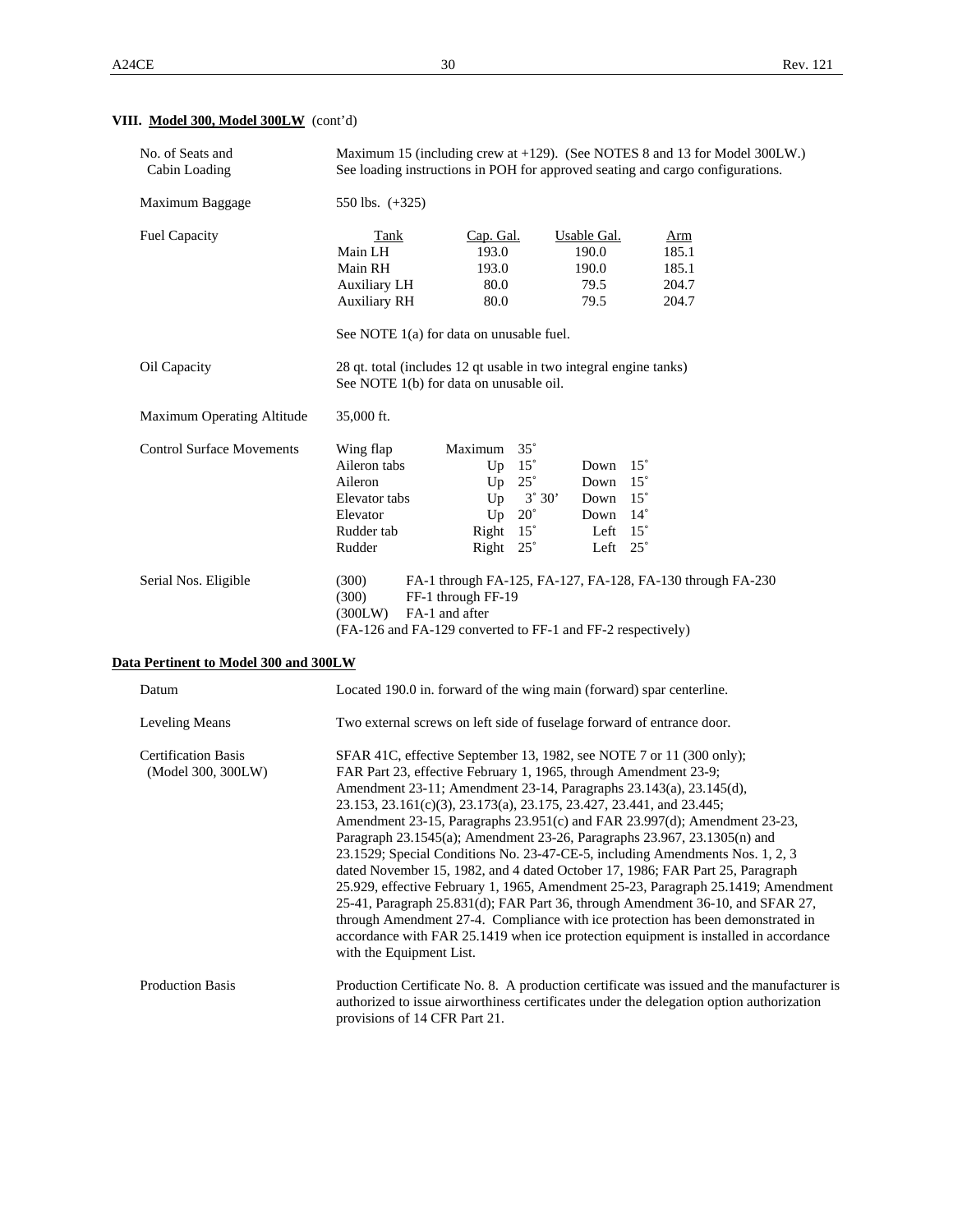# **Data Pertinent to Model 300 and 300LW** (cont'd)

| Equipment          |                                               | The basic required equipment as prescribed in the applicable airworthiness<br>regulations (see Certification Basis) must be installed in the aircraft for certification.                                                                                                                                                                                                                                   |
|--------------------|-----------------------------------------------|------------------------------------------------------------------------------------------------------------------------------------------------------------------------------------------------------------------------------------------------------------------------------------------------------------------------------------------------------------------------------------------------------------|
|                    |                                               | In addition, the following items of equipment are required:<br>1. Pre-stall warning system to include: stall warning lift computer,<br>P/N 101-380005-23 and stall warning lift transducer, P/N 101-380005-9.                                                                                                                                                                                              |
|                    |                                               | 2.<br>Maximum allowable airspeed indicator<br>(a) $101-380068-5$ Pilot's and Copilot's sides (Model 300)<br>(b) 101-380068-9 Pilot's and Copilot's sides (Model 300LW)<br>or<br>(c) 101-380068-7 Pilot's and Copilot's sides (Model 300-ICAO Operation -<br>or<br>Ref. NOTE 7)                                                                                                                             |
|                    |                                               | POH P/N 101-590097-3 (Model 300 only)<br>3.<br>(a) Refer to Limitations Section for Special Equipment Requirements<br>for Minimum Crew of One Pilot.                                                                                                                                                                                                                                                       |
|                    | or                                            | POH P/N 101-590097-59 for Model 300 only for ICAO Operation.<br>4.<br>(a) Refer to Limitations Section for Special Equipment Requirements<br>for Minimum Crew of One Pilot.                                                                                                                                                                                                                                |
|                    | or                                            | POH P/N 101-590097-107 (Model 300LW only)<br>5.<br>(a) Refer to Limitations Section for Special Equipment Requirement for<br>minimum crew of one pilot.                                                                                                                                                                                                                                                    |
| NOTE 1.            |                                               | Current weight and balance data, loading information and a list of equipment included in empty<br>weight must be provided for each airplane at the time of original certification.                                                                                                                                                                                                                         |
|                    |                                               | (a) Basic empty weight includes unusable fuel of $52$ lb. at $(+168$ in.) with 10 lb. being undrainable.<br>(b) Basic empty weight includes engine oil of 57 lb. at $(+118 \text{ in.})$ with 33.7 lbs. being unusable.                                                                                                                                                                                    |
| NOTE 2.            |                                               | All placards required in the AFM must be installed in the appropriate location.                                                                                                                                                                                                                                                                                                                            |
| NOTE 3.            | Engineering approval.                         | Mandatory retirement times for all structural components are contained in the ALM P/N 101-590097-161<br>for Model 300 and 300LW (FA-2 and after). These Limitations may not be changed without FAA                                                                                                                                                                                                         |
| NOTE <sub>4.</sub> |                                               | The maximum propeller shaft overspeed limit is $110$ percent $(1870 \text{ r.p.m.})$ of all ratings. 100 percent<br>propeller shaft speed is defined as 1700 r.p.m. and is the normal steady state operating limit. Gas<br>generator speeds up to 104 percent are for unlimited periods subject to applicable temperature and other<br>limits. 100 percent gas generator speed is defined as 37,500 r.p.m. |
| NOTE 5.            | less than $1050$ r.p.m.                       | Flight idle propeller low pitch stop is set so that at 1500 r.p.m. the engine torque is 42 percent for sea level,<br>standard day conditions. Ground idle low pitch stop is set so that at 62 to 64 percent $N_1$ prop r.p.m. is not                                                                                                                                                                       |
| NOTE 6.            | Emergency use of aviation gasoline:<br>types. | Use of Grades 80, 100, or 100LL aviation gasoline per ASTM D910, or Grades 80/87, 91/96, 100/130, or<br>115/145 aviation gasoline per MIL-G-5572 is permitted for a total time period not to exceed 150 hours time<br>between engine overhauls. It is not necessary to purge the unused fuel from the system when switching fuel                                                                           |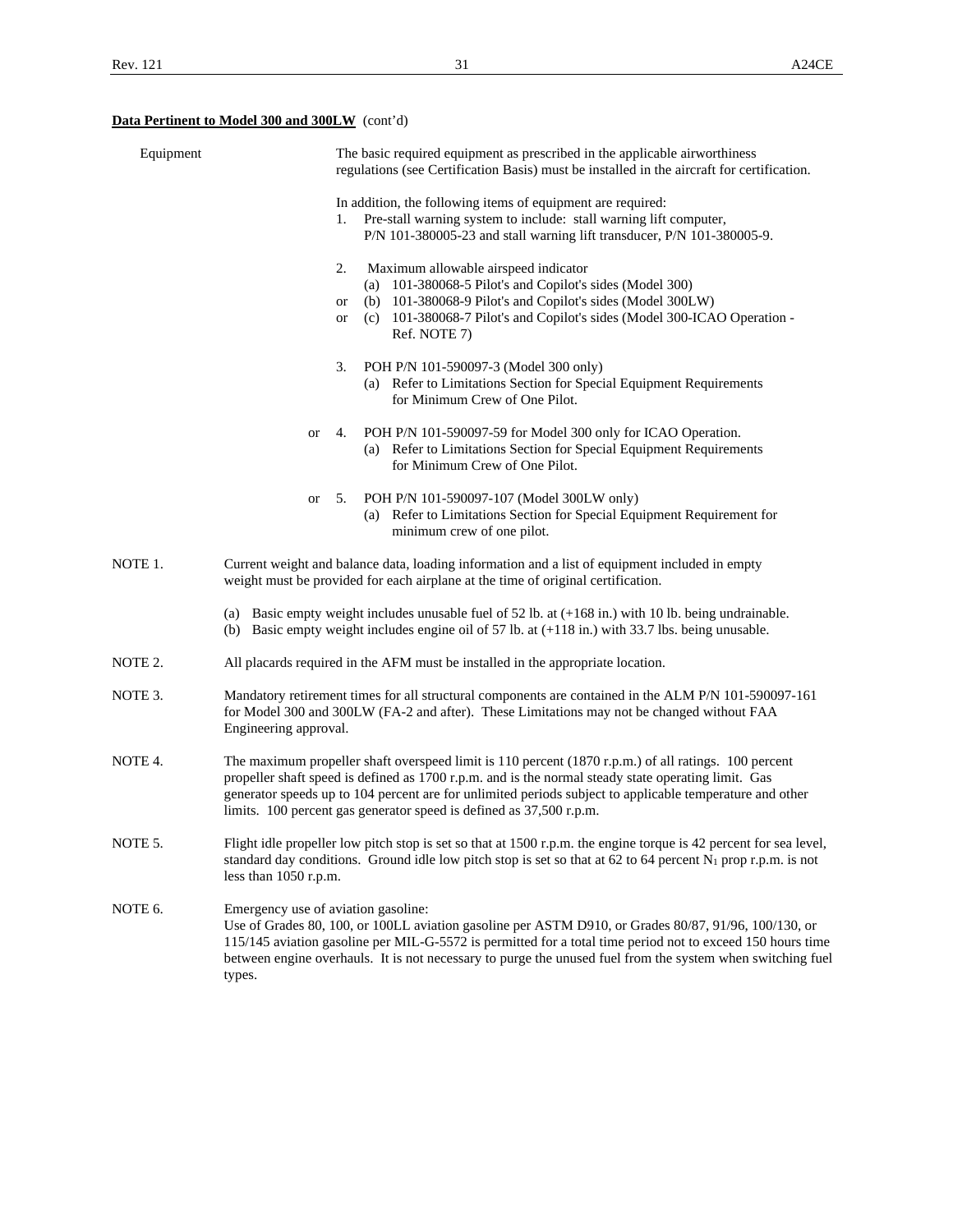#### **Data Pertinent to Model 300 and 300LW** (cont'd)

NOTE 7. The Model 300 (FA-2 and after) is eligible for export to the countries noted below and meets the airworthiness requirements of ICAO Annex 8 at the maximum takeoff weights noted when modified to the following Beech drawings:

|                | Maximum Takeoff | <b>Beech Drawing</b> |
|----------------|-----------------|----------------------|
| Country        | Weight-Lbs.     | or Kit               |
| United Kingdom | 14,000          | 101-005064-1         |
| United Kingdom | 12,500          | 101-005064-3         |
| Canada         | 14,000          | 101-005080-1         |
| Germany        | 14,000          | 101-005079-1         |
| Italy          | 12,500          | 101-5093-3           |
| South Africa   | 14,000          | 101-005067-1         |
| <b>Brazil</b>  | 14,000          | 101-5114-1           |
| Australia      | 12,500          | 101-5093-9           |
| Germany        | 12.500          | 101-005079-3         |

 When a Model 300 (FA-2 and after) airplane is not modified with a drawing or kit referenced above, or by Raytheon Aircraft kit drawing 101-5084, the airplane does not meet ICAO requirements for weights in excess of 5,700 kg and shall have the following statement entered on the airworthiness certificate: "This airplane at weights in excess of 5,700 kg does not meet the airworthiness requirements of ICAO, as prescribed by Annex 8 of the Convention of International Civil Aviation."

 When the above referenced modifications have been completed to meet the ICAO requirements, the airworthiness certificate should be re-issued removing the above referenced statement. Likewise, when the above modifications have been removed from the airplane, the standard airworthiness certificate shall be reissued including the above referenced statement.

- NOTE 8. The Model 300 and 300LW meet FAR 135 criteria in effect September 26, 1978, when configured at the factory in accordance with Beech Drawing 101-000011 (FA serials) or 101-000014 (FF serials). Maximum seating capacity for Model 300LW for FAR 135 operation is nine (excluding crew).
- NOTE 9. SFAR 41C, Paragraph 1, includes Instrument Arrangement and Visibility requirements of Appendix A of FAR Part 135. These requirements apply to both Pilot and Copilot stations. No deletion or relocation of required instruments is authorized at either pilot station. (Refer to POH Limitations for a listing of required Navigation Instruments.) Replacement of instruments with approved substitutes is authorized.
- NOTE 10. Two pilot requirement established by pedestal equipment location. FF serials are defined by Drawing 101-000014, plus POH Supplements 101-590097-93 and 101-590097-103. Upon incorporation of Beech Kit 101-5111-19, FF-1 and after are approved for Category II Operation and POH Supplement 101-590097-127 replaces 101-590097-93.
- NOTE 11. For FF serials, unless Beech Kit 101-5084-3 has been incorporated, the following must be entered on the Airworthiness Certificate: "This airplane at weights in excess of 5,700 KG does not meet the Airworthiness Requirements of ICAO, as prescribed by Annex 8 of the convention of International Civil Aviation."
- NOTE 12. Beech Drawing 101-5093-7 describes changes to the Model 300 for conversion to Model 300LW configuration.
- NOTE 13. For Model 300LW airplanes placed on the Australian Register, the maximum occupancy is limited to 11 places unless equipped with a cockpit voice recorder system approved by the Civil Aviation Authority.
- NOTE 14. For any Model 300, manufactured and awarded an FAA Standard Airworthiness Certificate before October 17, 1991, and subsequently converted to a Model 300LW, there is no time limitation for re-conversion to a Model 300.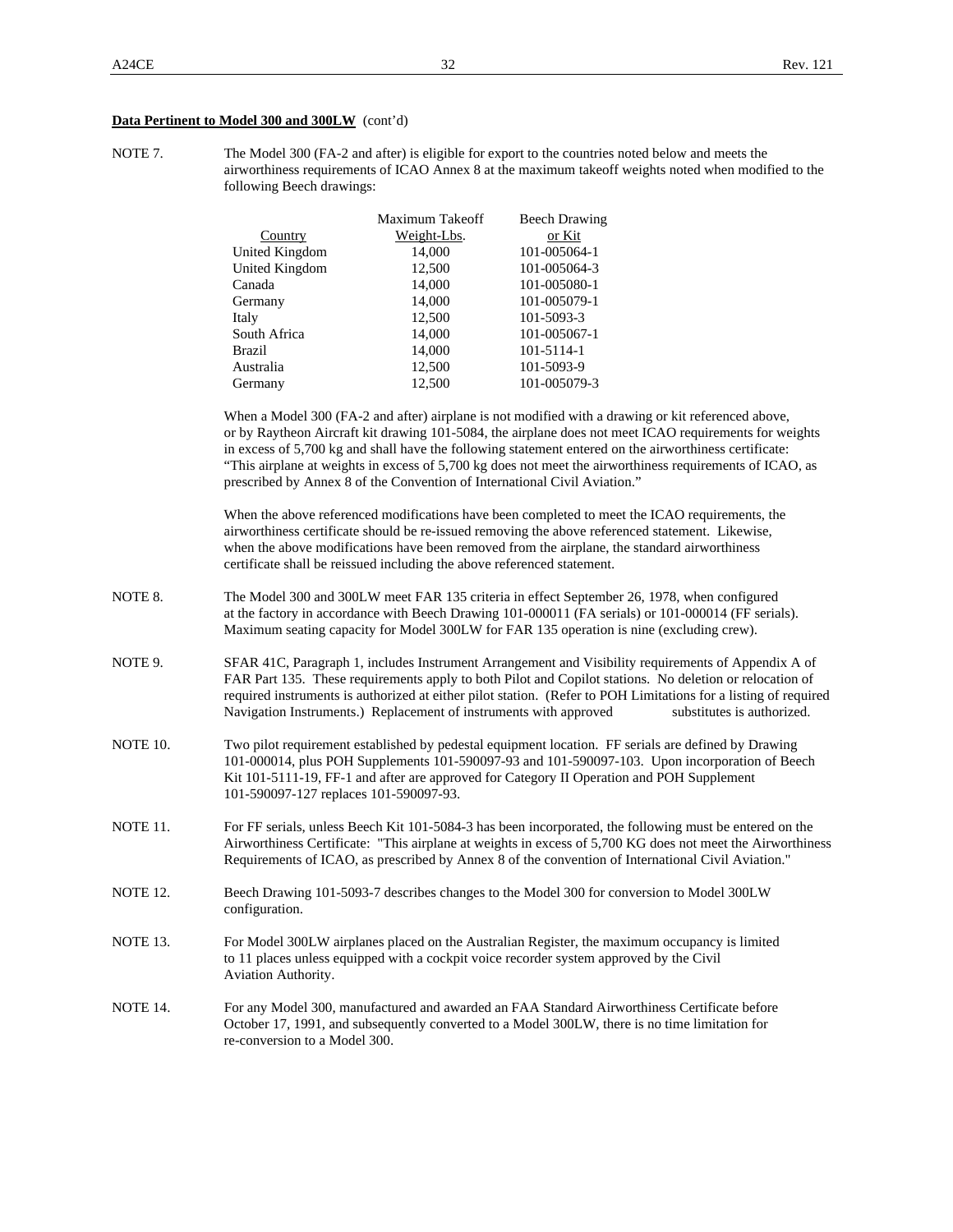| <b>Approved September 7, 1990</b>                                               |                                                                                                       |           | Model B300C, B300C (MC-12W), B300C (UC-12W), Super King Air (Commuter Category), |       |                                                                                                                                                                        |  |
|---------------------------------------------------------------------------------|-------------------------------------------------------------------------------------------------------|-----------|----------------------------------------------------------------------------------|-------|------------------------------------------------------------------------------------------------------------------------------------------------------------------------|--|
| Model B300, B300C, Super King Air (Restricted Category), Approved June 27, 2014 |                                                                                                       |           |                                                                                  |       |                                                                                                                                                                        |  |
| For Notes, refer to Data Pertinent to Model B300 and B300C                      |                                                                                                       |           |                                                                                  |       |                                                                                                                                                                        |  |
| Engine                                                                          | Two Pratt & Whitney of Canada, Ltd. PT6A-60A (turboprop) per Beech                                    |           |                                                                                  |       |                                                                                                                                                                        |  |
|                                                                                 | Specification BS 23433B                                                                               |           |                                                                                  |       |                                                                                                                                                                        |  |
|                                                                                 | See NOTE 17 for alternate P&W PT6A-67A engine installment kit.                                        |           |                                                                                  |       |                                                                                                                                                                        |  |
|                                                                                 |                                                                                                       |           |                                                                                  |       |                                                                                                                                                                        |  |
| Fuel                                                                            | See NOTE 6 for emergency fuels.                                                                       |           |                                                                                  |       | JP-4, JP-5 (MIL-T-5624); JP-8 (MIL-T-83133); JET A, JET A-1, and JET B<br>conforming to P&WC S.B. 13044 or ASTM Spec. D1655; and Chinese No. 3 Jet Fuel.               |  |
| Oil (Engine & Gearbox)                                                          | P&WC PT6 Engine Service Bulletin No. 13001 lists approved brand oils                                  |           |                                                                                  |       |                                                                                                                                                                        |  |
| <b>Engine Limits</b>                                                            |                                                                                                       |           | N1 Gas                                                                           | Prop  | Max. Permissible                                                                                                                                                       |  |
|                                                                                 | Shaft                                                                                                 | Torque    | Generator                                                                        | Shaft | Turbine Interstage                                                                                                                                                     |  |
|                                                                                 | Horsepower                                                                                            | Ft-Lbs.   | Speed                                                                            | Speed | Temp. (Dec. C)                                                                                                                                                         |  |
| Takeoff                                                                         | 1050                                                                                                  | 100%*     | 104%                                                                             | 1700  | 820                                                                                                                                                                    |  |
| Max. continuous                                                                 | 1050                                                                                                  | $100\% *$ | 104%                                                                             | 1700  | 820                                                                                                                                                                    |  |
| Starting transient (5 sec.)                                                     |                                                                                                       |           |                                                                                  |       | 1000                                                                                                                                                                   |  |
| Max. reverse (1 min.)                                                           | 900                                                                                                   |           |                                                                                  | 1650  | 760                                                                                                                                                                    |  |
|                                                                                 | $*100\%$ torque - 3,244 ft. lbs.<br>*See NOTE 4.                                                      |           |                                                                                  |       |                                                                                                                                                                        |  |
|                                                                                 | exceeding ITT or $N_1$ limits.<br>Oil temperatures: Minus 40°C. minimum starting                      |           | Minus 40°C. to 110°C. low idle                                                   |       | placarded torquemeter limitations shall not be exceeded. The POH provides static<br>torque settings for takeoff. It must be possible to achieve these settings without |  |
|                                                                                 |                                                                                                       |           | $10^{\circ}$ C. to $110^{\circ}$ C. max. continuous                              |       |                                                                                                                                                                        |  |
| Propeller and                                                                   | M10476NSK blades.                                                                                     |           |                                                                                  |       | Two Hartzell HC-B4MP-3C hubs with Hartzell M10476K, M10476NK or                                                                                                        |  |
| Propeller Limits                                                                | Diameter: 105 in. (maximum); Minimum allowable for repair: 104 in.<br>No further reduction permitted. |           |                                                                                  |       |                                                                                                                                                                        |  |
|                                                                                 | Pitch settings at                                                                                     |           |                                                                                  |       |                                                                                                                                                                        |  |
|                                                                                 | Flight Idle Stop                                                                                      |           | See NOTE 5                                                                       |       |                                                                                                                                                                        |  |
|                                                                                 | Reverse                                                                                               |           | $-14^{\circ} \pm 0.5^{\circ}$                                                    |       |                                                                                                                                                                        |  |
|                                                                                 | Feathered<br>Minimum idle speed 1050 rpm                                                              |           | $+80.0^{\circ} \pm 0.5^{\circ}$                                                  |       |                                                                                                                                                                        |  |
|                                                                                 |                                                                                                       |           |                                                                                  |       |                                                                                                                                                                        |  |
| (IAS)                                                                           | Max. operating speed                                                                                  |           | 263 to 194 knots (0.58 Mach)                                                     |       | 302 m.p.h. (263 knots) up to 21,000 ft.                                                                                                                                |  |
|                                                                                 |                                                                                                       |           | 21,000 ft. up to 35,000 ft.                                                      |       |                                                                                                                                                                        |  |
| <b>Airspeed Limits</b>                                                          | Max. operating Mach No.                                                                               |           | 0.58                                                                             |       |                                                                                                                                                                        |  |
|                                                                                 | Maneuvering airspeed                                                                                  |           | 212 mph (184 knots)                                                              |       |                                                                                                                                                                        |  |
|                                                                                 | Maximum flap extension speed                                                                          |           |                                                                                  |       |                                                                                                                                                                        |  |
|                                                                                 | Approach position 14°                                                                                 |           | 232 m.p.h. (202 knots)                                                           |       |                                                                                                                                                                        |  |
|                                                                                 | 100% position 35°                                                                                     |           | 182 m.p.h. (158 knots)                                                           |       |                                                                                                                                                                        |  |
|                                                                                 | Landing gear extended                                                                                 |           | 212 m.p.h. (184 knots)                                                           |       |                                                                                                                                                                        |  |
|                                                                                 | Landing gear operating                                                                                |           |                                                                                  |       |                                                                                                                                                                        |  |
|                                                                                 | Extension<br>Retraction                                                                               |           | 212 m.p.h. (184 knots)<br>191 m.p.h. (166 knots)                                 |       |                                                                                                                                                                        |  |
|                                                                                 |                                                                                                       |           |                                                                                  |       |                                                                                                                                                                        |  |
|                                                                                 | $(+199.4)$ to $(+208.0)$ at 15,000 lb.                                                                |           |                                                                                  |       |                                                                                                                                                                        |  |
| C.G. Range (Landing<br>Gear Extended)                                           | $(+191.4)$ to $(+208.0)$ at 11,800 lb.<br>Straight line variation between points given                |           |                                                                                  |       |                                                                                                                                                                        |  |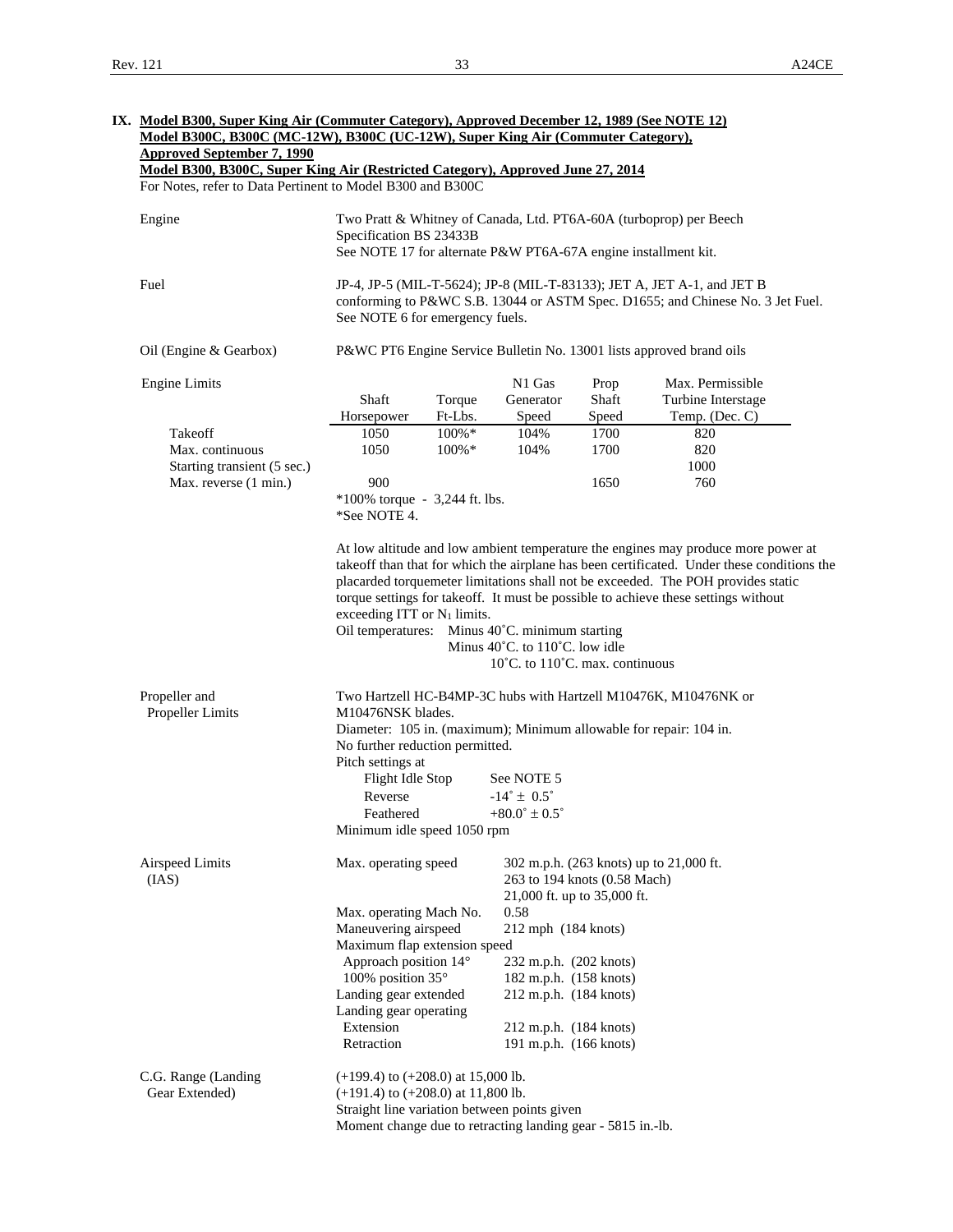# **IX. Model B300, B300C, B300C (MC-12W) and B300C (UC-12W)** (cont'd)

| Empty Wt. C.G. Range                 | None                                                                                                                                                                                                                                                                                                                                                                                                                                                                                                                                                                      |  |  |  |  |
|--------------------------------------|---------------------------------------------------------------------------------------------------------------------------------------------------------------------------------------------------------------------------------------------------------------------------------------------------------------------------------------------------------------------------------------------------------------------------------------------------------------------------------------------------------------------------------------------------------------------------|--|--|--|--|
| Maximum Weight                       | Ramp<br>15,100 lb.<br>Takeoff<br>15,000 lb.<br>Landing<br>15,000 lb.<br>Zero fuel<br>12,500 lb. (See Note 1)                                                                                                                                                                                                                                                                                                                                                                                                                                                              |  |  |  |  |
| Minimum Crew                         | One pilot                                                                                                                                                                                                                                                                                                                                                                                                                                                                                                                                                                 |  |  |  |  |
| No. of Seats and<br>Cargo Loading    | Maximum 17 (including two crew at $+129$ ) (See NOTE 7). See loading instructions in<br>POH for approved seating and cargo configurations.                                                                                                                                                                                                                                                                                                                                                                                                                                |  |  |  |  |
| Maximum Baggage                      | 550 lb. (+359); 510 lbs. with foldup seats installed (S/N FL-1 through FL-380, and<br>FL-382, FM-1 through FM-11 only)                                                                                                                                                                                                                                                                                                                                                                                                                                                    |  |  |  |  |
| Fuel capacity                        | Cap. Gal.<br>Usable Gal.<br>Tank<br>Arm <sup>*</sup><br>193.0<br>190.0<br>199.5<br>Main LH<br>190.0<br>Main RH<br>193.0<br>199.5<br>80.0<br>79.5<br>219.1<br>Auxiliary LH<br><b>Auxiliary RH</b><br>80.0<br>79.5<br>219.1<br>See NOTE 1(a) for data on unusable fuel.<br>*See POH and FAA Approved AFM for variations.<br>See NOTE 15 for extended range fuel capacity.                                                                                                                                                                                                   |  |  |  |  |
| Oil Capacity                         | 20 qt. total (10 qts. each engine) (includes 6 qt usable in each integral engine tank)<br>See NOTE 1(b) for data on unusable oil.                                                                                                                                                                                                                                                                                                                                                                                                                                         |  |  |  |  |
| <b>Maximum Operating</b><br>Altitude | 35,000 ft.                                                                                                                                                                                                                                                                                                                                                                                                                                                                                                                                                                |  |  |  |  |
| <b>Control Surface</b><br>Movements  | Maximum<br>$35^{\circ}$<br>Wing flap<br>Aileron tabs<br>$15^{\circ}$<br>$15^{\circ}$<br>Up<br>Down<br>Aileron<br>Up<br>$24^{\circ}$<br>Down<br>$16^{\circ}$<br>$3^{\circ}$<br>Elevator tabs<br>$15^{\circ}$<br>Up<br>Down<br>Elevator<br>Up<br>$20^{\circ}$<br>$14^{\circ}$<br>Down<br>Rudder tab<br>Right<br>$15^{\circ}$<br>Left $15^\circ$<br>Rudder<br>Right 25°<br>Left $25^\circ$                                                                                                                                                                                   |  |  |  |  |
| Serial Nos. Eligible                 | Model B300: FL-1 & On. See NOTE 10.<br>Model B300C: FM-1 & On, FN-1 & On. See NOTE 10.                                                                                                                                                                                                                                                                                                                                                                                                                                                                                    |  |  |  |  |
|                                      | Data Pertinent to Model B300, B300C, B300C (MC-12W), B300C (UC-12W)                                                                                                                                                                                                                                                                                                                                                                                                                                                                                                       |  |  |  |  |
| Datum                                | Located 83.5 in. forward of center of front jack point.                                                                                                                                                                                                                                                                                                                                                                                                                                                                                                                   |  |  |  |  |
| Leveling Means                       | Two external screws on left side of fuselage immediately forward of entrance door.                                                                                                                                                                                                                                                                                                                                                                                                                                                                                        |  |  |  |  |
| <b>Certification Basis</b>           | FAR Part 23 effective February 1, 1965, as amended by Amendments 23-1<br>through 23-34; FAR Part 36 effective December 1, 1969, as amended by<br>Amendment 36-1 through 36-15; SFAR 27 effective February 1, 1974, as<br>amended by Amendments 27-1 through 27-5 and Exemption No. 5077 from<br>compliance with Section 23.207(c). Special Conditions 23-ACE-48A<br>effective August 13, 1990, apply to Electronic Flight Instrument System<br>(EFIS) equipped airplanes. FAR Part 23 Sections 23.201, 23.203 and 23.205<br>through amendment 23-45 (S/N FN-1 & On only). |  |  |  |  |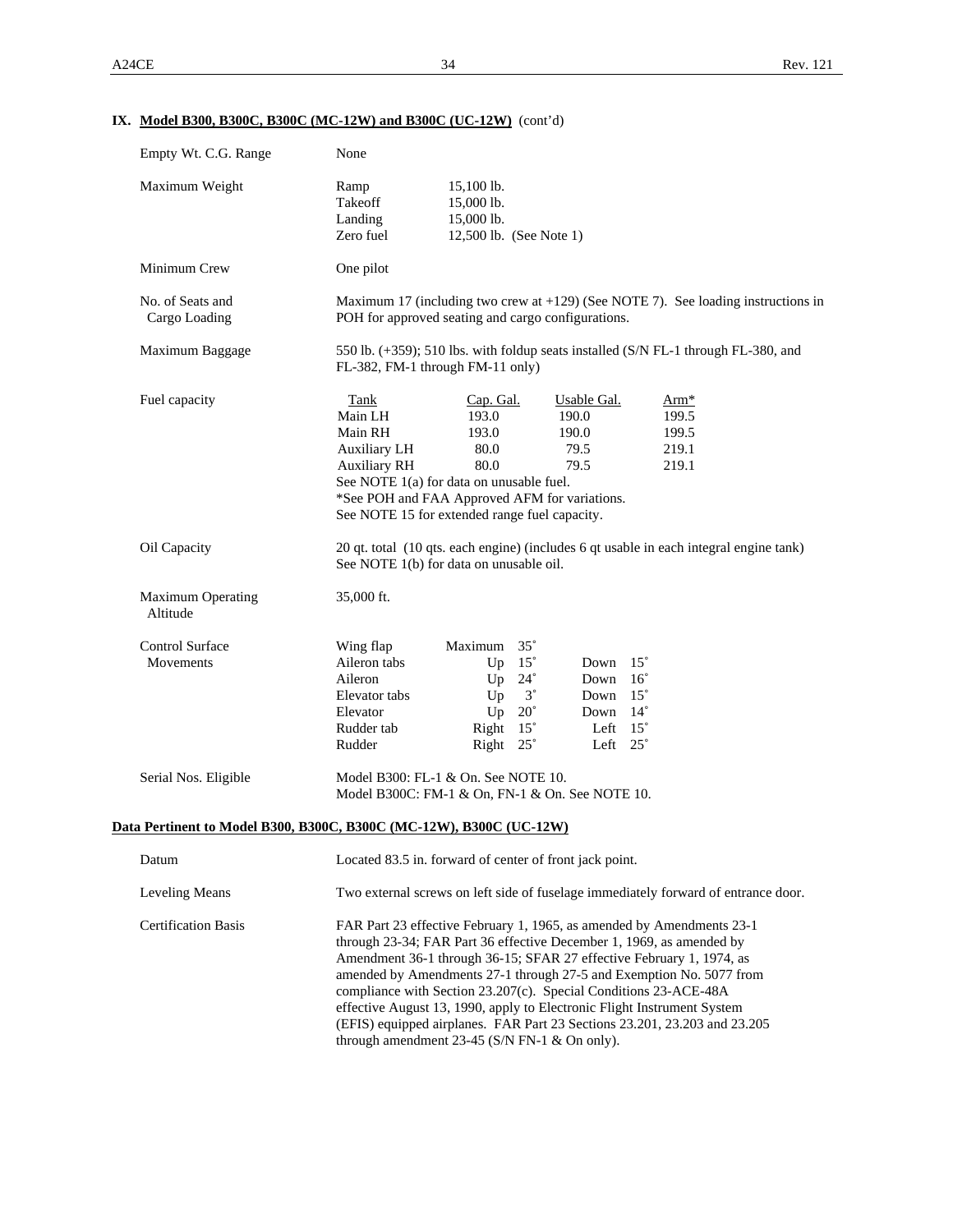|                              | Data Pertinent to Model B300, B300C, B300C (MC-12W), B300C (UC-12W) (cont'd)                                                                                                                                                                                                                                                                                                                                                                                                                                                                                                                                                                                                                                                                                                                                                                                                                                                                                                                                                                                                                                                                                                                                                                                                                                                                                                 |
|------------------------------|------------------------------------------------------------------------------------------------------------------------------------------------------------------------------------------------------------------------------------------------------------------------------------------------------------------------------------------------------------------------------------------------------------------------------------------------------------------------------------------------------------------------------------------------------------------------------------------------------------------------------------------------------------------------------------------------------------------------------------------------------------------------------------------------------------------------------------------------------------------------------------------------------------------------------------------------------------------------------------------------------------------------------------------------------------------------------------------------------------------------------------------------------------------------------------------------------------------------------------------------------------------------------------------------------------------------------------------------------------------------------|
| Certification Basis (cont'd) | Effective January 20, 1994, FAR 23.1457 as amended by Amendment 23.35.                                                                                                                                                                                                                                                                                                                                                                                                                                                                                                                                                                                                                                                                                                                                                                                                                                                                                                                                                                                                                                                                                                                                                                                                                                                                                                       |
|                              | Exemption 5599 from compliance with $23.53(c)(1)$ , for use of ground minimum control<br>speed ( $V_{\text{mcg}}$ ) for determination of takeoff decision speed ( $V_1$ ), (Serials FL-111 and after,<br>FM-9 and after, FN-2 and after, or prior airplanes modified by Beech Kit No. 130-3004).<br>Exemption 6405 from compliance with $23.807(d)(1)(i)$ to allow a single emergency exit,<br>in addition to the cabin door.                                                                                                                                                                                                                                                                                                                                                                                                                                                                                                                                                                                                                                                                                                                                                                                                                                                                                                                                                |
|                              | Compliance with ice protection has been demonstrated in accordance with FAR 23.1419<br>when ice protection equipment is installed in accordance with the Equipment List.                                                                                                                                                                                                                                                                                                                                                                                                                                                                                                                                                                                                                                                                                                                                                                                                                                                                                                                                                                                                                                                                                                                                                                                                     |
|                              | Equivalent Safety Findings: FAR 23.781(b) for shape of the propeller control knob;<br>FAR $23.1305(g)$ for use of fuel low pressure warning annunciators in lieu of the fuel<br>pressure indicators; FAR 23.1321(d) for the basic "T" instrument panel arrangement.<br>Does Not Apply to Pro Line 21 Equipped Aircraft                                                                                                                                                                                                                                                                                                                                                                                                                                                                                                                                                                                                                                                                                                                                                                                                                                                                                                                                                                                                                                                       |
|                              | Additional requirements for Collins Pro Line 21 Avionics Installation: Special<br>Conditions 23-131-SC, and ELOS ACE-02-17 for FAR 23.1305(c)(2), 23.1305 (a)(2)(3),<br>and $23.1549(a)(b)(c)(d)$ , for direct reading only displays for oil pressure, oil temperature,<br>and fuel flow; FAR 23.301(a) as amended by Amendment 23-42; FAR<br>$23.1322(a)(b)(c)(d)(e), 23.1331(a)(b)(c), 23.1357(a)(b)(c)(d)$ as amended by Amendment<br>23-43; FAR23.305(a)(b), 23.397(a)(b), 23.613(a)(b)(c)(d)(e), 23.672(a)(b)(c), 23.1525,<br>$23.1549(a)(b)(c)(d)$ as amended by Amendment 23-45; FAR 23.561(a)(b),<br>23.607(a)(b)(c), 23.611 as amended by Amendment 23-48; FAR 23.677(a)(b)(c)(d),<br>$23.867(a)(b)$ , $23.1303(a)(b)(c)(d)(e)(f)$ , $23.1309(a)(b)(c)(e)$ , $23.1311(a)(b)$ ,<br>$23.1321(a)(b)(c)(d)(e), 23.1323(a)(b)(c)(e), 23.1329(a)(b)(d)(e)(f)(g)(h), 23.1351(a)(c),$<br>$23.1353(h)$ , $23.1359(c)$ , $23.1365(d)(e)$ , $23.1431(a)(b)(d)(e)$ as amended by Amendment<br>23-49; FAR 23.1325(a)(b), 23.1545(a)(b)(c), 23.1583(h), 23.1585(a)(j) as amended by<br>Amendment 23-50; FAR 23.771(a), 23.777(a)(b) an amended by Amendment 23-51;<br>$23.1305(a)(c)(e)$ as amended by Amendment 23-52.                                                                                                                                                           |
|                              | Additional requirements for Rockwell Collins Pro Line Fusion Installation: 23.301(a) as<br>amended by Amendment 23-42, 23.937(a), 23.1322, 23.1331(a)(b)(c),<br>$23.1357(a)(b)(c)(d)$ as amended by Amendment 23-43, 23.305(a)(b),<br>$23.613(a)(b)(c)(d)(e)$ , $23.1525$ , $231549(a)(b)(c)(d)$ as amended by Amendment 23-45,<br>23.607, 23.611 as amended by Amendment 23-48, 23.867(a)(b)(c),<br>$23.1303(a)(b)(c)(e)(f)(g), 23.1309(a)(1)(3)(4)(b)(c)(d)(e), 23.1311(a)(b)(c),$<br>$23.1321(a)(b)(c)(d)(e), 23.1323(a)(c)(e), 23.1329(c)(h), 23.1351(a)(2)(ii), 23.1353(h),$<br>$23.1359(c)$ , $23.1365(a)(b)(d)(e)$ , $23.1431(a)(b)(e)$ as amended by Amendment 23-49,<br>$23.1325(a)(b)(1)(2)(ii)$ , $23.1521(a)(b)(1)(3)(4)(c)(1)(3)$ , $23.1543(b)(c)$ , $23.1545(d)$ ,<br>23.1555(a), 23.1581(a)(2)(b)(1)(3)(c)(d)(f), 23.1583(h)(m), 23.1585(a)(j) as amended by<br>Amendment 23-50, 23.777(a)(b) as amended by Amendment 23-51,<br>$23.1305(a)(2)(3)(5)(c)(1)(2)(3)(4)(5)(6)(7)(e)(1)(2)$ as amended by Amendment 23-52,<br>$23.1308(a)(b)(c)$ as amended by Amendment 23-57, and $23.1306(a)(b)$ as amended by<br>Amendment 23-61, and ELOS ACE-15-06 for 14 CFR 23.1549(a)(b)(c) Amendment 23-<br>45, 23.1311(a)(6) Amendment 23-49, and 23.1305(a)(2)(3)(c)(2)(5) Amendment 23-52.<br>Effective at Serial Numbers FL-954, FL-1010, FL-1031 & On, FM-66 & On. |
|                              | Additional requirements for the L3 Communications Digital Flight Data Recorder<br>installation on Rockwell Collins Pro Line Fusion equipped B300/B300C models:<br>23.301(b) as amended by Amendment 23-28; 23.301(a) as amended by Amendment 23-<br>42; 23.1357(a)(c) as amended by Amendment 23-43; 23.613(a)(b)(c) as amended by<br>Amendment 23-45; 23.607, 23.611 as amended by Amendment 23-48; 23.867,                                                                                                                                                                                                                                                                                                                                                                                                                                                                                                                                                                                                                                                                                                                                                                                                                                                                                                                                                                 |

23.1309(a)(1)(3)(4)(b)(e), 23.1365(a)(b)(d)(e), 23.1431(a)(b) as amended by Amendment 23-49; 23.1308 as amended by Amendment 23-57; 23.1459 as amended by Amendment 23-58. Effective at Serial Numbers FL-954, FL-1010, FL-1031 & On, FM-66 & On.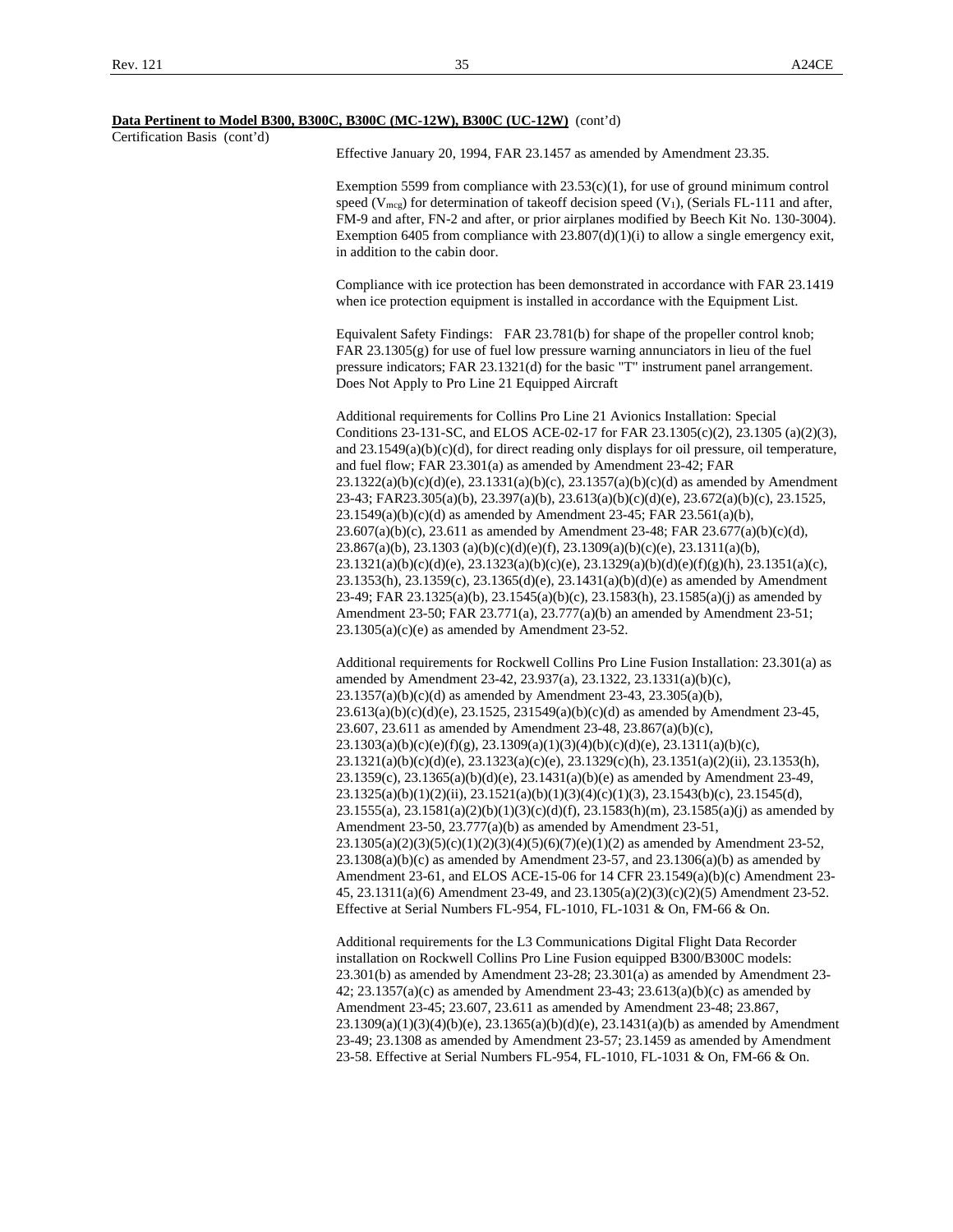Additional requirements for the Collins IFIS Installation: 23.321 as amended by Amendment 23-45; 23.337, 23.574, 23,575 as amended by Amendment 23-48; 23.1365(a) as amended by Amendment 23-49; 23.1555(a), 23.1581(a), 23.1583(h), 23.1585(j) as amended by Amendment 23-50; Effective at Serial Numbers for Model B300, FL-538 and FL-544 & On, and for Model B300C, FM-15 & On. Additional requirements for the Rockwell Collins Flight Guidance Computer FGC-3000 installation (Collins Pro Line 21 Avionics is required before having the FGC-3000 installed on the airplane): 23.1357(a) as amended by Amendment 23-43; 23.677(a), 23.867(a)(b)(c), 23.1309(b)(c)(d)(e), 23.1329(e) as amended by Amendment 23-49, 23.143(b) as amended by Amendment 23-50, 23.1308(a)(b)(c)(d) as amended by Amendment 23-57, and 23.1581(a) as amended by Amendment 23-50. Effective at Serial Numbers for Model B300, FL-748 & On, and for Model B300C, FM-50 & On. Additional requirements for the installation of SMR Technologies pneumatic deicer boots: 23.613 and 23.1525 as amended by Amendment 23-45, 23.1309 as amended by Amendment 23-49, and 23.1581, 23.1583(h), and 23.1585 as amended by Amendment 23-50. Additional requirements for Models B300/B300C operated in restricted category at Increased gross weight of 17,500 lbs (see NOTES 8 & 19). Additional requirements for Model B300 equipped with the optional high density 11 or 13 passenger slick headliner configurations: 23.1443(b)(1)(2)(c) as amended by Amendment 23-62. Effective at Serial Numbers FL-1101 and after. Additional requirements for Model B300C operated at increased maximum zero fuel weight of 13,400 lbs (see NOTE 21): 23.337 and 23.343 as amended by Amendment 23-48. Additional requirements for GPS-4000S Installation on Models B300/ B300C (See NOTE 22): 23.867(a)(b) as Amended by Amendment 23-49; 23.1301(a)(b)(c)(d) as amended by Amendment 23-20; 23.1306(b) as amended by Amendment 23-61; 23.1308(b) as amended by Amendment 23-57; 23.1309(a)(1)(3)(4)(b)(c)(1)(2)(i)(iii)(3)(d)(e), 23.1351(a)(1)(2)(ii), and 23.1431(a)(b) as amended by Amendment 23-49; 23.1529 as amended by Amendment 23-26. Effective at Serial Numbers FL-1140 and on, FM-76 and on Production Basis Production Certificate No. 8. A production certificate was issued and the manufacturer is authorized to issue airworthiness certificates under the delegation option authorization provisions of 14 CFR Part 21. Production Certificate No. 4. Serial Numbers FL-954, FL-975, FL-988, FL-992, FL-996 thru FL-999, FL-1001 thru FL-1003, FL-1007, FL-1009 thru FL-1011, FL-1013 through FL-1079, and FM-63 through FM-68. Manufactured by Textron Aviation Inc., under license agreement between Beechcraft Corporation and Textron Aviation, Inc.

> Serial Numbers FL-1080 and after; FM-69 and after Manufactured under Production Certificate No. 4 by Textron Aviation Inc.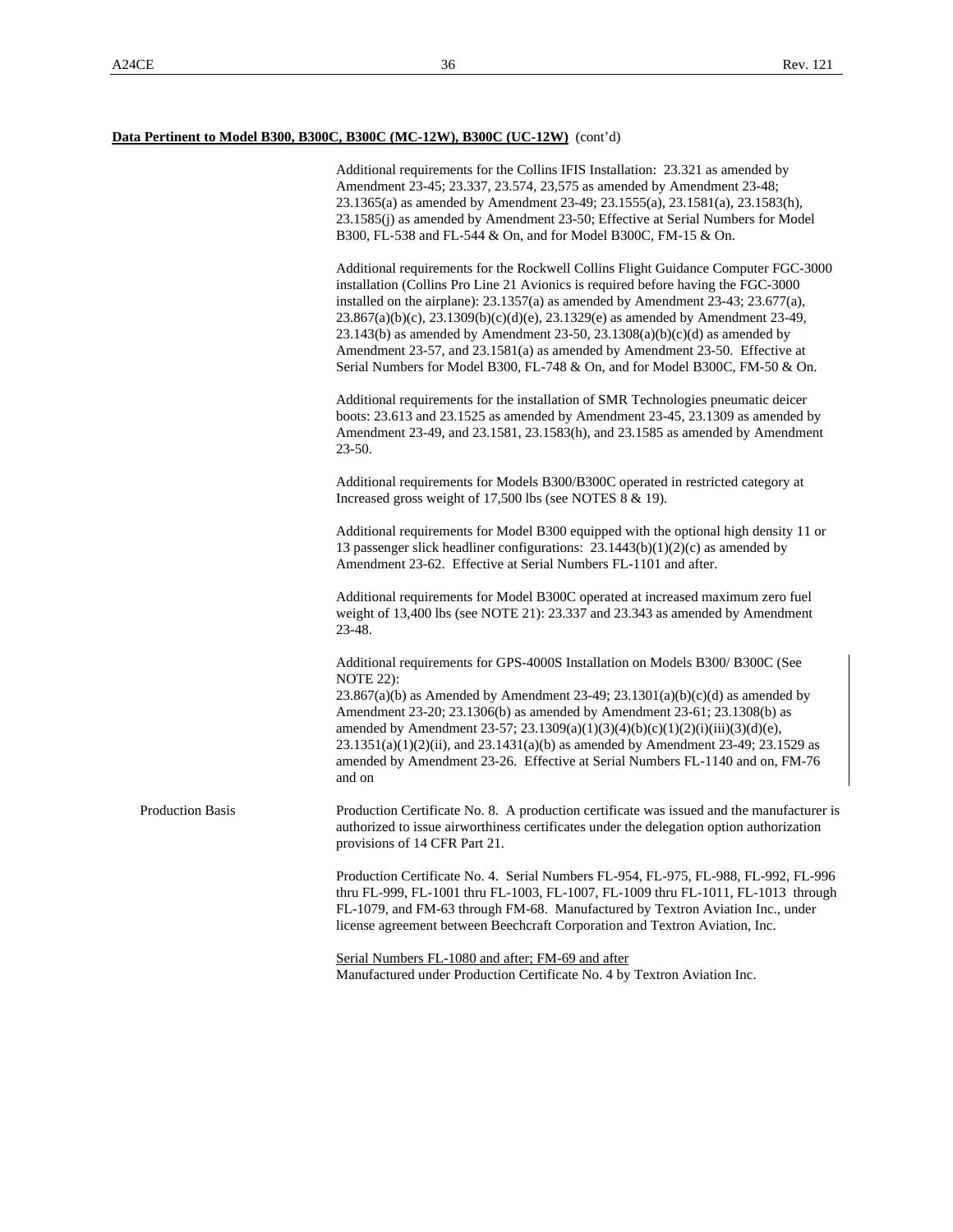| Equipment | The basic required equipment as prescribed in the applicable airworthiness regulations<br>(see Certification Basis) must be installed in the aircraft for certification.                                                                                                                                                                                                                                                                                                                                                                                                                                                                                                                                                                                                                                                                                                                                                                                                                                                                                                                                                                                                                                                                                                                                                                                                                                                                         |
|-----------|--------------------------------------------------------------------------------------------------------------------------------------------------------------------------------------------------------------------------------------------------------------------------------------------------------------------------------------------------------------------------------------------------------------------------------------------------------------------------------------------------------------------------------------------------------------------------------------------------------------------------------------------------------------------------------------------------------------------------------------------------------------------------------------------------------------------------------------------------------------------------------------------------------------------------------------------------------------------------------------------------------------------------------------------------------------------------------------------------------------------------------------------------------------------------------------------------------------------------------------------------------------------------------------------------------------------------------------------------------------------------------------------------------------------------------------------------|
|           | In addition, the following items of equipment are required:                                                                                                                                                                                                                                                                                                                                                                                                                                                                                                                                                                                                                                                                                                                                                                                                                                                                                                                                                                                                                                                                                                                                                                                                                                                                                                                                                                                      |
|           | Stall warning lift transducer, P/N 101-380005-33, for all serials.<br>1.<br>Stall warning lift computer, P/N 101-380005-35 (for S/N FL-1 thru FL-393, FM-1<br>thru FM-11); P/N 101-380005-39 (for S/N FL-394 and after, FM-12 and after or<br>earlier aircraft incorporating Raytheon Aircraft Company kit 130-3022).<br>2.<br>Maximum allowable airspeed indicator, P/N 130-380039-3 (for S/N FL-1 thru<br>FL-92) or P/N 130-380005-3 (for S/N FL-93 thru FL-380 and FL-382). For<br>FL-381 and FL-383 and after the airspeed indication is included in the PFD pilot's<br>and copilot's sides.<br>3.<br>POH P/N 130-590031-1 (for S/N FL-1 thru FL-110 and FM-1 thru FM-8) or P/N<br>130-590031-71 (for S/N FL-111 thru FL-380, and FL-382; FM-9 thru FM-11) or<br>P/N 130-590031-181 (S/N FL-381, FL-383 thru FL-499, except FL-493, FM-12 and<br>FM-13); or P/N 130-590031-235 (for S/N FL-493, FL-500 and after, FM-14 and<br>after); or P/N 130-590031-245 (for S/N FL-493, FL-500 thru FL-678, FL-771 thru<br>FL-937 and FM-14 thru FM-35, FM-39, FM-40, FM-42, FM-44 thru FM-51, FM<br>54, and FM-55 when modified by drawings 130M000009, 130M000030, 130-4014<br>or 130-4030); or P/N 130-590031-499 (for S/N FL-679, FL-770, FL-938 thru FL-<br>953, FL-955 thru FL-1009, and FM-36 thru FM-38, FM-41, FM-43, FM-52, FM-53,<br>FM-56 thru FM-65 and after when modified by drawings 130M000009,<br>130M000030, 130-4014 or 130-4030). |
| NOTE 1.   | Current weight and balance data, loading information, and a list of equipment included in empty<br>weight must be provided for each airplane at the time of original certification.                                                                                                                                                                                                                                                                                                                                                                                                                                                                                                                                                                                                                                                                                                                                                                                                                                                                                                                                                                                                                                                                                                                                                                                                                                                              |
|           | (a) Basic empty weight includes unusable fuel of $52$ lb. at $(+182.4)$ in.) with 10 lb. being undrainable.<br>(b) Basic empty weight includes engine oil of 57 lb. at $(+132.4 \text{ in.})$ with 33.7 lb. being unusable.                                                                                                                                                                                                                                                                                                                                                                                                                                                                                                                                                                                                                                                                                                                                                                                                                                                                                                                                                                                                                                                                                                                                                                                                                      |
| NOTE 2.   | All placards required in the POH, (P/N 130-590031-1 or P/N 130-590031-71 or P/N 130-590031-181 or P/N<br>130-590031-235 or P/N 130-590031-245 or P/N 130-590031-499) must be installed in the appropriate<br>locations.                                                                                                                                                                                                                                                                                                                                                                                                                                                                                                                                                                                                                                                                                                                                                                                                                                                                                                                                                                                                                                                                                                                                                                                                                          |
| NOTE 3.   | Mandatory retirement times for all structural components are contained in the ALM P/N 130-590031-211<br>(for FL-1 & On, FM-1 & On) and Chapter 4 of the Beechcraft B300 Maintenance Manual Supplement 130-<br>590031-67 (for FN-1 & On). These limitations may not be changed without FAA Engineering approval.                                                                                                                                                                                                                                                                                                                                                                                                                                                                                                                                                                                                                                                                                                                                                                                                                                                                                                                                                                                                                                                                                                                                  |
| NOTE 4.   | The maximum propeller shaft overspeed limit is 110 percent (1870 r.p.m.) of all ratings. 100 percent<br>propeller shaft speed is defined as 1700 r.p.m. and is the normal steady state operating limit. Gas<br>generator speeds up to 104 percent are for unlimited periods subject to applicable temperature and other<br>limits. 100 percent gas generator speed is defined as 37,500 r.p.m.                                                                                                                                                                                                                                                                                                                                                                                                                                                                                                                                                                                                                                                                                                                                                                                                                                                                                                                                                                                                                                                   |
| NOTE 5.   | Flight idle propeller low pitch stop is set so that at 1500 r.p.m. the engine torque is 36 percent for sea level,<br>standard day conditions. Ground idle low pitch stop is set so that at 62 to 64 percent $N_1$ prop r.p.m. is not<br>less than $1050$ r.p.m.                                                                                                                                                                                                                                                                                                                                                                                                                                                                                                                                                                                                                                                                                                                                                                                                                                                                                                                                                                                                                                                                                                                                                                                  |
| NOTE 6.   | Alternate use of aviation gasoline:<br>Use of Grades 80, 100, or 100LL aviation gasoline per ASTM D910, or Grades 80/87, 91/96, 100/130, or<br>115/145 aviation gasoline per MIL-G-5572 is permitted for a total time period not to exceed 150 hours time<br>between engine overhauls. It is not necessary to purge the unused fuel from the system when switching fuel<br>types.                                                                                                                                                                                                                                                                                                                                                                                                                                                                                                                                                                                                                                                                                                                                                                                                                                                                                                                                                                                                                                                                |
| NOTE 7.   | Airplanes with the optional passenger seating of 10 or more through S/N FL-155, must be equipped with the<br>following: the eight cabin seats in the double club cabin arrangement must be of the narrow back<br>configuration, P/N 130-530074-1, -2, -3, -4, -5, -6, -7 or -11, -9 or -12.                                                                                                                                                                                                                                                                                                                                                                                                                                                                                                                                                                                                                                                                                                                                                                                                                                                                                                                                                                                                                                                                                                                                                      |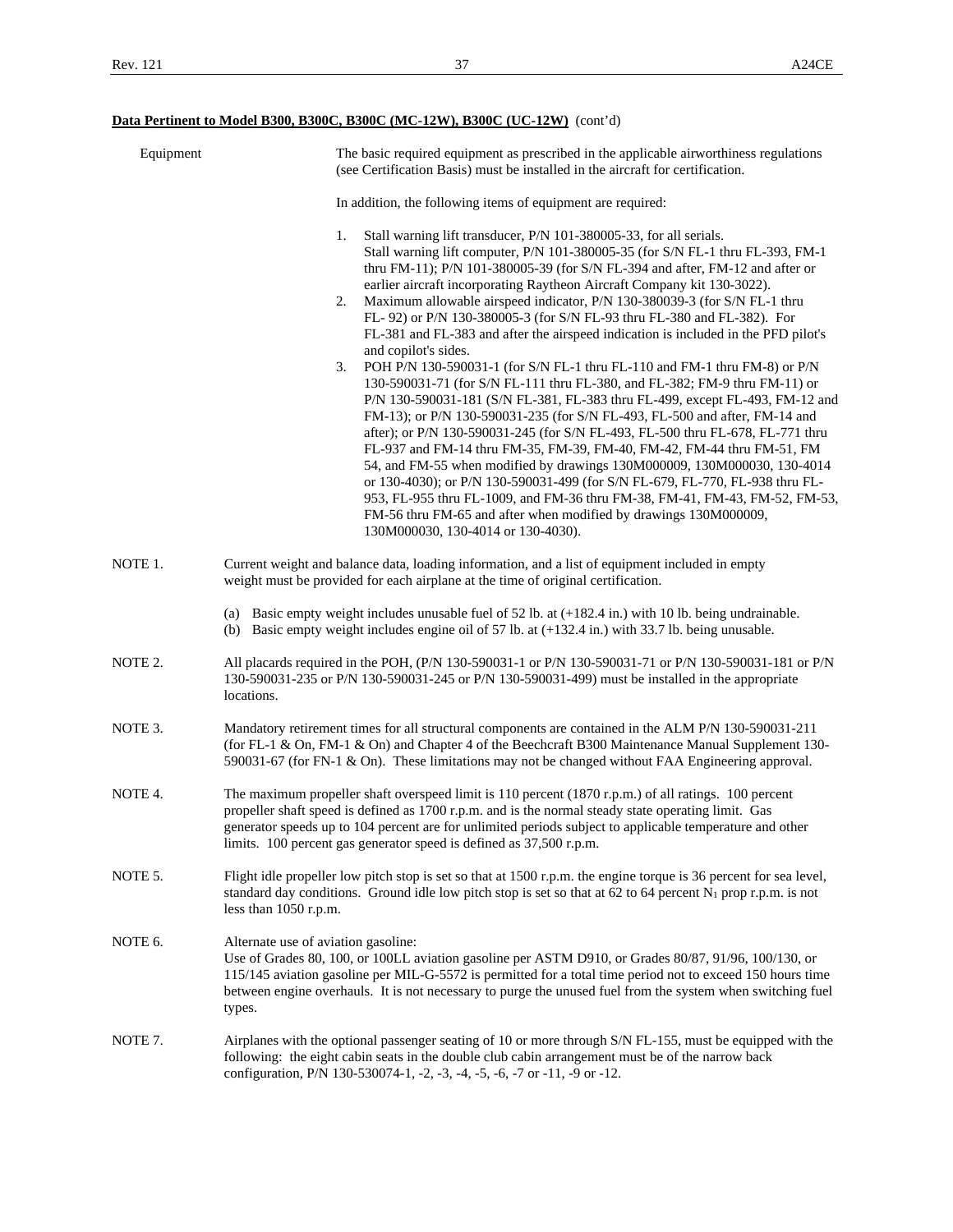| NOTE 8.  | The following models have been delivered and are eligible for multiple airworthiness certification per<br>14 CFR 21.187 in Commuter or Restricted Category at indicated gross weight and other limitations specified<br>by the applicable POH/AFM for any special purpose that is specified by an AFM Supplement to<br>the applicable POH/AFM.                                                                                                                                                           |                                |                      |                                                                                                                                                                                                                                                                                                                                                                                                                                               |  |  |  |
|----------|----------------------------------------------------------------------------------------------------------------------------------------------------------------------------------------------------------------------------------------------------------------------------------------------------------------------------------------------------------------------------------------------------------------------------------------------------------------------------------------------------------|--------------------------------|----------------------|-----------------------------------------------------------------------------------------------------------------------------------------------------------------------------------------------------------------------------------------------------------------------------------------------------------------------------------------------------------------------------------------------------------------------------------------------|--|--|--|
|          | FAR's Inappropriate                                                                                                                                                                                                                                                                                                                                                                                                                                                                                      |                                |                      |                                                                                                                                                                                                                                                                                                                                                                                                                                               |  |  |  |
|          |                                                                                                                                                                                                                                                                                                                                                                                                                                                                                                          | for Restricted                 | Maximum              | Pilot's Operating                                                                                                                                                                                                                                                                                                                                                                                                                             |  |  |  |
|          | <b>Model Purpose</b>                                                                                                                                                                                                                                                                                                                                                                                                                                                                                     | <b>Category Certification</b>  | Gross Wt.            | Handbook Supplement                                                                                                                                                                                                                                                                                                                                                                                                                           |  |  |  |
|          | <b>B300C</b> Photographic                                                                                                                                                                                                                                                                                                                                                                                                                                                                                | 23.1, 23.775(e),<br>23.1545(b) | 15,000               | 130-590031-65                                                                                                                                                                                                                                                                                                                                                                                                                                 |  |  |  |
|          | B300/B300C Patrolling                                                                                                                                                                                                                                                                                                                                                                                                                                                                                    | 23.335(c), 23.337(a)(b)        | 17,500               | 130-590031-501 or 130-590031-537                                                                                                                                                                                                                                                                                                                                                                                                              |  |  |  |
|          |                                                                                                                                                                                                                                                                                                                                                                                                                                                                                                          | 23.473(d)                      |                      | (See NOTE 19 for kit drawing)                                                                                                                                                                                                                                                                                                                                                                                                                 |  |  |  |
|          | drawings and kits which are referenced by this publication.                                                                                                                                                                                                                                                                                                                                                                                                                                              |                                |                      | Contact Hawker Beechcraft Company as necessary to obtain availability information concerning the                                                                                                                                                                                                                                                                                                                                              |  |  |  |
| NOTE 9.  | drawings:                                                                                                                                                                                                                                                                                                                                                                                                                                                                                                |                                |                      | The Models B300/B300C are eligible for export to the countries noted when modified to the following                                                                                                                                                                                                                                                                                                                                           |  |  |  |
|          | Country                                                                                                                                                                                                                                                                                                                                                                                                                                                                                                  | Model                          | <b>Beech Drawing</b> |                                                                                                                                                                                                                                                                                                                                                                                                                                               |  |  |  |
|          | United Kingdom                                                                                                                                                                                                                                                                                                                                                                                                                                                                                           | <b>B300</b>                    | 130-005002*          |                                                                                                                                                                                                                                                                                                                                                                                                                                               |  |  |  |
|          | Canada                                                                                                                                                                                                                                                                                                                                                                                                                                                                                                   | B300/B300C                     | 130-005003           |                                                                                                                                                                                                                                                                                                                                                                                                                                               |  |  |  |
|          | France                                                                                                                                                                                                                                                                                                                                                                                                                                                                                                   | B300/B300C                     | 130-005005*          |                                                                                                                                                                                                                                                                                                                                                                                                                                               |  |  |  |
|          | Russia (CIS)                                                                                                                                                                                                                                                                                                                                                                                                                                                                                             | <b>B300</b>                    | 130-005007           |                                                                                                                                                                                                                                                                                                                                                                                                                                               |  |  |  |
|          | * Only required if modified prior to September 2003 with this installation.                                                                                                                                                                                                                                                                                                                                                                                                                              |                                |                      |                                                                                                                                                                                                                                                                                                                                                                                                                                               |  |  |  |
| NOTE 10. | (RAC, 300).                                                                                                                                                                                                                                                                                                                                                                                                                                                                                              |                                |                      | Company name change effective 4/15/96. The following serial numbers are manufactured under the name<br>of Raytheon Aircraft Company: B300: FL-137 through FL-423. B300C: FM-9 thru FM-13, FN-1                                                                                                                                                                                                                                                |  |  |  |
| NOTE 11. | RVSM capability is per either STC ST01456SE or SA01790SE for Models 300 and 300LW. RVSM<br>capability is per (one of the following) STCs ST01070SE, ST01278SE, ST01456SE, SA01790SE or<br>SA01798SE for Models B300 and B300C. These STCs approves the noted aircraft to 14 CFR Part 91,<br>Appendix G. Refer to the airplane maintenance logbook for specific RVSM STC incorporated at build.<br>Authorization for RVSM operations must be obtained by the operator from the local FAA Flight Standards |                                |                      |                                                                                                                                                                                                                                                                                                                                                                                                                                               |  |  |  |
|          | the operator from the local FAA FSDO.                                                                                                                                                                                                                                                                                                                                                                                                                                                                    |                                |                      | RVSM requirements have been incorporated into the type design of production aircraft at FL-850 and after,<br>and FM-55 and after. These aircraft are RVSM compliant to 14 CFR 91, Appendix G at initial airworthiness<br>issuance. Instructions for Continued Airworthiness (ICA) for the production airplanes are now incorporated<br>into the applicable airplane maintenance manual. Authorization for RVSM operations must be obtained by |  |  |  |
| NOTE 12. | Airplanes modified per Beech drawing 130-4402 are eligible for increased weights in the Commuter<br>Category as defined in Pilot's Operating Handbook Supplement P/N 130-590031-219. Airplanes that also<br>have the extended range fuel tanks installed are to use Pilot's Operating Handbook, 130-590031-255.                                                                                                                                                                                          |                                |                      |                                                                                                                                                                                                                                                                                                                                                                                                                                               |  |  |  |
|          | Airworthiness limitations changes are defined Airworthiness Limitations Manual Supplement P/N 130-<br>590031-221.                                                                                                                                                                                                                                                                                                                                                                                        |                                |                      |                                                                                                                                                                                                                                                                                                                                                                                                                                               |  |  |  |
|          | Certification Basis per Model B300 except 14CFR §23.49, 23.201, 23.203, 23.205, and 23.207 as amended<br>by Amendments 23-1 through 23-50.                                                                                                                                                                                                                                                                                                                                                               |                                |                      |                                                                                                                                                                                                                                                                                                                                                                                                                                               |  |  |  |
| NOTE 13. | through FM-54 (HBC, 300).                                                                                                                                                                                                                                                                                                                                                                                                                                                                                |                                |                      | Company name change effective 3/16/07. The following serial numbers are manufactured under the name of<br>Hawker Beechcraft Corporation: FL-424, FL-521, FL-522, FL-523 and FL-526 through FL-845; FM-14                                                                                                                                                                                                                                      |  |  |  |
| NOTE 14. |                                                                                                                                                                                                                                                                                                                                                                                                                                                                                                          |                                |                      | Re-evaluation of structure and fatigue will be required for serial numbers FM-14, FM-16, FM-17, FM-18 and<br>FM-48, with the Wing Hardpoints installed (MOD007710), prior to import back into the United States.                                                                                                                                                                                                                              |  |  |  |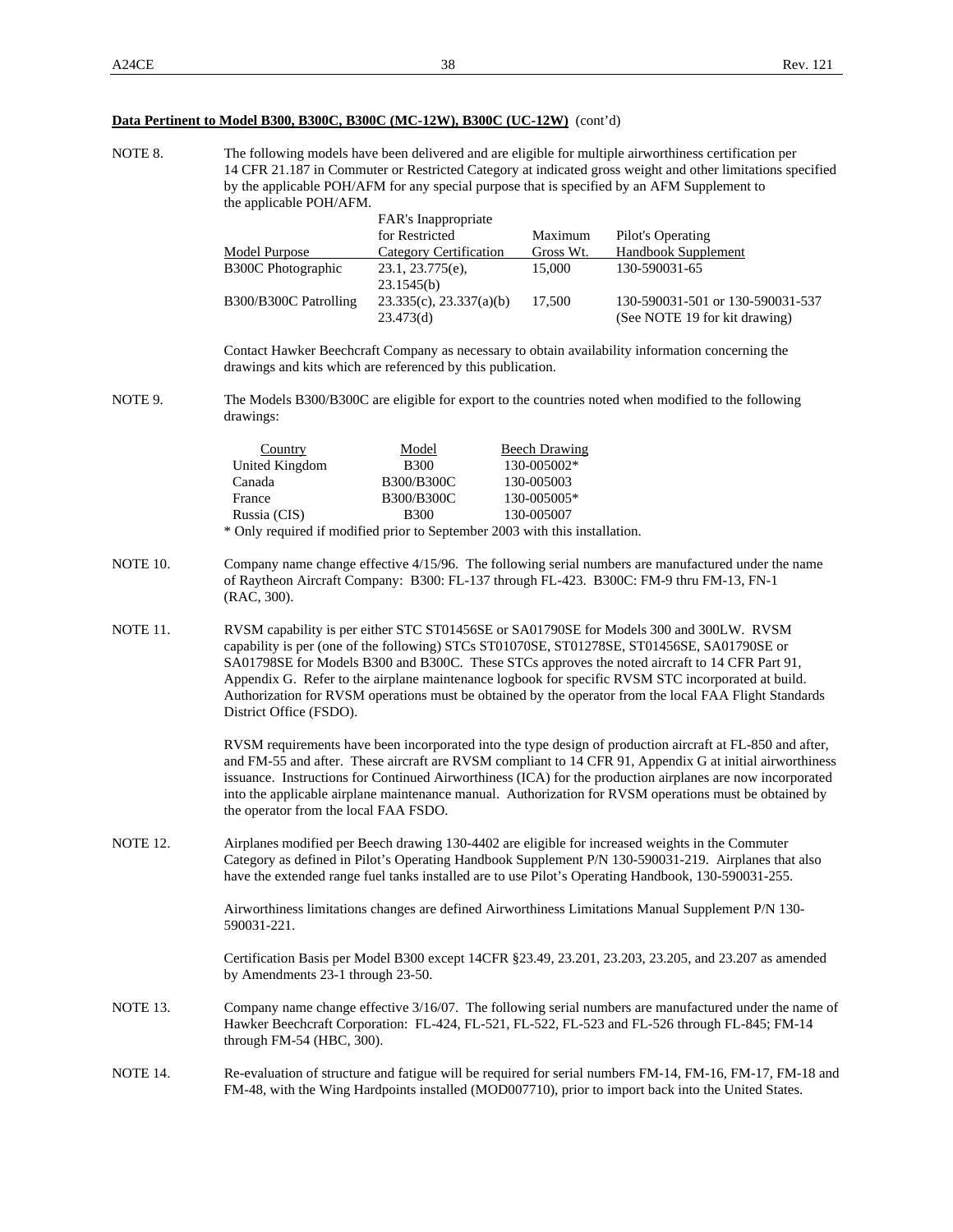NOTE 15. Airplanes modified per Hawker Beechcraft Drawing 130M000030 or Kit Drawing 130-4014 are eligible for increased weights and increased fuel capacity in the commuter category as defined by POH/AFM P/N 130- 590031-245 or POH/AFM P/N 130-590031-499. The areas of change from a standard B300 and B300C are listed below:

|                 | Design Weights<br>Max Ramp Weight<br>Max Takeoff Weight<br>Max Landing Weight<br>Max Zero Weight                                                                                                                                     | 16 600 lb (7 530 kg)<br>16 500 lb (7 484 kg)<br>15 675 lb (7 110 kg)<br>13 000 lb (5 897 kg)                                                                                                                                                                                                                   |
|-----------------|--------------------------------------------------------------------------------------------------------------------------------------------------------------------------------------------------------------------------------------|----------------------------------------------------------------------------------------------------------------------------------------------------------------------------------------------------------------------------------------------------------------------------------------------------------------|
|                 | C.G. Range (Landing Gear Extended)<br>$(+203.3)$ to $(+208.0)$ at 16 500 lb<br>$(+191.4)$ to $(+208.0)$ at 11 800 lb<br>Straight line variation between points given<br>Moment change due to retracting landing gear (-8 307 in.lb.) |                                                                                                                                                                                                                                                                                                                |
|                 | <b>Fuel Capacities</b>                                                                                                                                                                                                               |                                                                                                                                                                                                                                                                                                                |
|                 | Max Useable Fuel Capacity                                                                                                                                                                                                            | 5192 lb (2361 kg)                                                                                                                                                                                                                                                                                              |
|                 | $(1 U.S. gallon = 6.7 lb/ U.S. gal.)$<br><b>Extended Range Fuel Tanks Useable</b>                                                                                                                                                    | 775 U.S gal                                                                                                                                                                                                                                                                                                    |
|                 | Fuel Capacity (one side)<br><b>Extended Range Fuel Tanks Useable</b>                                                                                                                                                                 | 790 lb. (359 kg)                                                                                                                                                                                                                                                                                               |
|                 | Fuel Capacity (total)                                                                                                                                                                                                                | 1581 lb. (718 kg)                                                                                                                                                                                                                                                                                              |
|                 | $(2 \text{ tanks}, 118 \text{ gal}, \text{each})$                                                                                                                                                                                    | 236 U.S. gal.                                                                                                                                                                                                                                                                                                  |
|                 | by Amendments 23-1 through 23-50.                                                                                                                                                                                                    | Certification Basis per Model B300 except 14CFR §23.49, 23.201, 23.203, 23.205, and 23.207 as amended                                                                                                                                                                                                          |
| <b>NOTE 16.</b> | The areas of change from a standard B300 and B300C are listed below.                                                                                                                                                                 | Models B300 and B300C airplanes modified by Hawker Beechcraft Drawing 130M000009 or Drawing 130-<br>4030 are eligible for increased gross weights in the commuter category as defined by POH/AFM P/N 130-<br>590031-245 and POH/AFM Supplement for Heavy Weight Aircraft without ER Tanks, P/N 130-590031-321. |
|                 | Design Weights                                                                                                                                                                                                                       |                                                                                                                                                                                                                                                                                                                |
|                 | Max Ramp Weight                                                                                                                                                                                                                      | 16 600 lb. (7 530 kg)                                                                                                                                                                                                                                                                                          |
|                 | Max Takeoff Weight                                                                                                                                                                                                                   | 16 500 lb. (7 484 kg)                                                                                                                                                                                                                                                                                          |
|                 | Max Landing Weight                                                                                                                                                                                                                   | 15 675 lb. (7 110 kg)                                                                                                                                                                                                                                                                                          |

 C.G. Range (Landing Gear Extended) (+203.3) to (+208.0) at 16 500 lb. (+191.4) to (+208.0) at 11 800 lb. Straight line variation between points given Moment change due to retracting landing gear (-8 307 in.lb.)

Max Zero Weight 13 000 lb. (5 897 kg)

#### NOTE 17. Models B300 and B300C airplanes modified by Hawker Beechcraft Field Service Kit, Drawings either 130- 9022 or 130-9027, which installs Two Pratt & Whitney of Canada, Ltd. PT6A-67A (turboprop) per Beech Specification BS 23433B.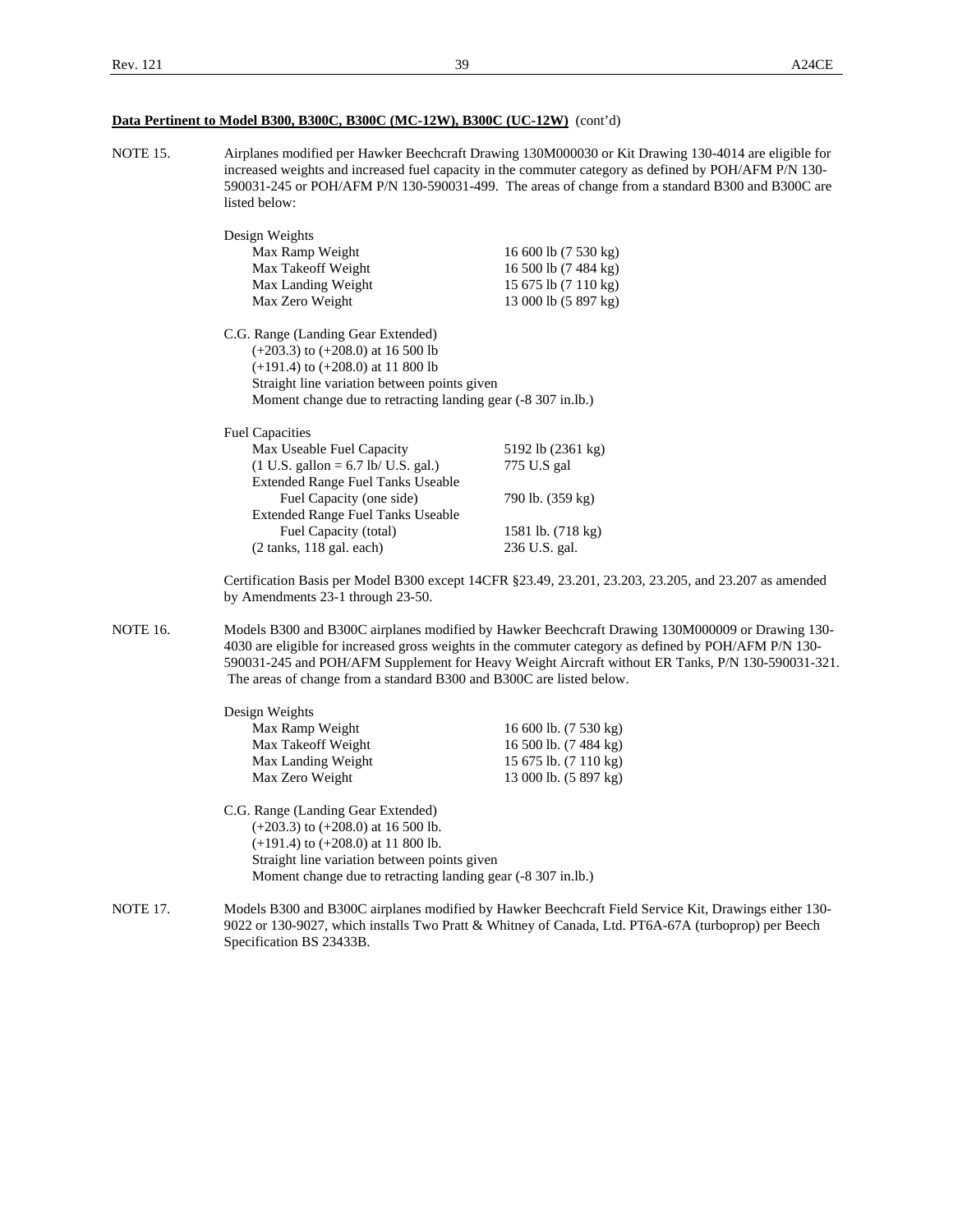#### NOTE 17 (cont'd).

 Fuel JP-4, JP-5 (MIL-T-5624); JP-8 (MIL-T-83133); JET A, JET A-1, and JET B conforming to P&WC S.B. 14004 or ASTM Spec. D1655; Chinese No. 3 Jet Fuel and Commonwealth of Independent States (CIS) RT & TS-1 Fuels . Alternate use of aviation gasoline: Use of Grades 80, 100 or 100LL aviation gasoline per ASTM D910, or Grades 80/87, 91/96, 100/130 or 115/145 aviation gasoline per MIL-G-5572 is permitted for a total time period not to exceed 150 hours' time between engine overhauls. It is not necessary to purge the unused fuel from the system when switching fuel types.

 Oil P&WC PT6 Engine Service Bulletin No. 13001 lists approved brand oils (Engine & Gearbox)

|                                                                                     | <b>Engine Limits</b>                                            |                                                                                                                                                                                                                                                                                                                                                                                                                                                                                                                                                             |          | N1 Gas                          | Prop  | Max. Permissible                                                                                                                                                                                                                                                                                                               |  |
|-------------------------------------------------------------------------------------|-----------------------------------------------------------------|-------------------------------------------------------------------------------------------------------------------------------------------------------------------------------------------------------------------------------------------------------------------------------------------------------------------------------------------------------------------------------------------------------------------------------------------------------------------------------------------------------------------------------------------------------------|----------|---------------------------------|-------|--------------------------------------------------------------------------------------------------------------------------------------------------------------------------------------------------------------------------------------------------------------------------------------------------------------------------------|--|
|                                                                                     |                                                                 | Shaft                                                                                                                                                                                                                                                                                                                                                                                                                                                                                                                                                       | Torque   | Generator                       | Shaft | Turbine Interstage                                                                                                                                                                                                                                                                                                             |  |
|                                                                                     |                                                                 | Horsepower                                                                                                                                                                                                                                                                                                                                                                                                                                                                                                                                                  | Ft-Lbs.  | Speed                           | Speed | Temp. (Dec. C)                                                                                                                                                                                                                                                                                                                 |  |
| Takeoff<br>Max. continuous<br>Starting transient (20 sec.)<br>Max. reverse (1 min.) |                                                                 | 1050                                                                                                                                                                                                                                                                                                                                                                                                                                                                                                                                                        | $*100%$  | 104%                            | 1700  | 850                                                                                                                                                                                                                                                                                                                            |  |
|                                                                                     |                                                                 | 1050                                                                                                                                                                                                                                                                                                                                                                                                                                                                                                                                                        | $*100\%$ | 104%                            | 1700  | 840                                                                                                                                                                                                                                                                                                                            |  |
|                                                                                     |                                                                 |                                                                                                                                                                                                                                                                                                                                                                                                                                                                                                                                                             |          |                                 | 1870  | 870                                                                                                                                                                                                                                                                                                                            |  |
|                                                                                     |                                                                 | 900                                                                                                                                                                                                                                                                                                                                                                                                                                                                                                                                                         |          |                                 | 1650  | 760                                                                                                                                                                                                                                                                                                                            |  |
|                                                                                     |                                                                 | *100% torque $-3,244$ ft. lbs.<br>*See Note 4.                                                                                                                                                                                                                                                                                                                                                                                                                                                                                                              |          |                                 |       |                                                                                                                                                                                                                                                                                                                                |  |
| Propeller and                                                                       |                                                                 | At low altitude and low ambient temperature the engines may produce more power at<br>take off than that for which the airplane has been certificated. Under these conditions<br>the placarded torquemeter limitations shall not be exceeded. The POH provides static<br>torque settings for take off. It must be possible to achieve these settings without<br>exceeding ITT or $N1$ limits.<br>Oil temperatures: Minus 40°C. minimum starting<br>Minus $40^{\circ}$ C. to $110^{\circ}$ C. low idle<br>$0^{\circ}$ C. to 110 $^{\circ}$ C. max. continuous |          |                                 |       |                                                                                                                                                                                                                                                                                                                                |  |
| Propeller Limits                                                                    |                                                                 | Two Hartzell HC-E4A-3M hubs with Hartzell E10478SK blades.<br>Diameter: 105 in. (maximum); minimum allowable for repair: 104 in.<br>No further reduction permitted.<br>Pitch setting at:<br>Flight idle stop<br>See NOTE 5.<br>Reverse<br>$-14^{\circ} \pm 0.5^{\circ}$                                                                                                                                                                                                                                                                                     |          |                                 |       |                                                                                                                                                                                                                                                                                                                                |  |
|                                                                                     |                                                                 | Feathered<br>Minimum idle speed 1050 rpm                                                                                                                                                                                                                                                                                                                                                                                                                                                                                                                    |          | $+80.0^{\circ} \pm 0.5^{\circ}$ |       |                                                                                                                                                                                                                                                                                                                                |  |
| NOTE 18.                                                                            | FL-1012; Model B300C: FM-55 through FM-62.                      |                                                                                                                                                                                                                                                                                                                                                                                                                                                                                                                                                             |          |                                 |       | Company name change effective 4/12/13. The following serial numbers are manufactured under the name of<br>Beechcraft Corporation: Model B300: FL-846 through FL-953, FL-955 through FL-974, FL-976 through FL-<br>987, FL-989 through FL-991, FL-993 through FL-995, FL-1000, FL-1004 through FL-1006, FL-1008, and            |  |
| NOTE 19.<br>(for FL-1 $\&$ On and FM-1 $\&$ On).                                    |                                                                 |                                                                                                                                                                                                                                                                                                                                                                                                                                                                                                                                                             |          |                                 |       | For Model B300/B300C airplanes modified by kit 130-9102 or kit 130-8004 and operated in the restricted<br>category at 17,500 lbs, an Interim Safe Life limit or inspection intervals on the wing and associated structure<br>are required, as noted in Maintenance Manual Supplement, P/N 130-590031-503 or P/N 130-590031-539 |  |
| NOTE 20.                                                                            |                                                                 | Company name change effective 10/12/16. The following serial numbers are manufactured under the name<br>Textron Aviation Inc.: Model B300: FL-1080 & On; Model B300C: FM-69 & On.                                                                                                                                                                                                                                                                                                                                                                           |          |                                 |       |                                                                                                                                                                                                                                                                                                                                |  |
| NOTE 21.                                                                            | superseded by a unique serial number fatigue evaluation.        |                                                                                                                                                                                                                                                                                                                                                                                                                                                                                                                                                             |          |                                 |       | Model B300C airplanes modified by Kit 130-5150 are eligible for operations at an increased maximum zero<br>fuel weight of 13,400 lbs with additional limitations as defined by POH/AFM Supplement P/N 130-590031-<br>0609, ALM Supplement P/N 130-590031-0605, and SIRM Supplement P/N 130-590031-0607, unless                 |  |
| NOTE 22.                                                                            | a multi-core processor and upgrading of the GPS-4000S receiver. |                                                                                                                                                                                                                                                                                                                                                                                                                                                                                                                                                             |          |                                 |       | Installation of GPS-4000S due to in-draw of Rockwell Collins STC SA01848WI, which addresses the use of                                                                                                                                                                                                                         |  |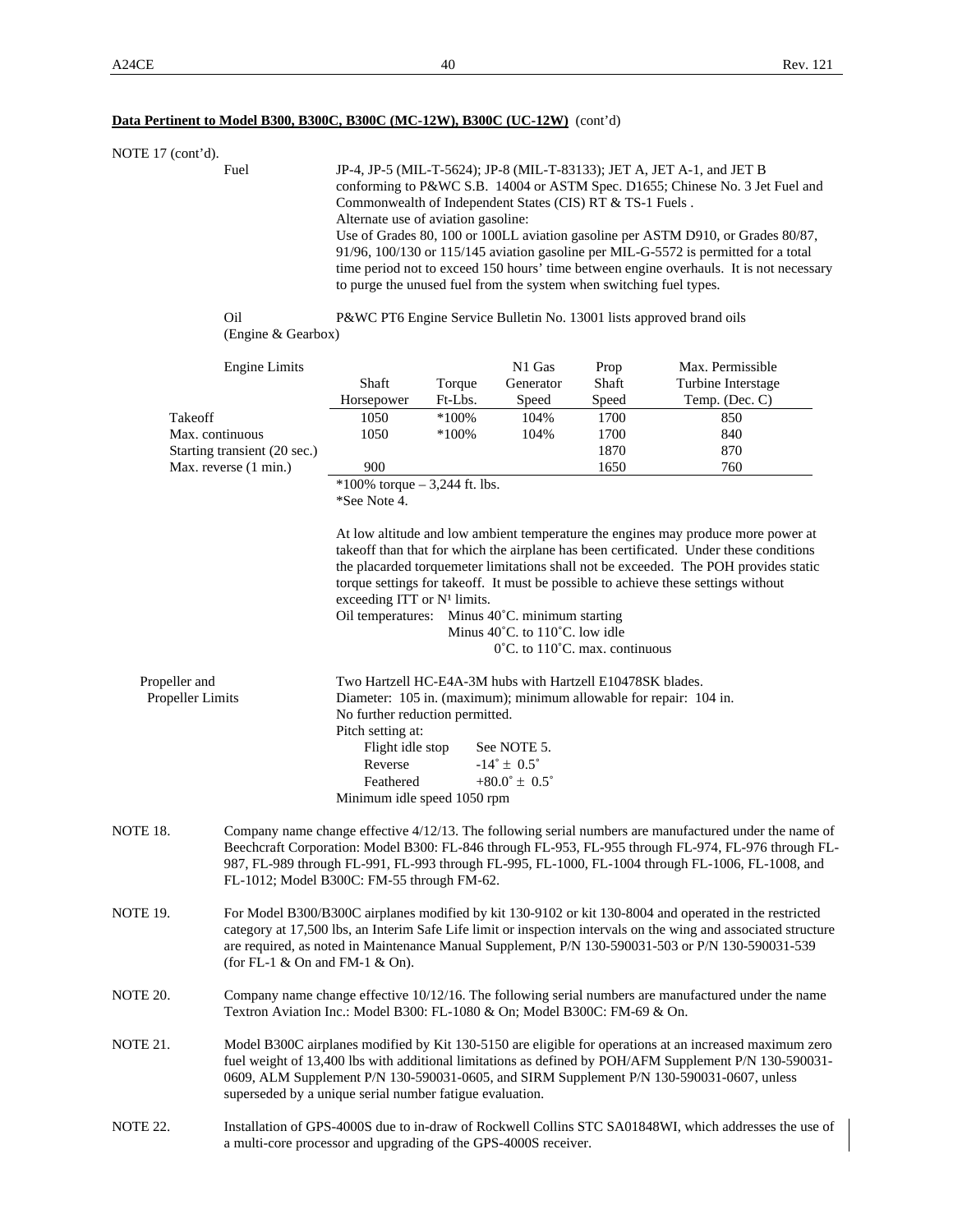| Engine                                         | Two Pratt & Whitney of Canada, Ltd. PT6A-67D (turboprop) per Beech<br>Specification BS 24442                                                     |         |                                                               |       |                    |  |
|------------------------------------------------|--------------------------------------------------------------------------------------------------------------------------------------------------|---------|---------------------------------------------------------------|-------|--------------------|--|
| Fuel                                           | JP-4, JP-5 (MIL-T-5624); JP-8 (MIL-T-83133); Jet A, Jet A-1, and Jet B conforming                                                                |         |                                                               |       |                    |  |
|                                                | to P&WC S.B. 14004 or ASTM Spec. D1655. See NOTE 7 for emergency fuels.<br>P&WC PT6 Engine Service Bulletin No. 14001 lists approved brand oils. |         |                                                               |       |                    |  |
| Oil (Engine & Gearbox)                         |                                                                                                                                                  |         |                                                               |       |                    |  |
| <b>Engine Limits</b>                           |                                                                                                                                                  |         | N1 Gas                                                        | Prop  | Max. Permissible   |  |
|                                                | Shaft                                                                                                                                            | Torque  | Generator                                                     | Shaft | Turbine Interstage |  |
|                                                | Horsepower                                                                                                                                       | Ft-Lbs. | Speed                                                         | Speed | Temp. (Dec. C)     |  |
| Takeoff (5 min.)                               | 1279                                                                                                                                             | 3950    | 104%                                                          | 1700* | 800                |  |
| Max. continuous                                | 1214                                                                                                                                             | 3750    | 104%                                                          | 1700* | 780                |  |
| Starting transient (5 sec.)                    |                                                                                                                                                  |         |                                                               |       | 1000               |  |
| Max. reverse (1 min.)                          | 900                                                                                                                                              |         |                                                               | 1650* | 760                |  |
|                                                | *See NOTE 4.                                                                                                                                     |         |                                                               |       |                    |  |
|                                                | The AFM provides minimum torque settings for T.O. It must be possible to                                                                         |         |                                                               |       |                    |  |
|                                                |                                                                                                                                                  |         | achieve these settings without exceeding ITT or $N_1$ limits. |       |                    |  |
|                                                | Oil temperatures: Minus 40°C. minimum starting                                                                                                   |         |                                                               |       |                    |  |
|                                                |                                                                                                                                                  |         | Minus 40°C. to 110°C. low idle                                |       |                    |  |
|                                                | $10^{\circ}$ C. to $105^{\circ}$ C. max. continuous                                                                                              |         |                                                               |       |                    |  |
| Propeller and<br>Propeller Limits              | Two Hartzell HC-E4A-3A hubs with Hartzell E10950K blades (original configuration)                                                                |         |                                                               |       |                    |  |
| (Aircraft Serials<br>UE-1 through UE-136)      | One or Two Hartzell HC-E4A-3A hubs with Hartzell E10950K blades                                                                                  |         |                                                               |       |                    |  |
|                                                | and/or                                                                                                                                           |         |                                                               |       |                    |  |
|                                                | One or Two Hartzell HC-E4A-3I or HC-E4A-3J hubs with Hartzell E10950PK or<br>E10950PCK blades (See NOTES 10 and 12).                             |         |                                                               |       |                    |  |
|                                                | and/or                                                                                                                                           |         |                                                               |       |                    |  |
|                                                | One or Two Hartzell HC-E4A-3I or HC-E4A-3J hubs with Hartzell E10950PB or<br>E10950PCB blades (See NOTE 10 and 13).                              |         |                                                               |       |                    |  |
|                                                | Diameter: 110.0 In. per Beech Specification 24476.<br>No further reduction permitted.                                                            |         |                                                               |       |                    |  |
|                                                | Pitch settings at:                                                                                                                               |         |                                                               |       |                    |  |
|                                                | Flight Idle Stop                                                                                                                                 |         | See NOTE 5                                                    |       |                    |  |
|                                                | Reverse                                                                                                                                          |         | $-14.5^{\circ} \pm 0.5^{\circ}$                               |       |                    |  |
|                                                | Feather                                                                                                                                          |         | +79 $\degree$ ±0.5 $\degree$                                  |       |                    |  |
| Propeller and<br>Propeller Limits              | Two Hartzell HC-E4A-3I hubs with Hartzell E10950PK blades (original configuration)                                                               |         |                                                               |       |                    |  |
| (Aircraft Serials<br>UE-137 through<br>UE-326) | One or Two Hartzell HC-E4A-3I or HC-E4A-3J hubs with Hartzell E10950PK or<br>E10950PCK blades (See NOTES 10 and 12).                             |         |                                                               |       |                    |  |
|                                                | and/or                                                                                                                                           |         |                                                               |       |                    |  |
|                                                | One or Two Hartzell HC-E4A-3I or HC-E4A-3J hubs with Hartzell E10950PB or<br>E10950PCB blades (See NOTES 10 and 13).                             |         |                                                               |       |                    |  |
|                                                | Diameter: 110.0 In. per Beech Specification 24476.                                                                                               |         |                                                               |       |                    |  |
|                                                | No further reduction permitted.                                                                                                                  |         |                                                               |       |                    |  |
|                                                | Pitch settings at:                                                                                                                               |         |                                                               |       |                    |  |
|                                                | Flight Idle Stop                                                                                                                                 |         | See NOTE 5                                                    |       |                    |  |
|                                                | Reverse                                                                                                                                          |         | $-14.5^{\circ} \pm 0.5^{\circ}$                               |       |                    |  |
|                                                | Feather                                                                                                                                          |         | $+79^{\circ} \pm 0.5^{\circ}$                                 |       |                    |  |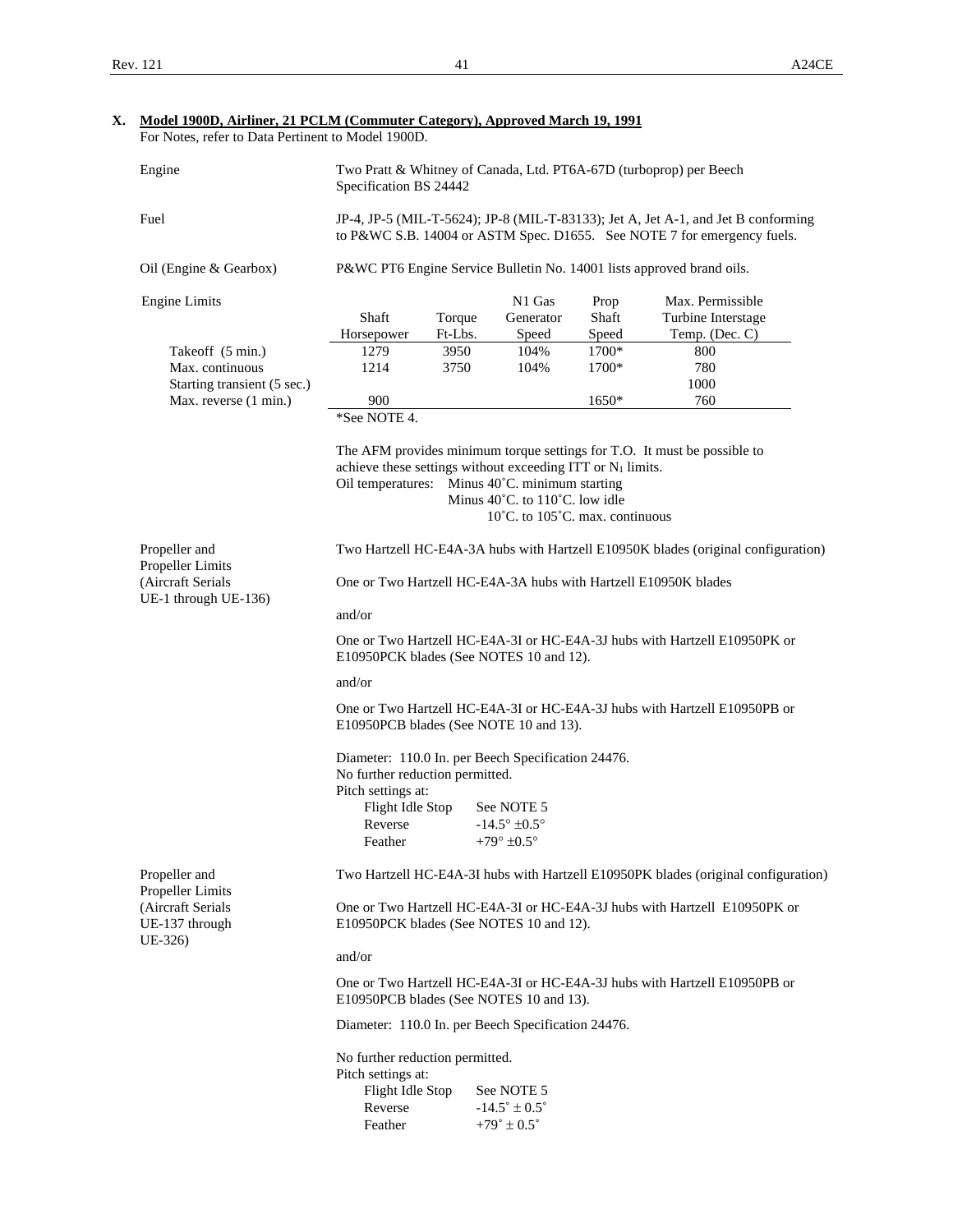| X. | Model 1900D (cont'd)                        |                                                                                                                      |                                                                                                                                                                                               |                                                  |                                                                                                                  |  |  |
|----|---------------------------------------------|----------------------------------------------------------------------------------------------------------------------|-----------------------------------------------------------------------------------------------------------------------------------------------------------------------------------------------|--------------------------------------------------|------------------------------------------------------------------------------------------------------------------|--|--|
|    | Propeller and<br>Propeller Limits           | Two Hartzell HC-E4A-3J hubs with Hartzell E10950PB blades (original configuration)                                   |                                                                                                                                                                                               |                                                  |                                                                                                                  |  |  |
|    | (Aircraft Serials UE-327<br>through UE-401) | One or Two Hartzell HC-E4A-3I or HC-E4A-3J hubs with Hartzell E10950PK or<br>E10950PCK blades (See NOTES 10 and 12). |                                                                                                                                                                                               |                                                  |                                                                                                                  |  |  |
|    |                                             | and/or                                                                                                               |                                                                                                                                                                                               |                                                  |                                                                                                                  |  |  |
|    |                                             | One or Two Hartzell HC-E4A-3I or HC-E4A-3J hubs with Hartzell E10950PB or<br>E10950PCB blades (See Note 10).         |                                                                                                                                                                                               |                                                  |                                                                                                                  |  |  |
|    |                                             | Diameter: 110.0 In. per Beech Specification 24476.<br>No further reduction permitted.                                |                                                                                                                                                                                               |                                                  |                                                                                                                  |  |  |
|    |                                             | Pitch settings at:<br>Flight Idle Stop                                                                               |                                                                                                                                                                                               | See NOTE 5                                       |                                                                                                                  |  |  |
|    |                                             | Reverse                                                                                                              |                                                                                                                                                                                               | $-14.5^{\circ} \pm 0.5^{\circ}$                  |                                                                                                                  |  |  |
|    |                                             | Feather                                                                                                              |                                                                                                                                                                                               | $+79^{\circ} \pm 0.5^{\circ}$                    |                                                                                                                  |  |  |
|    | Propeller and<br>Propeller Limits           | Two Hartzell HC-E4A-3J hubs with Hartzell E10950PCB blades (original configuration)                                  |                                                                                                                                                                                               |                                                  |                                                                                                                  |  |  |
|    | (Aircraft Serials UE-402<br>and Up)         | One or Two Hartzell HC-E4A-3I or HC-E4A-3J hubs with Hartzell E10950PK or<br>E10950PCB blades (See NOTES 10 and 12). |                                                                                                                                                                                               |                                                  |                                                                                                                  |  |  |
|    |                                             | and/or                                                                                                               |                                                                                                                                                                                               |                                                  |                                                                                                                  |  |  |
|    |                                             | One or Two Hartzell HC-E4A-3I or HC-E4A-3J hubs with Hartzell E10950PB or<br>E10950PCB blades (See NOTE 10).         |                                                                                                                                                                                               |                                                  |                                                                                                                  |  |  |
|    |                                             | Diameter: 110.0 In. per Beech Specification 24476.<br>No further reduction permitted.                                |                                                                                                                                                                                               |                                                  |                                                                                                                  |  |  |
|    |                                             | Pitch settings at:<br>Flight Idle Stop                                                                               |                                                                                                                                                                                               | See NOTE 5                                       |                                                                                                                  |  |  |
|    |                                             | Reverse                                                                                                              |                                                                                                                                                                                               | $-14.5^{\circ} \pm 0.5^{\circ}$                  |                                                                                                                  |  |  |
|    |                                             | Feather                                                                                                              |                                                                                                                                                                                               | $+79^{\circ} \pm 0.5^{\circ}$                    |                                                                                                                  |  |  |
|    | Airspeed Limits<br>(IAS)                    | Max. operating speed<br>Max. operating Mach No.                                                                      |                                                                                                                                                                                               | 285 m.p.h. (248 knots) up to 13,200 ft.<br>0.48  |                                                                                                                  |  |  |
|    |                                             | Maneuvering airspeed                                                                                                 |                                                                                                                                                                                               | 205 mph (178 knots)                              |                                                                                                                  |  |  |
|    |                                             | Maximum flap extension speed<br>Partial flap 17.5°                                                                   |                                                                                                                                                                                               | 216 mph (188 knots)                              |                                                                                                                  |  |  |
|    |                                             | 100% position 35°                                                                                                    |                                                                                                                                                                                               |                                                  | 165 mph (143 knots) UE-1 through UE-78                                                                           |  |  |
|    |                                             | 100% position 35°                                                                                                    |                                                                                                                                                                                               |                                                  | 177 mph (154 knots) UE-79 and on and UE-1 through<br>UE-78 when modified per Beech<br>Service Bulletin No. 2512. |  |  |
|    |                                             | Landing gear extended                                                                                                |                                                                                                                                                                                               | 207 m.p.h. (180 knots)                           |                                                                                                                  |  |  |
|    |                                             | Landing gear operating                                                                                               |                                                                                                                                                                                               |                                                  |                                                                                                                  |  |  |
|    |                                             | Extension<br>Retraction                                                                                              |                                                                                                                                                                                               | 207 m.p.h. (180 knots)<br>207 m.p.h. (180 knots) |                                                                                                                  |  |  |
|    |                                             |                                                                                                                      |                                                                                                                                                                                               |                                                  |                                                                                                                  |  |  |
|    | C.G. Range (Landing<br>Gear Extended)       | F.S. 282.9 to F.S. 299.9 at 17,120 lbs.<br>F.S. 274.5 to F.S. 299.9 at 11,600 lbs. or less                           |                                                                                                                                                                                               |                                                  |                                                                                                                  |  |  |
|    |                                             | Straight line variation between points given                                                                         |                                                                                                                                                                                               |                                                  |                                                                                                                  |  |  |
|    |                                             |                                                                                                                      | Moment change due to retracting landing gear (-8966 in.-lb.)<br>For cruise and descent flight phases at weights 12,313 lbs. and above operation is<br>approved to an aft limit of F.S. 303.0. |                                                  |                                                                                                                  |  |  |
|    | Empty Wt. C.G. Range                        | None                                                                                                                 |                                                                                                                                                                                               |                                                  |                                                                                                                  |  |  |
|    | Maximum Weight                              | Ramp                                                                                                                 | 17,230 lbs.                                                                                                                                                                                   |                                                  |                                                                                                                  |  |  |
|    |                                             | Takeoff                                                                                                              | 17,120 lbs.                                                                                                                                                                                   |                                                  |                                                                                                                  |  |  |
|    |                                             | Landing<br>Zero fuel                                                                                                 | 16,765 lbs.<br>15,165 lbs. (See NOTES 1 and 11)                                                                                                                                               |                                                  |                                                                                                                  |  |  |
|    |                                             |                                                                                                                      |                                                                                                                                                                                               |                                                  |                                                                                                                  |  |  |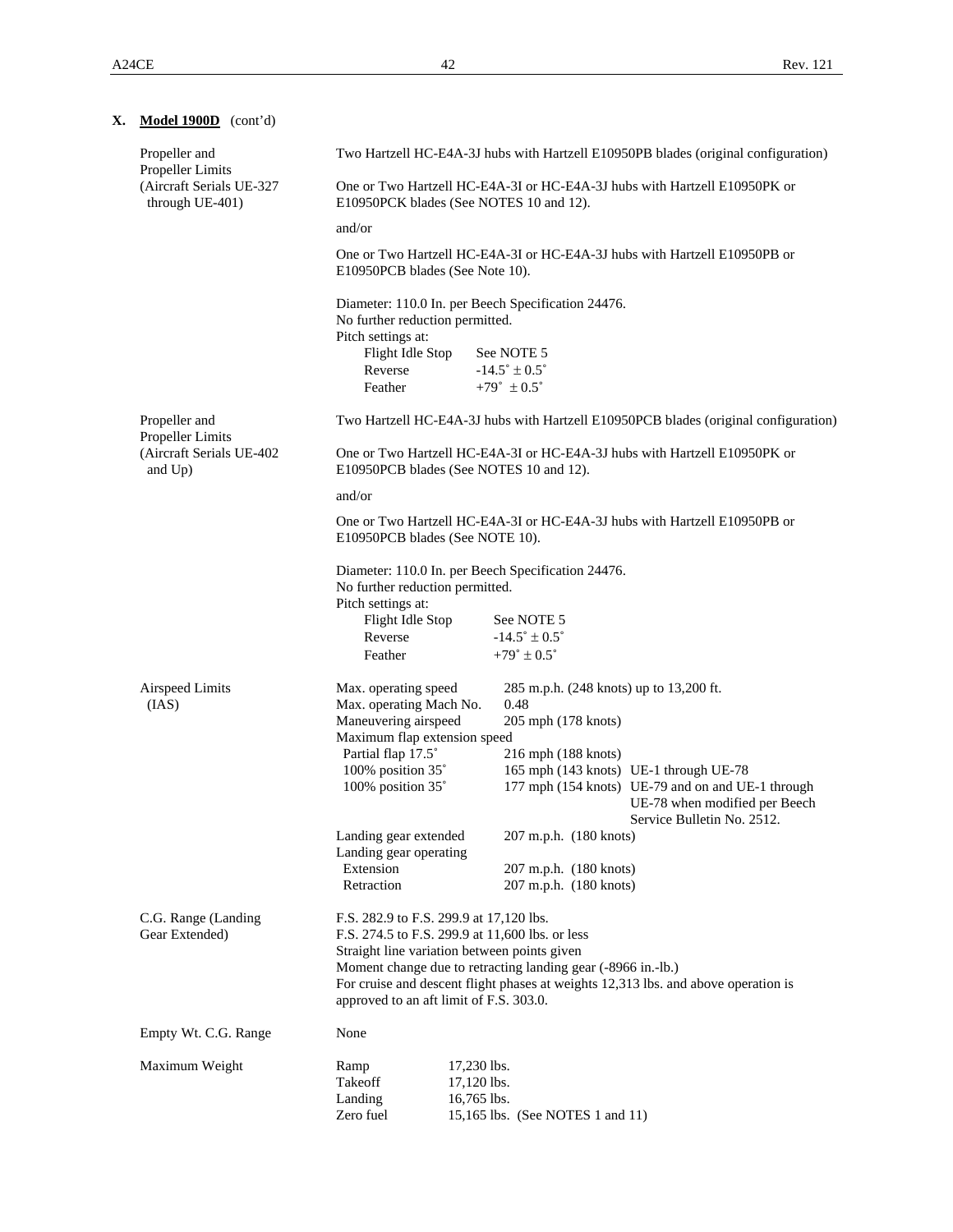**X. Model 1900D** (cont'd)

| Minimum Crew                      | One pilot                                                                                                                                                                                                                                                                                                                                                                                                                                                                                                                   |  |  |  |  |
|-----------------------------------|-----------------------------------------------------------------------------------------------------------------------------------------------------------------------------------------------------------------------------------------------------------------------------------------------------------------------------------------------------------------------------------------------------------------------------------------------------------------------------------------------------------------------------|--|--|--|--|
| No. of Seats and<br>Cargo Loading | Maximum 21 (including two crew at $+129$ ) (See NOTE 7). See loading instructions in<br>the AFM for approved seating and cargo configurations.                                                                                                                                                                                                                                                                                                                                                                              |  |  |  |  |
| Maximum Baggage                   | See NOTE 6 for data on maximum baggage.                                                                                                                                                                                                                                                                                                                                                                                                                                                                                     |  |  |  |  |
| Fuel capacity                     | Tank<br>Cap. Gal.<br>Usable Gal.<br><u>Arm</u><br>244.7<br>Main LH<br>240.5<br>296<br>Main RH<br>244.7<br>240.5<br>296<br>93.3<br>92.2<br>304<br><b>Auxiliary LH</b><br><b>Auxiliary RH</b><br>93.3<br>92.2<br>304<br>See NOTE 1(a) for data on unusable fuel.                                                                                                                                                                                                                                                              |  |  |  |  |
| Oil Capacity                      | 29 qt. total (includes 12 qt usable in two integral engine tanks)<br>See NOTE 1(b) for data on unusable oil.                                                                                                                                                                                                                                                                                                                                                                                                                |  |  |  |  |
|                                   | Maximum Operating Altitude<br>25,000 ft.                                                                                                                                                                                                                                                                                                                                                                                                                                                                                    |  |  |  |  |
| <b>Control Surface Movements</b>  | Maximum 35°<br>Wing flap<br>Aileron tabs<br>Up $15^\circ$<br>Down $15^\circ$<br>Up $24^\circ$<br>Down 17°<br>Aileron<br>Elevator tabs<br>Up<br>$5.5^{\circ}$<br>Down $16.5^\circ$<br>Elevator<br>Up<br>$20^{\circ}$<br>$14^{\circ}$<br>Down<br>Right 15°<br>Left $15^\circ$<br>Rudder tab<br>Right 25°<br>Left $25^\circ$<br>Rudder                                                                                                                                                                                         |  |  |  |  |
| Serial Nos. Eligible              | UE-1 $\&$ On (See NOTE 9).                                                                                                                                                                                                                                                                                                                                                                                                                                                                                                  |  |  |  |  |
| Data Pertinent to Model 1900D     |                                                                                                                                                                                                                                                                                                                                                                                                                                                                                                                             |  |  |  |  |
| Datum                             | Located 290.5 in. forward of the wing (forward) spar centerline.                                                                                                                                                                                                                                                                                                                                                                                                                                                            |  |  |  |  |
| Leveling Means                    | Two external screws on left side of fuselage aft of entrance door.                                                                                                                                                                                                                                                                                                                                                                                                                                                          |  |  |  |  |
| <b>Certification Basis</b>        | FAR Part 23, effective February 1, 1965, as amended by Amendments 23-1<br>through 23-34; FAR Part 36 effective December 1, 1969, as amended by Amendment<br>36-1 through 36-18; FAR Part 34 effective September 10, 1990. Also, Exemption<br>No. 5078 from FAR 23.207(c) dated August 23, 1989, and Exemption No. 5216 from<br>FAR 23.201(e), (f)(4), and (f)(5); 23.203(c)(4) and (c)(5); 23.1545(b)(5) and (b)(6) dated<br>August 9, 1990, have been granted. Special Conditions 23-ACE-48A effective<br>August 13, 1990. |  |  |  |  |
|                                   | <b>Equivalent Safety Findings</b><br>(1) Propeller control knob<br>FAR 23.781(b)<br>(2) Fuel pressure gage<br>FAR 23.1305(g)<br>(3) Instrument panel arrangement<br>FAR 23.1321(d)<br>(4) Landing gear warning "Q" switch FAR $23.729(f)(1)$<br>Compliance with ice protection has been demonstrated in accordance with FAR 23.1419<br>when ice protection equipment is installed in accordance with the Equipment List.                                                                                                    |  |  |  |  |
| <b>Production Basis</b>           | Production Certificate No. 8. A production certificate was issued and the manufacturer is<br>authorized to issue airworthiness certificates under the delegation option authorization<br>provisions of 14 CFR Part 21.                                                                                                                                                                                                                                                                                                      |  |  |  |  |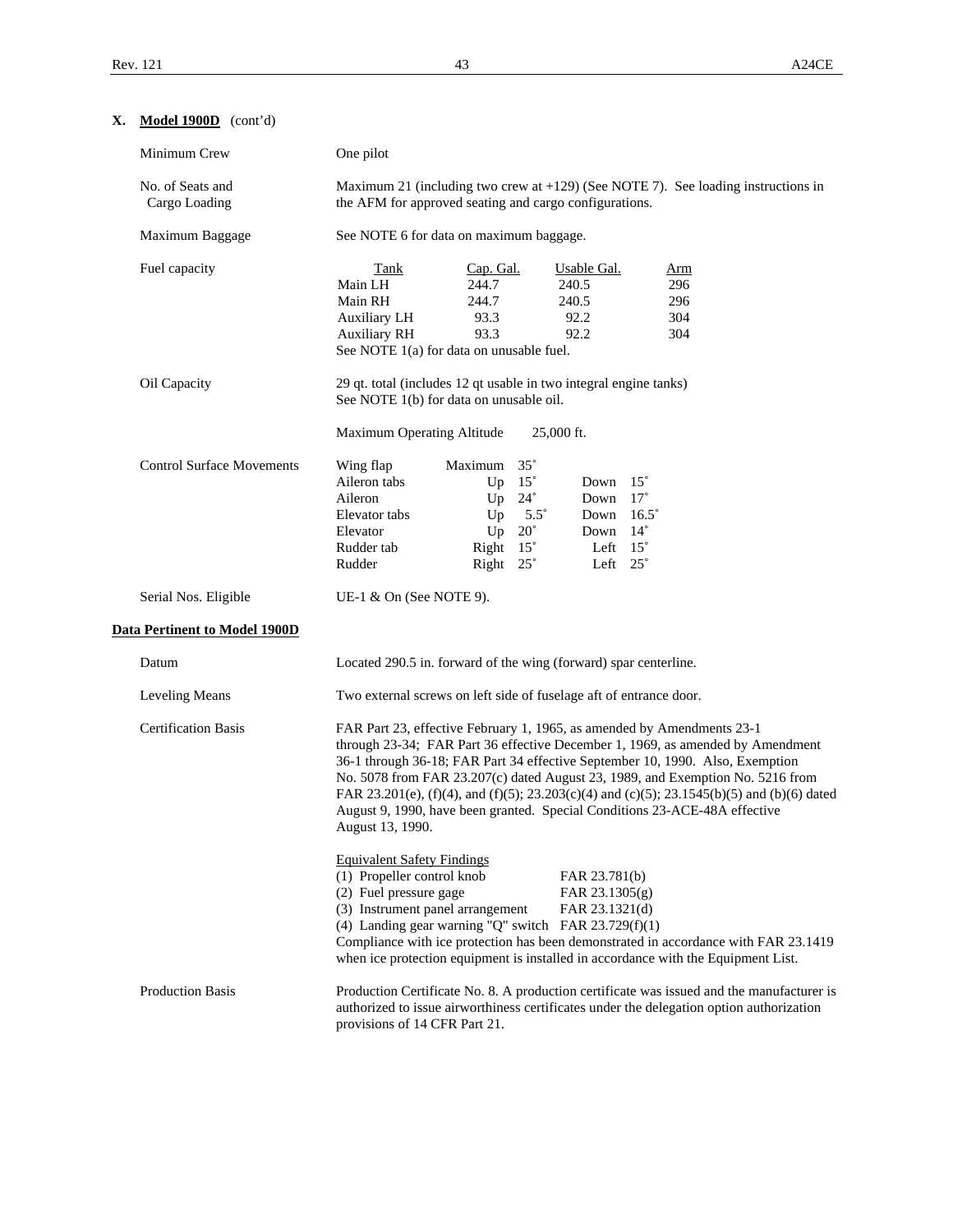# **Data Pertinent to Model 1900D** (cont'd)

| Equipment | The basic required equipment as prescribed in the applicable airworthiness regulation<br>(see Certification Basis) must be installed in the aircraft for certification.                                                                                                                                                                                                                                                                              |                                                                                                                                                                                                       |                                                                                                                                                                                                                                                                                                                                                                                               |  |  |  |
|-----------|------------------------------------------------------------------------------------------------------------------------------------------------------------------------------------------------------------------------------------------------------------------------------------------------------------------------------------------------------------------------------------------------------------------------------------------------------|-------------------------------------------------------------------------------------------------------------------------------------------------------------------------------------------------------|-----------------------------------------------------------------------------------------------------------------------------------------------------------------------------------------------------------------------------------------------------------------------------------------------------------------------------------------------------------------------------------------------|--|--|--|
|           | 1.<br>2.<br>3.                                                                                                                                                                                                                                                                                                                                                                                                                                       | In addition, the following items of equipment are required:<br>and stall warning lift transducer, P/N 114-380051-1.                                                                                   | Pre-stall warning system to include: stall warning lift computer, P/N 114-380051-5<br>Maximum allowable airspeed indicator, P/N 130-380005-5 on UE-1 through<br>UE-78. Maximum allowable airspeed indicator P/N 130-380005-7 on UE-79 & On,<br>UE-1 through UE-78 when modified per Beech Service Bulletin No. 2512.<br>AFM, P/N 129-590000-3 or other AFM as allowed by 14 CFR Part 121.141. |  |  |  |
| NOTE 1.   | Current weight and balance data, loading information and a list of equipment included in empty weight must<br>be provided for each airplane at the time of original certification.<br>(a) Basic empty weight includes unusable fuel of 84.3 lb. at $(+300.1 \text{ in.})$ with 14.6 lb. being undrainable.<br>(b) Basic empty weight includes engine oil of 57.5 lb. at $(+249.3 \text{ in.})$ with 33.7 lb. being unusable.                         |                                                                                                                                                                                                       |                                                                                                                                                                                                                                                                                                                                                                                               |  |  |  |
| NOTE 2.   | All placards required in the approved AFM (P/N 129-590000-3) must be installed in the appropriate location.                                                                                                                                                                                                                                                                                                                                          |                                                                                                                                                                                                       |                                                                                                                                                                                                                                                                                                                                                                                               |  |  |  |
| NOTE 3.   | Structural components with life limits are contained in the Model 1900 Airliner Series ALM<br>P/N 129-590000-133. These limitations may not be changed without FAA engineering approval.                                                                                                                                                                                                                                                             |                                                                                                                                                                                                       |                                                                                                                                                                                                                                                                                                                                                                                               |  |  |  |
| NOTE 4.   | The maximum propeller shaft overspeed limit is 110 percent (1870 r.p.m.) of all ratings. 100 percent<br>propeller shaft speed is defined as 1700 r.p.m. and is the normal steady state operating limit. Gas<br>generator speeds up to 104 percent are for unlimited periods subject to applicable temperature and other<br>limits. 100 percent gas generator speed is defined as 37,500 r.p.m.                                                       |                                                                                                                                                                                                       |                                                                                                                                                                                                                                                                                                                                                                                               |  |  |  |
| NOTE 5.   | Flight idle prop low pitch stop is set at 1500 r.p.m. The torque is a variable function of altitude and O.A.T.<br>For sea level, standard day conditions, torque is 1650 ft-lbs. to obtain 1500 r.p.m.                                                                                                                                                                                                                                               |                                                                                                                                                                                                       |                                                                                                                                                                                                                                                                                                                                                                                               |  |  |  |
| NOTE 6.   | <b>Maximum Baggage</b><br>250 lbs. at F.S. 163.6 (Distributed over F.S. 150.6 to 175.6)<br>1000 lbs. at F.S. 483.5 (Distributed over F.S. 453.5 to 513.5)<br>630 lbs. at F.S. 533.0 (Distributed over F.S. 513.5 to 557.5)                                                                                                                                                                                                                           |                                                                                                                                                                                                       |                                                                                                                                                                                                                                                                                                                                                                                               |  |  |  |
| NOTE 7.   | Emergency use of aviation gasoline. Use of Grades 80, 100, or 100LL aviation gasoline per ASTM D910 or<br>Grades 80/87, 91/96, 100/130, or 115/145 aviation gasoline per MIL-G-5572 is permitted for a total time<br>period not to exceed 150 hours time between engine overhauls. Operation is prohibited if either standby<br>pump is inoperative. Operation is prohibited above 18,000 feet. Standby pumps must be on for takeoff and<br>landing. |                                                                                                                                                                                                       |                                                                                                                                                                                                                                                                                                                                                                                               |  |  |  |
| NOTE 8.   | Model 1900D airplanes with serial numbers identified are eligible for export to the countries listed below<br>when modified by the indicated Beech drawings or kits:                                                                                                                                                                                                                                                                                 |                                                                                                                                                                                                       |                                                                                                                                                                                                                                                                                                                                                                                               |  |  |  |
|           | <b>Country</b><br>France<br>Canada<br>Germany                                                                                                                                                                                                                                                                                                                                                                                                        | Model<br>UE-1 and up<br>UE-1 and up<br>UE-1 and up                                                                                                                                                    | <b>Beech Drawing</b><br>129-005002<br>129-005005<br>129-005006                                                                                                                                                                                                                                                                                                                                |  |  |  |
| NOTE 9.   |                                                                                                                                                                                                                                                                                                                                                                                                                                                      |                                                                                                                                                                                                       | Company name change effective 4/15/96. The following serial numbers are manufactured under the<br>name of Raytheon Aircraft Company: Model 1900D: UE-209, UE-211 through UE-439.                                                                                                                                                                                                              |  |  |  |
| NOTE 10.  |                                                                                                                                                                                                                                                                                                                                                                                                                                                      | On Hartzell propeller hubs HC-E4A-3I or HC-E4A-3J, E10950PCB blades may replace E10950PB blades<br>and/or E10950PB blades may replace E10950PCB blades in opposing pairs or in complete sets of four. |                                                                                                                                                                                                                                                                                                                                                                                               |  |  |  |
|           |                                                                                                                                                                                                                                                                                                                                                                                                                                                      |                                                                                                                                                                                                       | On Hartzell propeller hubs HC-E4A-3I or HC-E4A-3J, E10950PCK blades may replace E10950PK blades<br>and/or E10950PK blades may replace E10950PCK blades in opposing pairs or in complete sets of four.                                                                                                                                                                                         |  |  |  |
| NOTE 11.  |                                                                                                                                                                                                                                                                                                                                                                                                                                                      |                                                                                                                                                                                                       | Maximum Zero Fuel Weight is 15,700 lbs. for airplane serial numbers UE-1 through UE-423 (with Kit 129-<br>5045 installed), and UE-424 through UE-439 operated per Beech 1900D AFMS P/N 129-590000-121.                                                                                                                                                                                        |  |  |  |